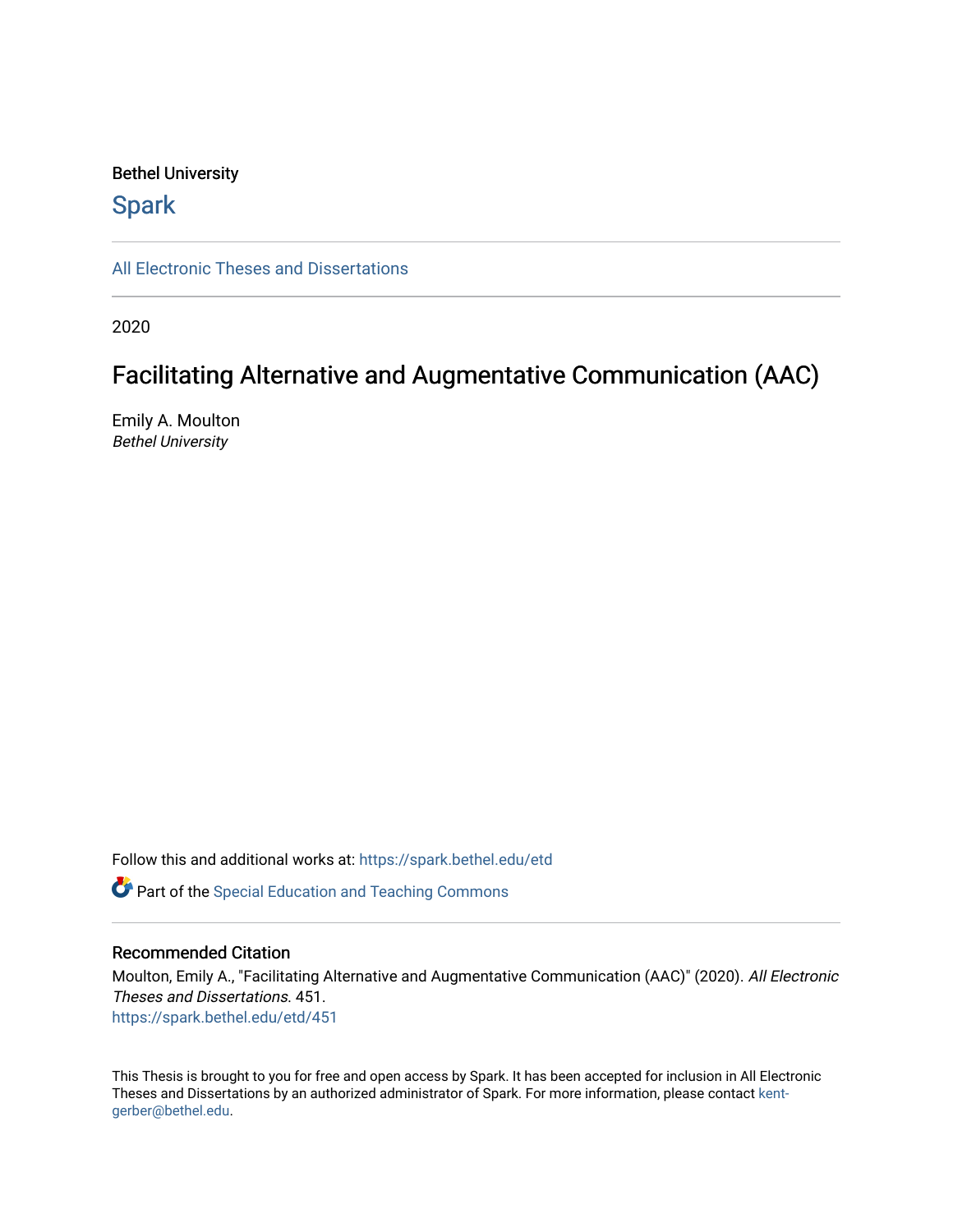# FACILITATING ALTERNATIVE AND AUGMENTATIVE COMMUNICATION (AAC)

## A MASTER'S THESIS

## SUBMITTED TO BETHEL UNIVERSITY

BY:

# EMILY MOULTON

## IN PARTIAL FULFILLMENT OF REQUIREMENTS

## FOR THE DEGREE OF

## MASTER OF ARTS

JULY 2020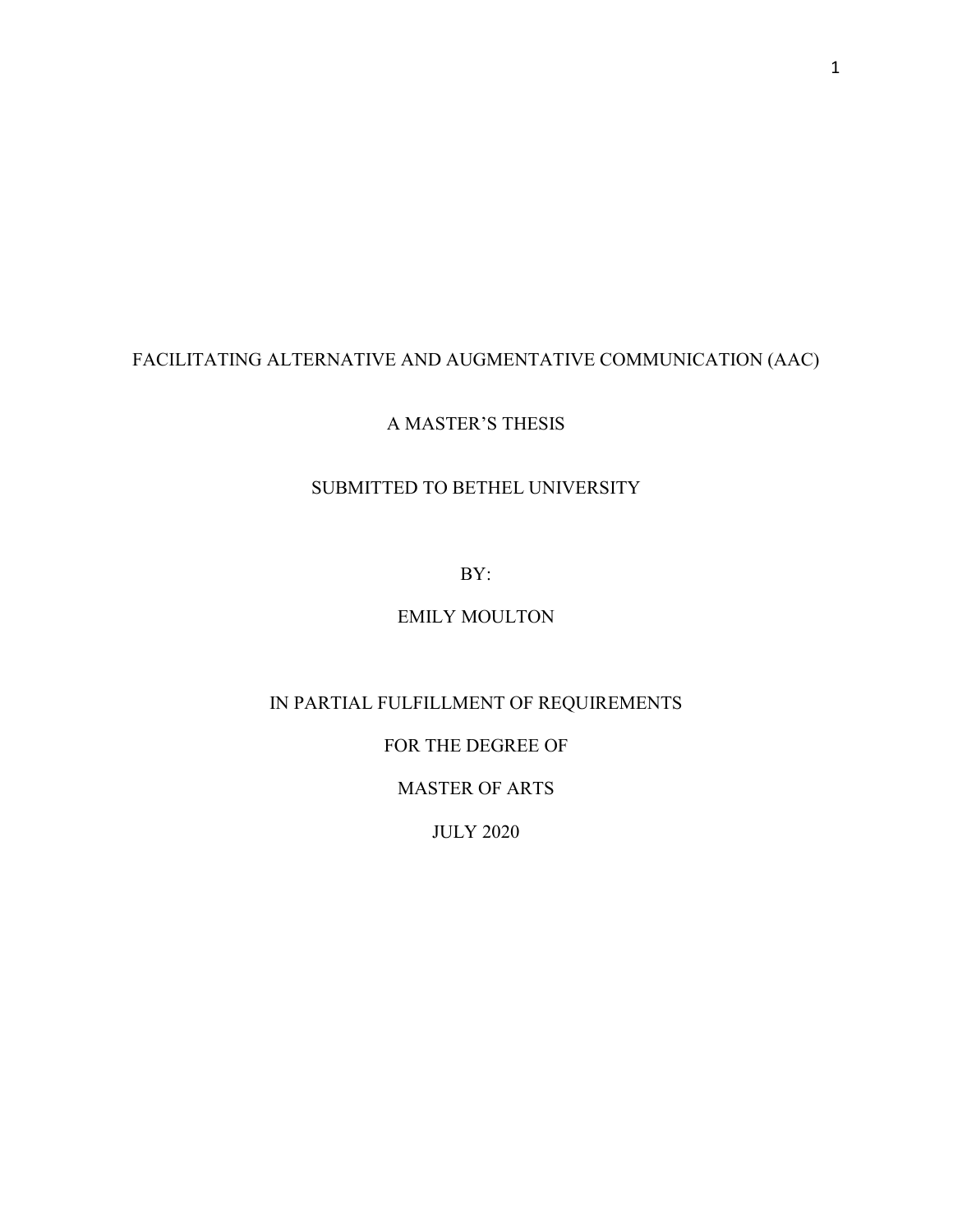# BETHEL UNIVERISTY

# FACILITATING ALTERNATIVE AND AUGMENTATIVE COMMUNICATION (AAC)

Emily Moulton

July 2020

Thesis Advisor: Susan Larson, MAC M.S. CCC-SLP

Program Director: Katie Bonawitz, Ed.D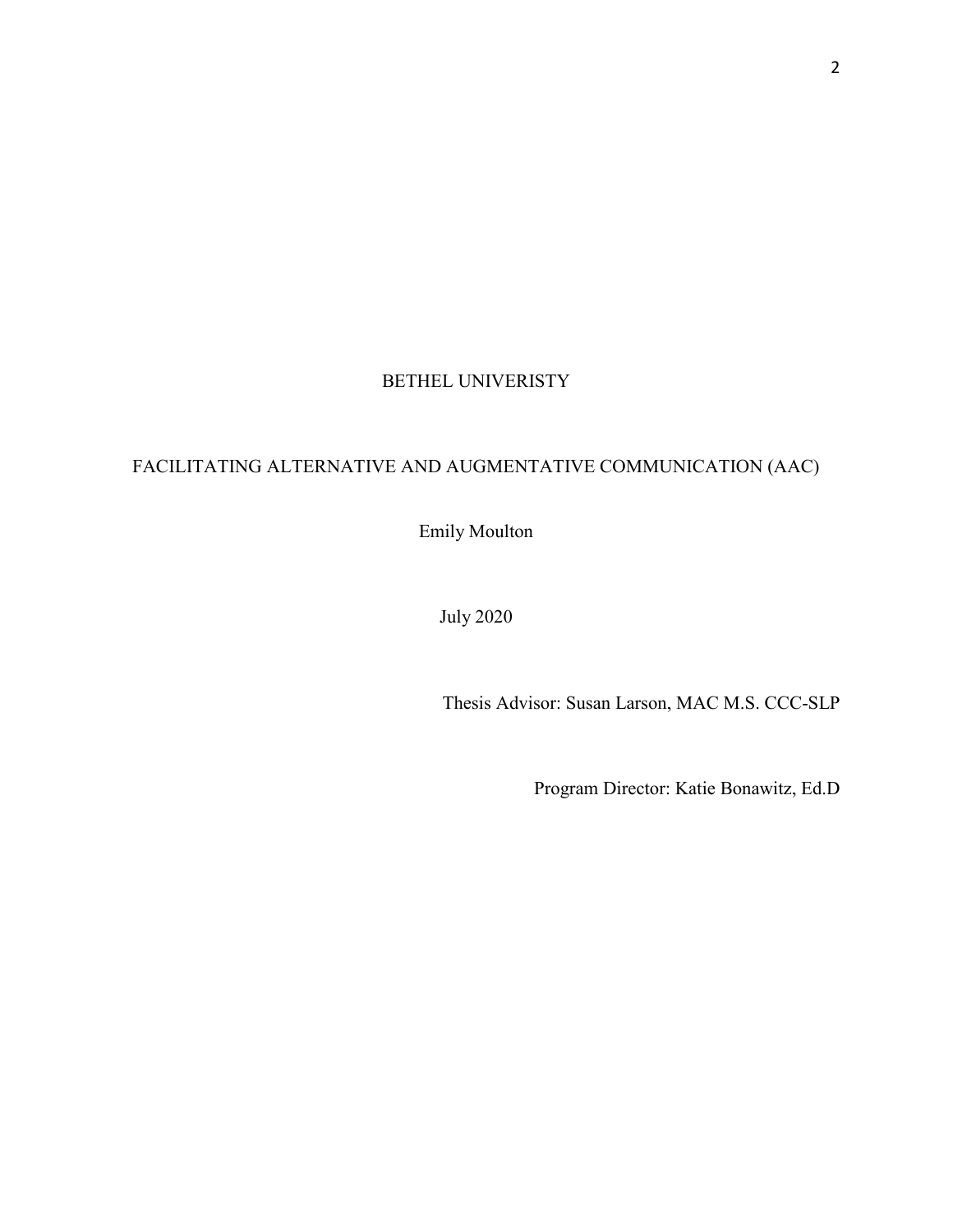### **Abstract**

<span id="page-3-0"></span> This literature review explored Augmentative and Alternative Communication (AAC) with students who are not effective verbal communicators. AAC provides a means of communication for individuals who have disorders that impact communication. AAC is used in the form of low or high-tech device options to assist users in conveying messages to their communication partners. The focus of this review considers students with autism spectrum disorders and intellectual disabilities in the special education and general education classrooms and investigates teacher understanding of AAC, intervention options, and how AAC can be successfully implemented in classroom settings.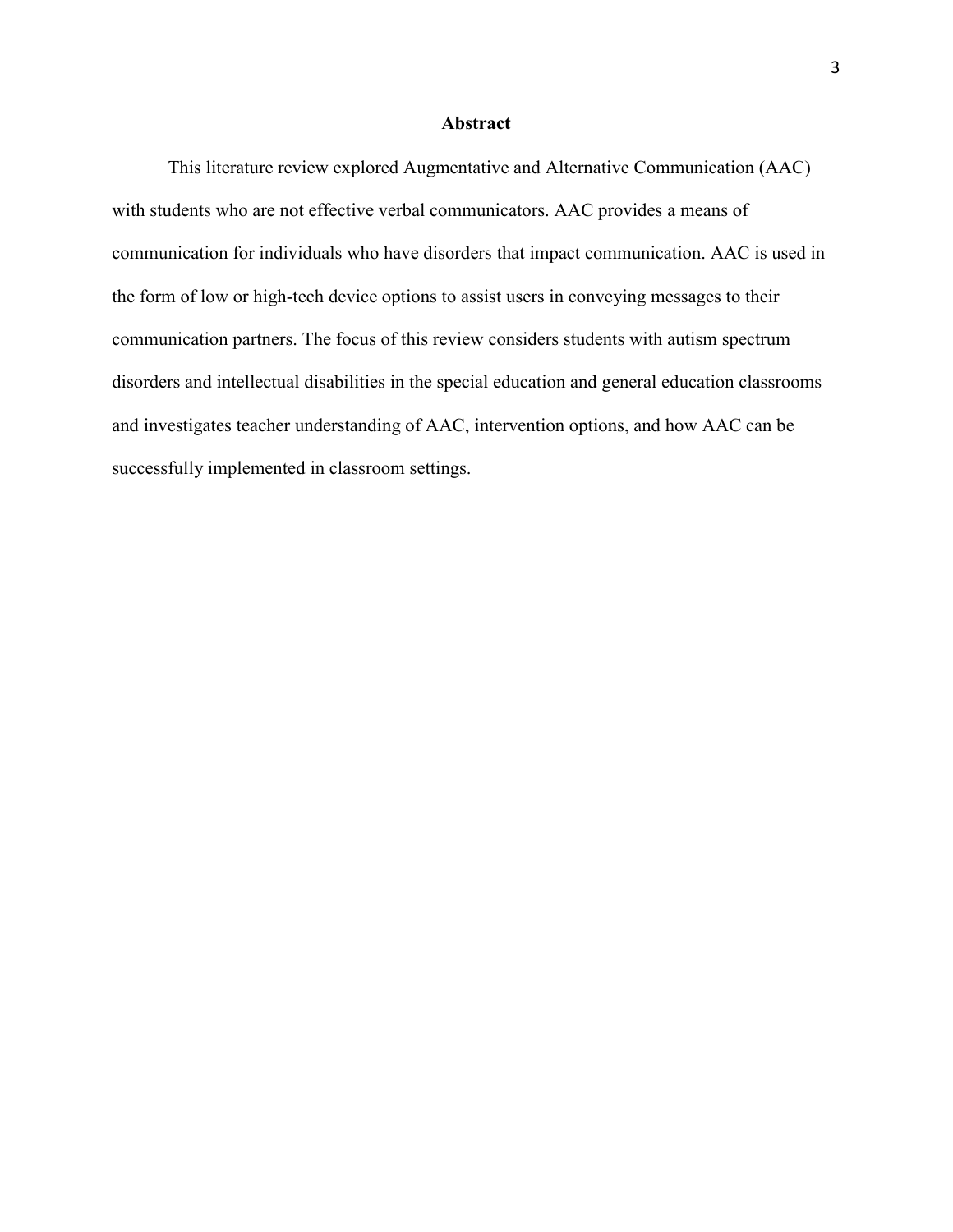<span id="page-4-0"></span>

| <b>Table of Contents</b>                                                                |                |
|-----------------------------------------------------------------------------------------|----------------|
| Abstract                                                                                | $\mathfrak{Z}$ |
| Table of Contents                                                                       | $\overline{4}$ |
| <b>CHAPTER I: INTRODUCTION</b>                                                          | 5              |
| Chapter II: LITERATURE REVIEW                                                           | 10             |
| Teacher Attitudes and Perceptions of Augmentative and Alternative Communication (AAC)11 |                |
| The Role of Communication Partners                                                      | 18             |
| Use of AAC to Reduce Challenging Behaviors                                              | 26             |
| <b>AAC</b> Interventions                                                                | 32             |
| AAC Use in the Inclusive Classroom                                                      | 44             |
| <b>Instructional Methods</b>                                                            | 51             |
| Chapter III: SUMMARY OF LITERATURE                                                      | 55             |
| Professional Application                                                                | 57             |
| <b>Limitations of Research</b>                                                          | 58             |
| Implications for Future Research                                                        | 58             |
| Implications for Professional Application                                               | 59             |
| References                                                                              | 60             |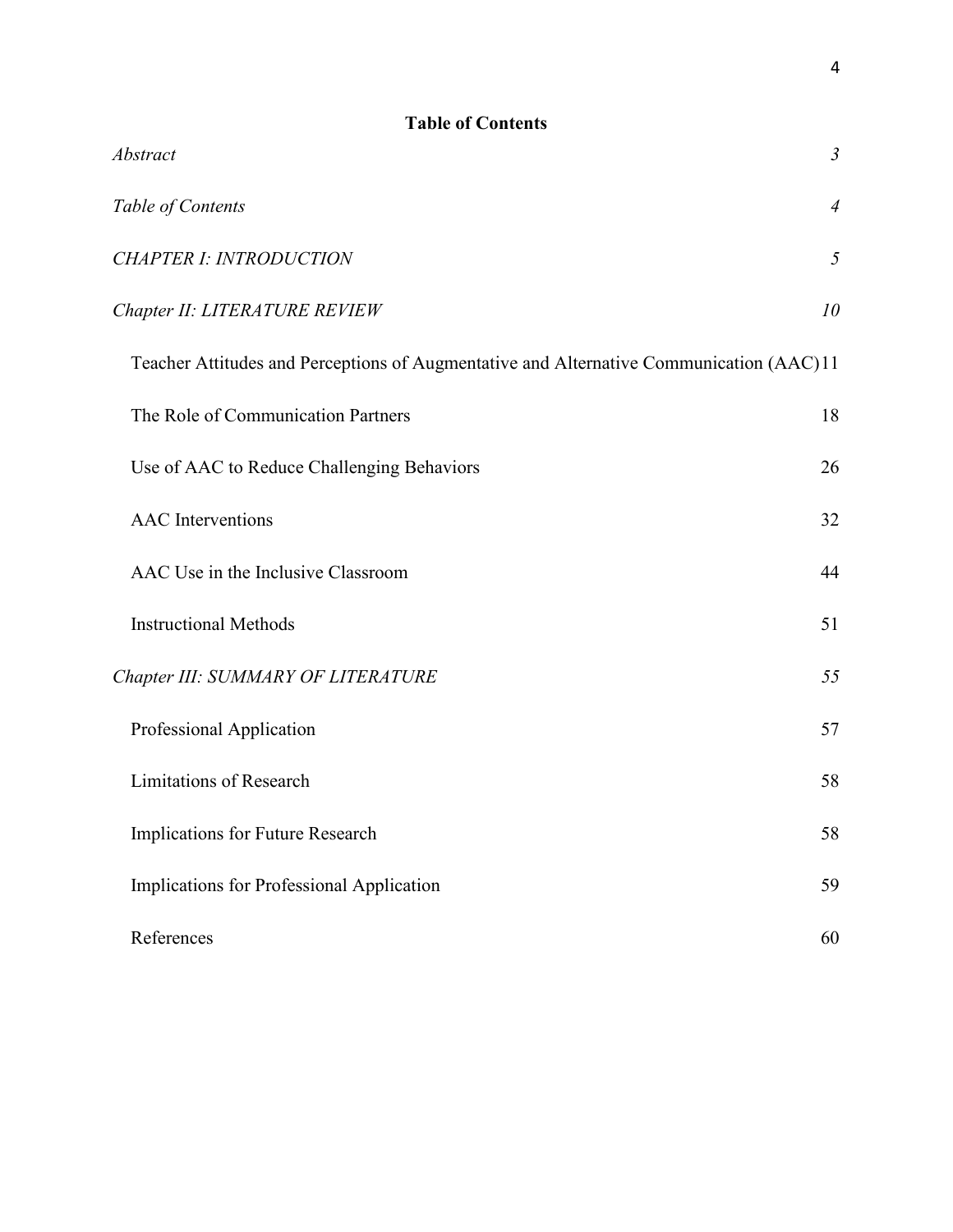### **CHAPTER I: INTRODUCTION**

<span id="page-5-0"></span>Autism Spectrum Disorders (ASD) and Intellectual Disabilities have been diagnosed at an increasingly alarming rate in the United States. Presently, the CDC lists ASD as a developmental disability that causes significant social, communication, and behavioral challenges in those diagnosed. Today, one in 54 children are identified with autism while one in six children are diagnosed with a developmental disability such as autism, attention-deficit disorder, blindness, and cerebral palsy (Center for Disease Control and Prevention). One common challenge for people with developmental disabilities are limitations in language and communication skills. Individuals with developmental disabilities display less complex language skills, have limited vocabulary, difficulty comprehending simple speech, and communication through non-verbal means (gestures, signs, facial expressions). Communication needs can also be met through the use of Alternative and Augmentative Communication (AAC). Communication abilities vary across individuals with developmental disabilities. Communication is expressed through the non-verbal means listed above or through the use of symbols (pictures and signs).

Alternative and Augmentative Communication (AAC) along with the field of Speech Language Pathology emerged in the 1950s and 60s. AAC provided individuals with communication needs the ability to communicate and share information using sign language, gestures or pictures. The history of AAC was highlighted by Hourcade who defined AAC as an integrated group of components including the symbols, aids, strategies, and techniques used by individuals to enhance communication" (Hourcade, page 235).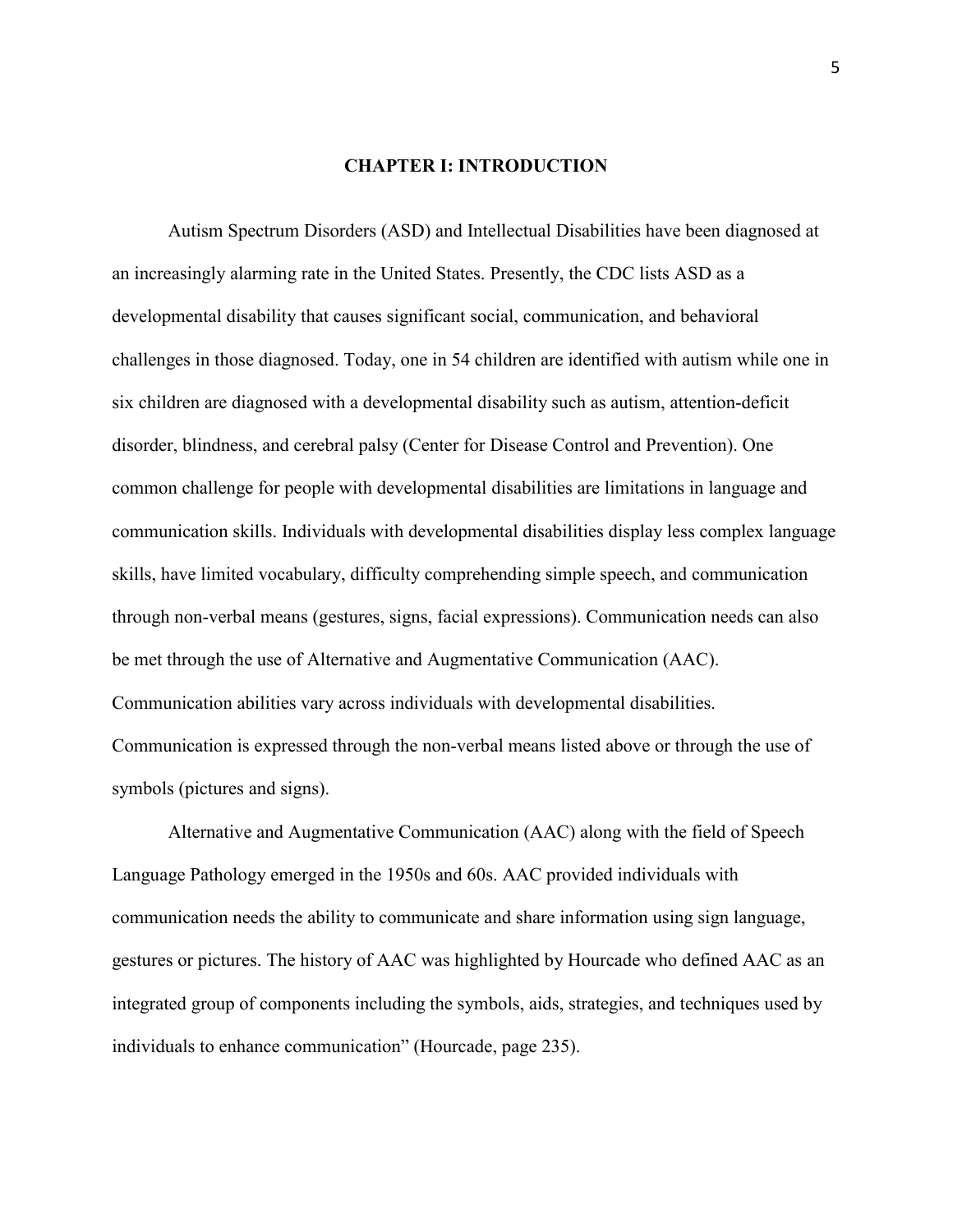AAC has been utilized for communication since the 1950s. Around that time the civil rights movement led to greater acceptance for minority groups and individuals with disabilities. The country increased legislative acts throughout the next 20 years. John F. Kennedy created the President's Committee for People with Intellectual Disabilities. The committee raised public awareness and provided information about people with disabilities. Opportunities for individuals with disabilities increased due to the Education for All Handicapped Children in 1975 called Public Law 94-142/ The law has changed to include more rights for students with special needs. The most recent version is the 1991 Individuals with Disabilities in Education Act also known as IDEA. The act ensures each student with a disability receives a Free and Appropriate Public Education (FAPE). Innovative programming was utilized to ensure each student is instructed in their Least Restrictive Environment (LRE). Programming included the use of AAC in school programs across the nation (Hourcade, 2004).

AAC is made available using *unaided* communication methods such as sign language, facial expressions, gestures, and vocalizations. *Aided* communication systems are available via external communication devices such as picture communication boards and voice-out-put devices also called Speech Generating Devices (SGD). Intervention practices for AAC have shifted dramatically along with technology. For some individuals, AAC was not provided due to the belief that verbal speech would eventually develop. The lack of communication system is detrimental for children with little or no verbal communication skills during critical developmental periods. Light (2012) highlighted the past belief that AAC was determined a last resort for individuals with complex communication needs. Families had the belief that the use of AAC would negatively impact the opportunity for verbal speech development. Past clinicians also believed certain cognitive abilities had to be present for AAC to be successful. This resulted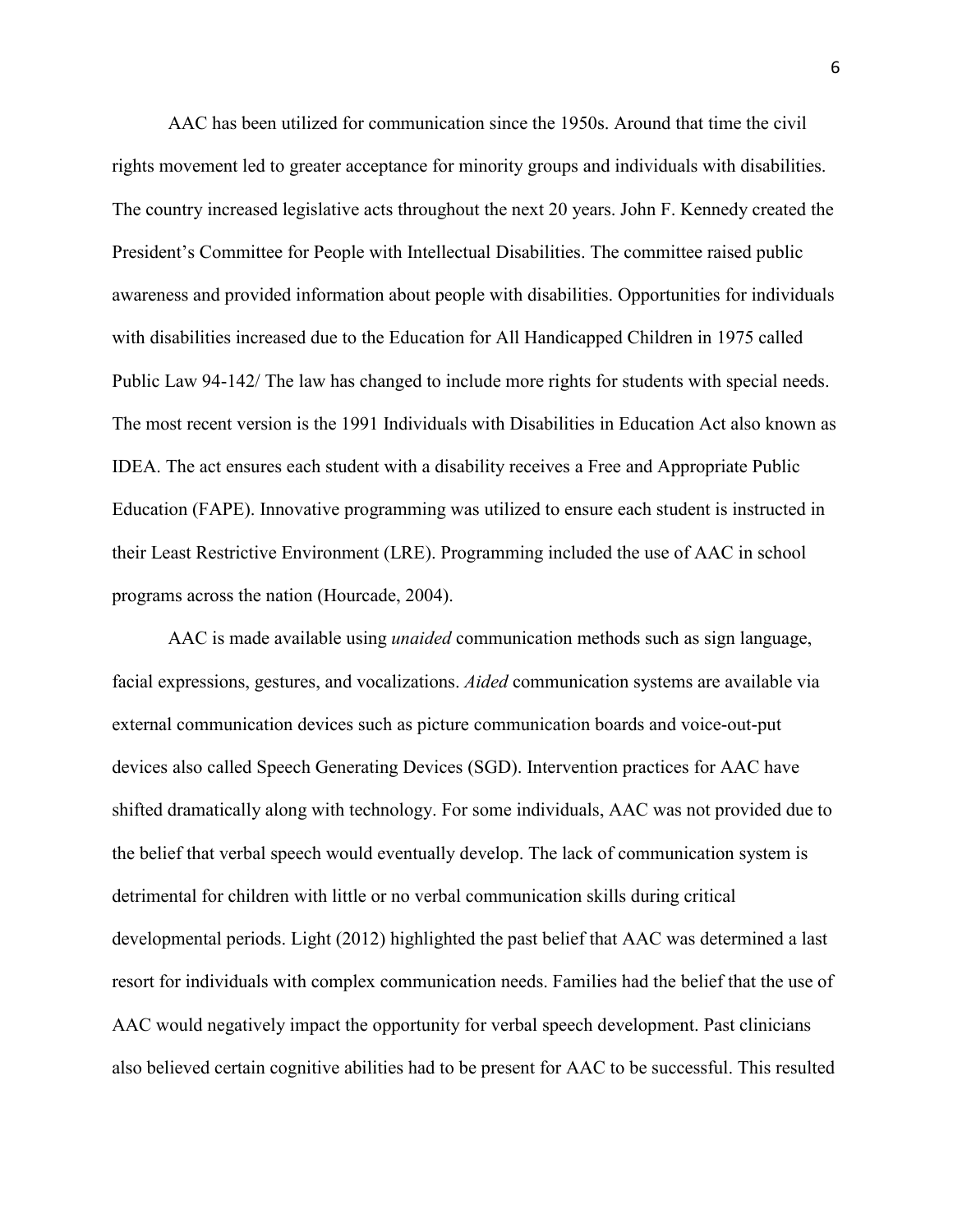in individuals with intellectual disabilities not included in or even considered for AAC intervention. Scientific evidence in the area of AAC has grown. This evidence supports the positive outcomes of AAC in regard to speech development and also proves cognitive abilities does not impact the success of AAC use. The growing base of evidence has increased the awareness and acceptance of AAC (Light, 2012).

The field of AAC has seen a dramatic shift in the past 30 years. The growing population of individuals who require AAC, have significantly different communication needs as well as cultural and linguistic backgrounds. Increased AAC use occurred due to the increase of autism spectrum diagnoses and medical interventions which results in increased survival rates for children with developmental disabilities. AAC use has also been utilized with older individuals who experience motor, cognitive, and language impairments which require AAC to support their communication (Light, 2012).

The Student Environment Task Tools (SETT) Framework is a collaborative evaluation approach used to identify which communication method would best meet an individuals communication needs and be accessible in environments. The SETT framework includes two parts. Part one considers these parameters: the student, environment, tasks, and communicative tools. The approach examines the student's cognitive, physical and language abilities, the instructional environment, learning goals, and what type of communication tools (high/low tech) the student has experienced or could benefit from. Once a trial environment has been identified an assistive technology system is chosen and implemented. The implementation plan consists of selecting the most appropriate resources available for the student, an implementation timeline, data collection on the effectiveness of the system, and who will be trained as a communication partner. The SETT framework provides educators with a structured method to select the optimal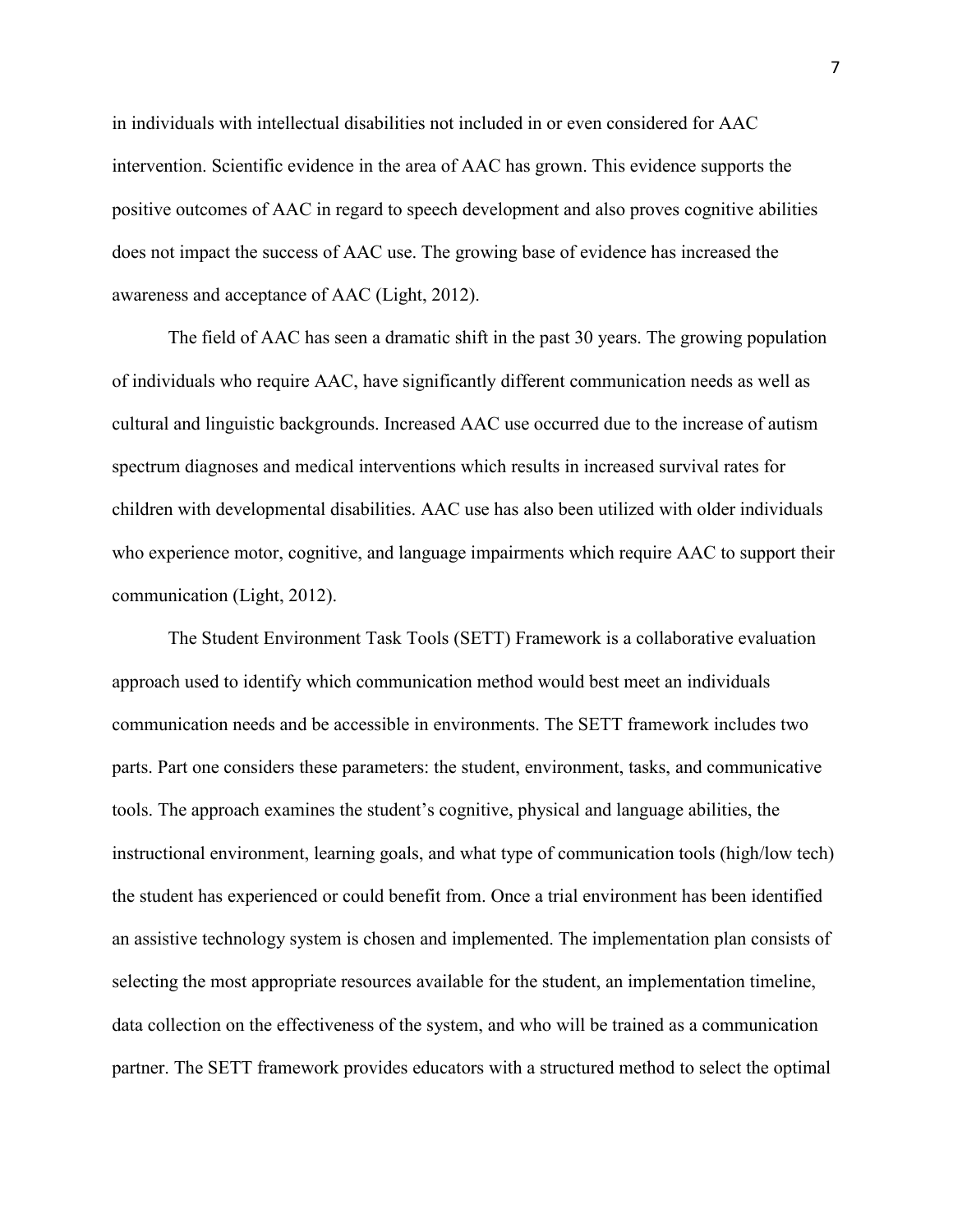communication system. When the system has been chosen, individualized plans are created to ensure that students are provided with communicative opportunities. When the student communicates, it is possible for them to demonstrate a level of understanding grade-level curriculum and socialize with same-aged peers in the least restrictive environment (Zabala, 2002).

 Students who utilize AAC learn, interact, and participate with their non-disabled peers and general education teachers more frequently due to a special education mandate that supports the inclusion of special education students with their nondisabled peers (Hourcade, 2004). I was introduced to low and high tech AAC options for my students through my education and teaching experiences. The speech-language pathologist assigned to my classroom frequently reminds us, "to teach AAC, you have to speak AAC." This is a mantra I used to remind myself to consider AAC while interacting with my students who have communication challenges. My experience utilizing AAC in classroom settings is by modeling AAC, to label classroom vocabulary marked with AAC symbols and incorporating the vocabulary into daily lessons. My knowledge and competence in using AAC has grown tremendously with experience since the first time I worked in a special education classroom as a paraprofessional.

My first experience working with a student with a device was when I was a paraprofessional. One student had a simple AAC system which consisted of a binder with pictures of items she could request. This was the start of my experience learning different AAC options. The next year, the student's brother enrolled in the classroom. He used a high tech AAC device (iPad) with a specific program such as Proloquo2Go. I experienced feelings of confusion, being overwhelmed, and having no idea of how to appropriately use the device or prompt the student to use the device. As the year continued, I became more comfortable and familiar with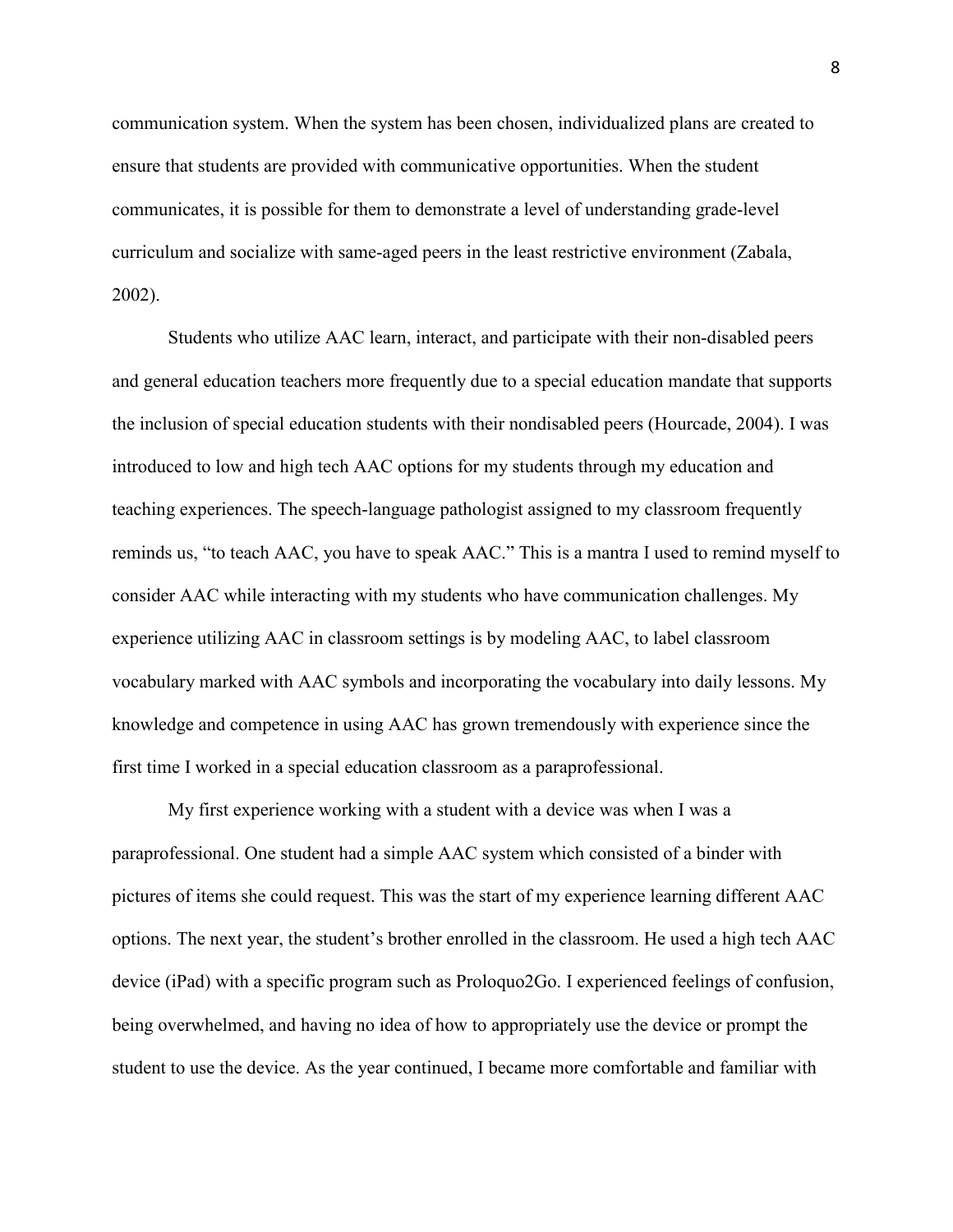the device from coaching and teaching by the speech language pathologist. I learned how important it was to model language by communicating my thoughts using the deices while also acknowledging any communication attempts (vocalizations, gestures, pointing) made by the student. He and his sister were the only two students in the room using AAC to communicate at the time. This drastically changed the next two years where each student utilized an AAC device throughout the day. Providing my students with the appropriate tools, visuals, patience, and willingness to learn with them has helped me gain more experience and a sense of comfort in using and communicating with an AAC system.

One challenge that I experienced was that a student had access to AAC but did not choose to use it or used incorrectly. The incident resulted in staff who were unable to fully immerse the student in classroom discussions or activities. To meet all students' communicative needs researchers have developed intervention and implementation options and educator training ranging from low to high tech assistive devices and systems. This literature review aims to explore the attitudes of teachers towards AAC, the benefits of knowledgeable communication partners, and the intervention and instructional methods used to teach non-verbal students how to communicate.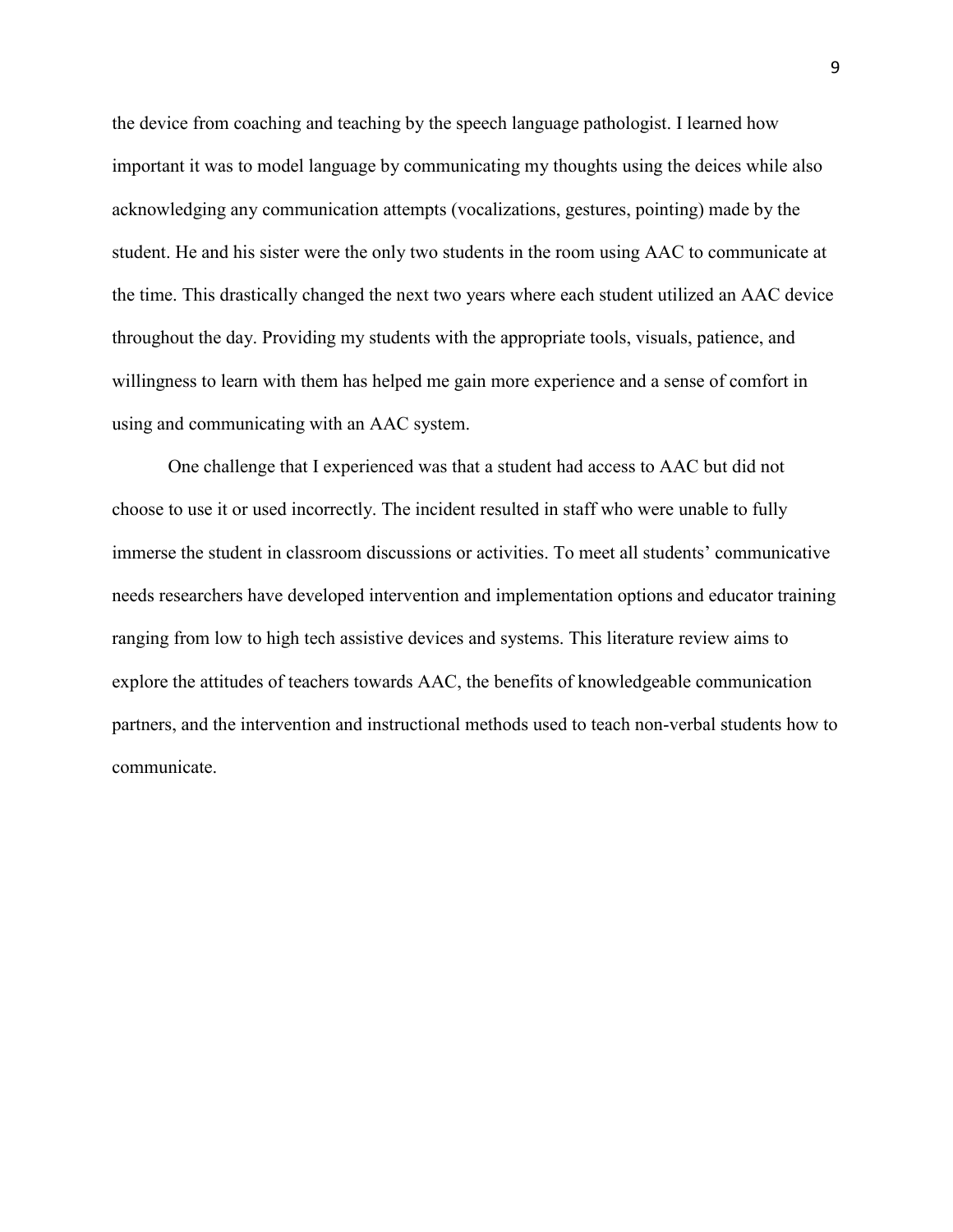# **Chapter II: LITERATURE REVIEW LITERATURE SEARCH PROCEDURES**

<span id="page-10-0"></span> To find the literature and information for this thesis, searches of Google Scholar, Education Journals, American Speech and Hearing Association (ASHA), Speech-Language Pathology Journals, and ERIC were conducted for studies and publications from 1998-2019. The key words that were used in these searches included "alternative and augmentative communication (AAC), "teacher perceptions and AAC," "AAC and communication partners," "AAC use in schools," "AAC and inclusive classrooms," "AAC interventions," "aided language stimulation," "AAC and modeling," "history of AAC," "AAC and problem behaviors," "AAC instruction, "AAC training," "AAC and complex communication needs," "AAC and natural environment," and "peer modeling," This chapter will review the literature on AAC use in school in the following order Teacher Attitudes and Perceptions of Augmentative and Alternative Communication (AAC), The Role of Communication Partners, Use of AAC to Reduce Challenging Behaviors, AAC Interventions, AAC in the Inclusive Classroom, and Instructional Methods.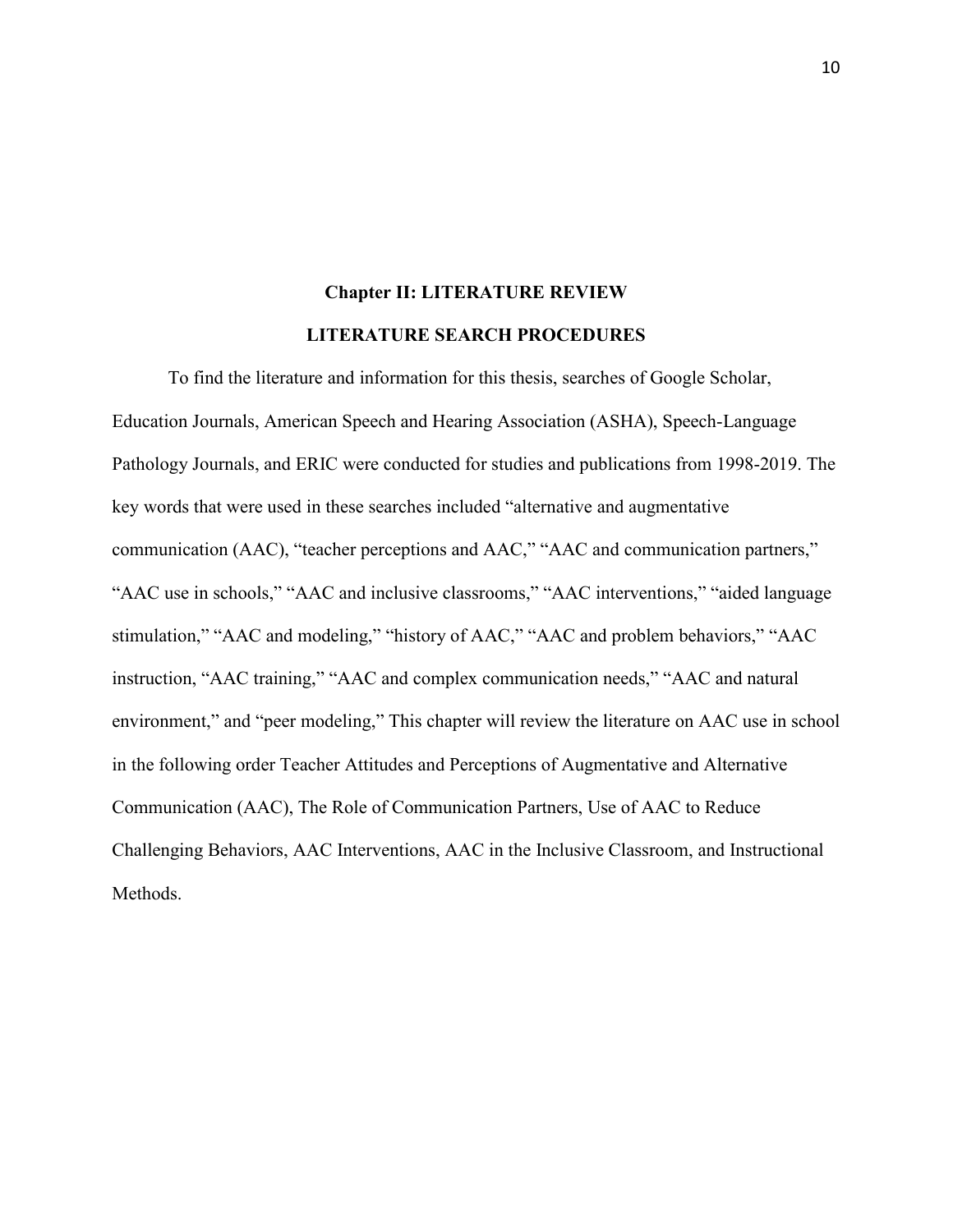### <span id="page-11-0"></span>**Teacher Attitudes and Perceptions of Augmentative and Alternative Communication (AAC)**

Dada (2002) conducted research to study the importance of teacher attitudes and perceptions of students who used Alternative and Augmentative Communication (AAC). Teachers play a primary role in facilitating communication for students in classroom settings by providing them with a range of accommodations and strategies to be successful. Due to the movement towards special education student inclusion in the general education classroom, teachers have been exposed to students with little or no functional speech (LNFS). Negative attitudes towards students with LNFS and their communication devices negatively impacted interactions and communication between the student and the teacher. This created teacher uncertainty in understanding the student's needs and overall comprehension of academic material and social events in the classroom (Dada, 2002)

Dada's (2002) research team investigated the attitudes of special education and inclusion teachers towards learners with LNFS who used either a digital speaker (Alpha Talker) or a communication board. Over a span of two weeks, the teachers who participated in the study watched a video of a learner having a conversation using a communication board. A second video showed learner having a conversation using the Alpha Talker, a digital speaker. After viewing the two videos, teachers completed the Teacher Attitude Scale (TAS) that measured their attitudes toward AAC. The TAS consisted of 35 questions which assessed teachers' perceptions of their own abilities, perceptions of the learner's abilities, classroom interactions, perceptions of the AAC device, and communication interaction. Findings from the survey showed that in general teachers positively viewed learners using AAC in the classroom. Teachers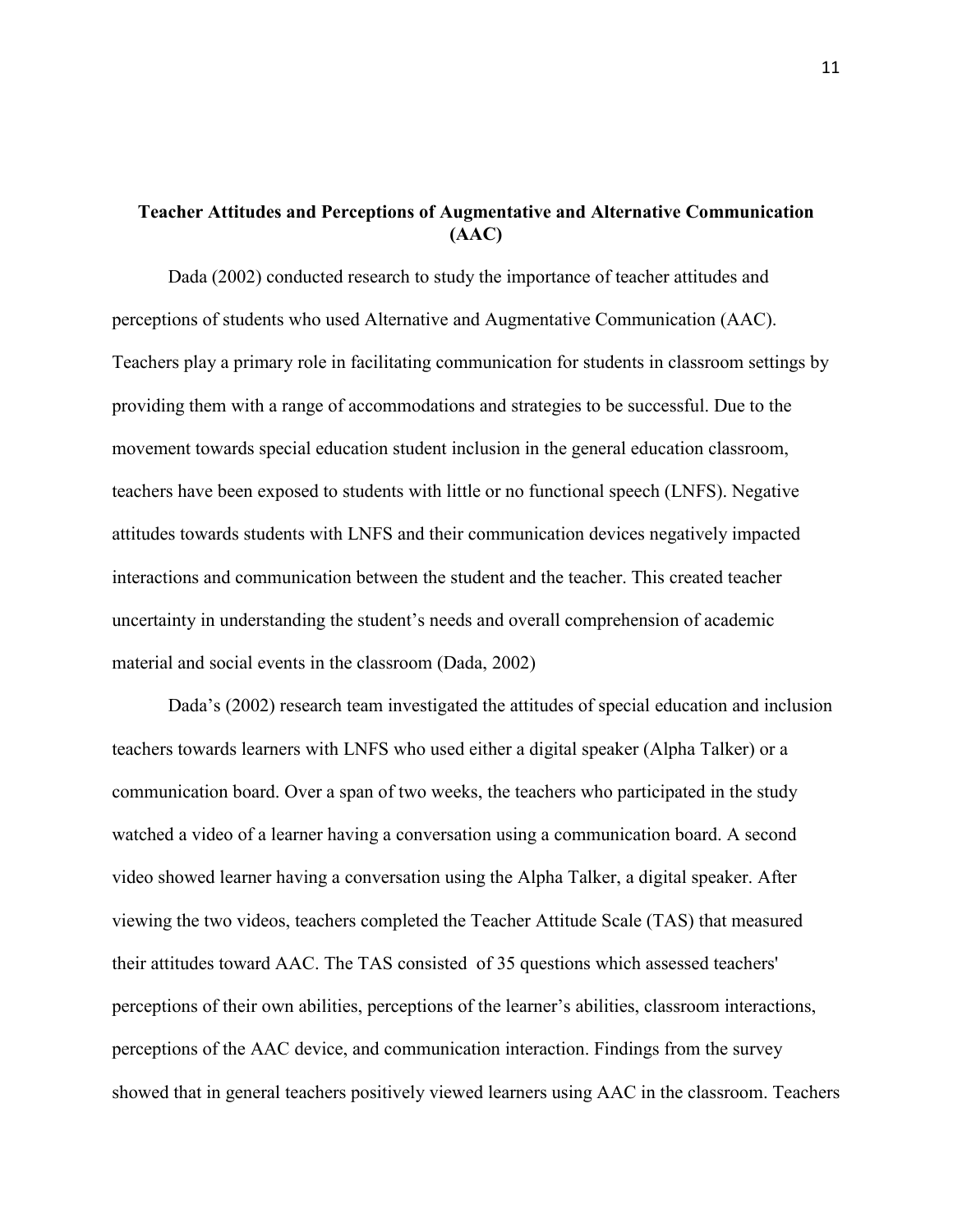also did not show a preference towards a specific device. The TAS showed that both the communication board and digital speaker (Alpha Talker) received positive reviews from teachers. Teachers perceptions of their own abilities in implementing AAC in the classroom revealed low scores. These scores illustrate the importance of training teachers on how to communicate with students who use AAC. Teacher training ensures confidence and motivation in teachers' abilities to provide students with AAC strategies and means to be successful in the classroom (Dada, 2002).

Classroom teachers have a responsibility to implement AAC in the classroom so providing them with the proper training and building their knowledge gives them the guidance to take action towards facilitating AAC use. Teachers' positive views towards the AAC devices were important because the teachers are an important aspect to the implementation of the AAC. Speech therapists provided training and information sessions to assist teachers in building their skills and knowledge about AAC. They stressed that it is the teacher's duty and responsibility to implement the AAC for individual students. The study illustrated how individuals communicating with AAC users need to collaborate when planning interventions and device use (Dada, 2002).

A growing body of research indicated that it is important to have dedicated team collaboration related to the use of AAC devices in classrooms. According to Bailey (2016) "team collaboration is widely acknowledged as best practice and mandated by the Individuals with Disabilities Education Act (IDEA) to most effectively, secure, and implement AAC" (Bailey, page 139). Bailey and the research team studied how educators viewed the use of AAC in junior and senior high schools (Bailey, 2016).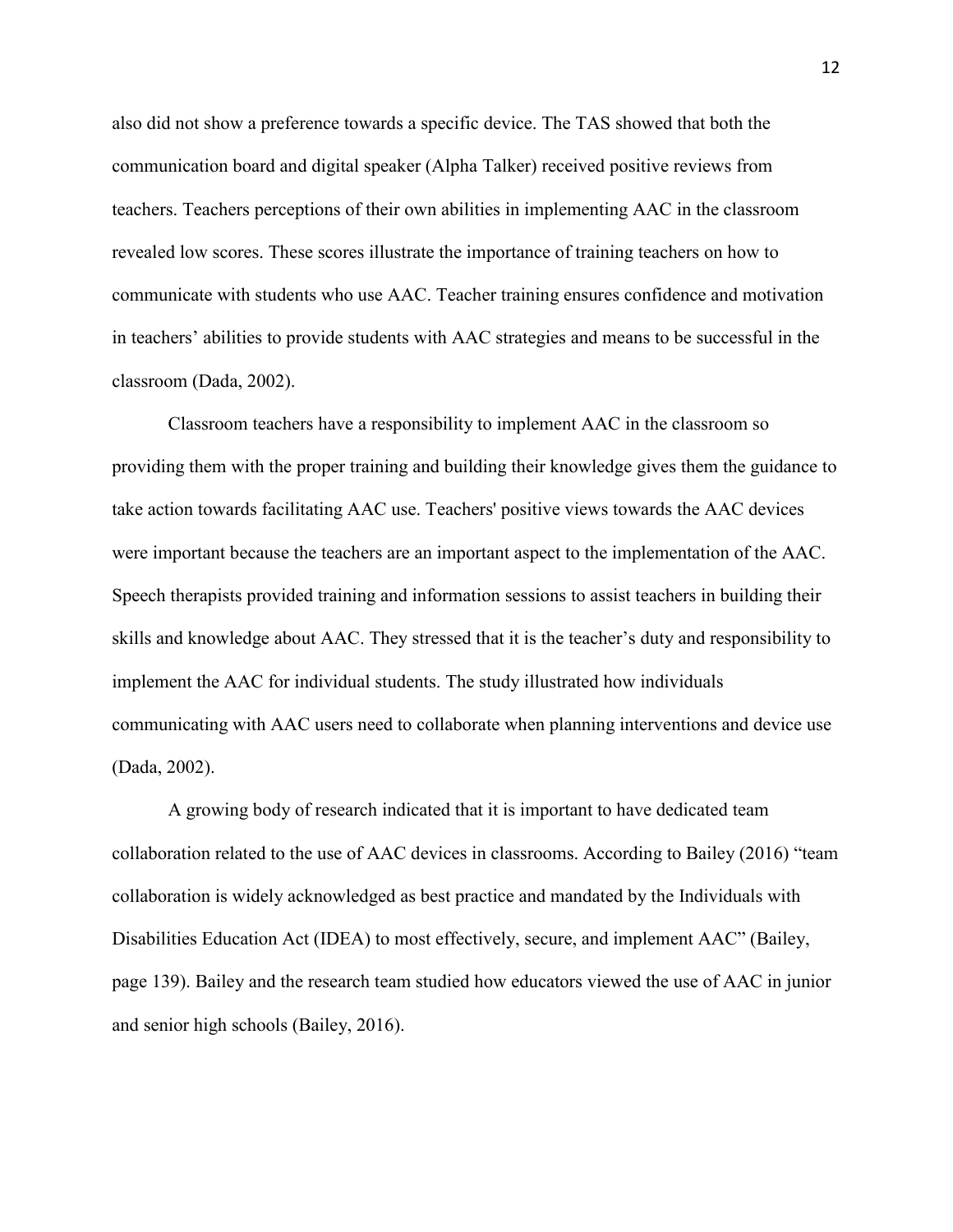High school teachers and speech pathologists were selected to share their opinions and beliefs about AAC via interviews while the research team gathered information through observations and reviewed the Individualized Education Plans (IEPs) of AAC users. The interview results gave researchers information that established parameters for effective use of AAC in schools (Bailey, 2016).

Data illustrated that team collaboration led to successful implementation and use of AAC devices. Team members included school personnel (teachers, speech language pathologists (SLP), paraeducators) and the child's family. School personnel reported that consistent communication among team members benefitted the students' use of AAC. Communication with the families provided teachers and speech pathologists an awareness of ways the device was being utilized at home and how to bridge the use between school and home. Consistent communication amongst team members increased the consistency of AAC device use across settings and gave members the opportunity to teach others and build knowledge throughout the team. Facilitating generalization of AAC use from school to home had been perceived as challenging but school personnel reported that consistent use across both environments with support resulted in increased communication by students (Bailey, 2016).

A common theme noted in the interview data was the focus on teaching functional communication. Bailey et al., defined teaching functional communication as "teaching communicative forms and functions- with the functions discoverable only in the interactive, socialized contexts in which these functions occur and are responded to by other people" (Bailey, page 151). School personnel reported that increased practice in natural communication situations gave students more opportunities to generalize the targeted communication skills being learned. To assist with generalization of these skills, school personnel ensured that each student's device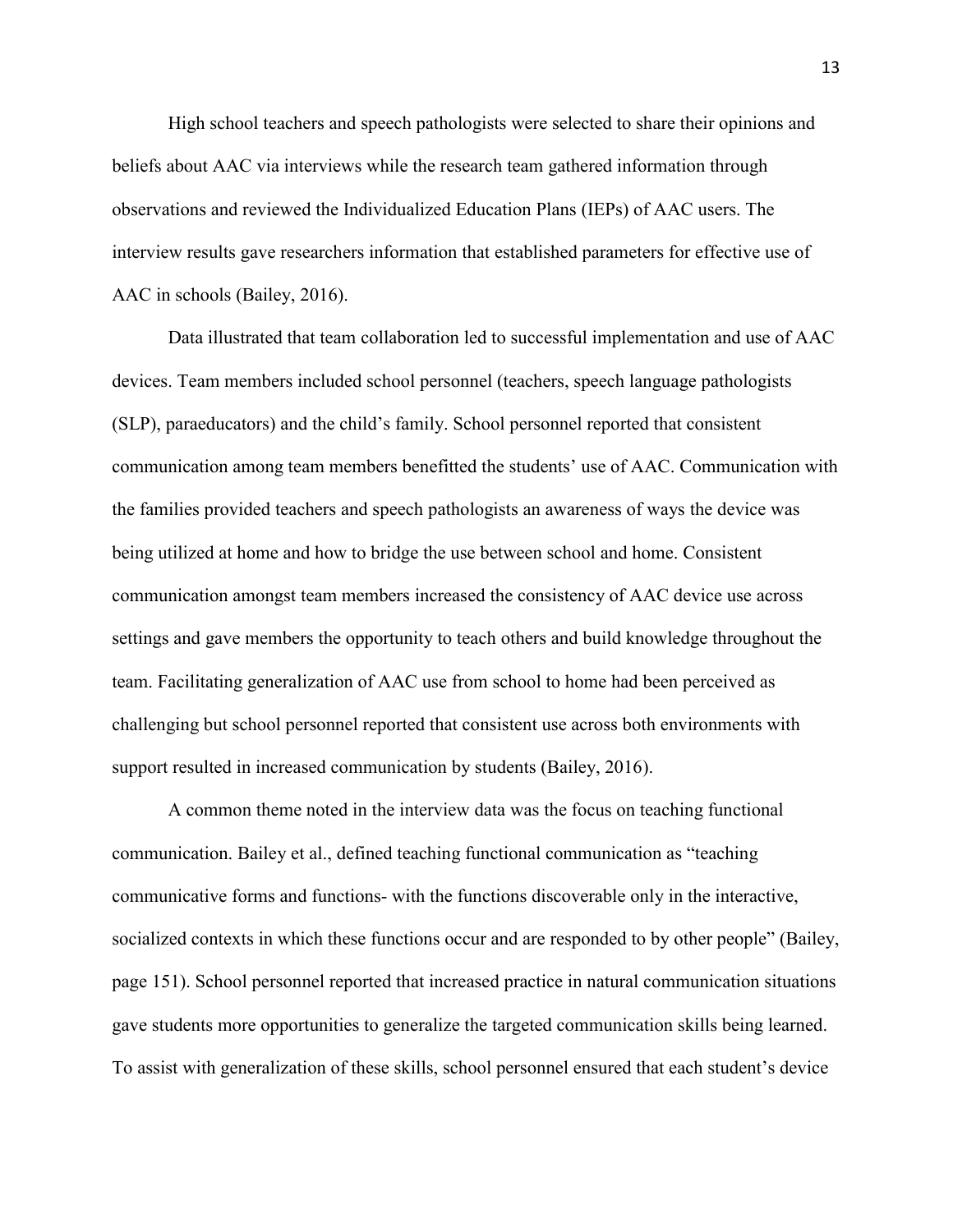had enough vocabulary. This allowed students to participate in a variety of settings and contexts. Overall survey results showed that team collaboration was the largest indicator of successful AAC use in the classroom setting.

Participants reported that teaming throughout the process increased student success rates. The entire team frequently communicated and focused on increasing the students' communication abilities. Team perspectives were a crucial part of maintaining effective AAC use. The characteristics that led to the team strength were that team members valued the team, and relied on the knowledge and information provided by the team leader, the SLP. Researchers noted that successful team leaders created a climate where AAC use was an expected part of the student's classroom experience. This model was believed the most effective environment for successful AAC use (Bailey, 2016).

With this premise in mind, Beck (2001) stated that a child's success with communication was dependent upon the environment and the communication partners, along with exposure to a variety of attitudes and interactive styles. Negative attitudes of communication partners can create a communication barrier for the individual using AAC. Beck (2001) found, when considering previous research, that some adults may dominate conversations with children who use AAC and that children were dependent adults to ensure that AAC communication devices were programmed and readily available to them. It was shown that children who used AAC responded only during times they were obligated, and they experienced restricted communication opportunities. Overall, the communication interactions between children who used AAC and adults impacted their success in developing language (Beck, 2001).

Beck (2001) and the research team wanted to understand the factors that formed attitudes about AAC use to provide more information and assist with shaping AAC interventions.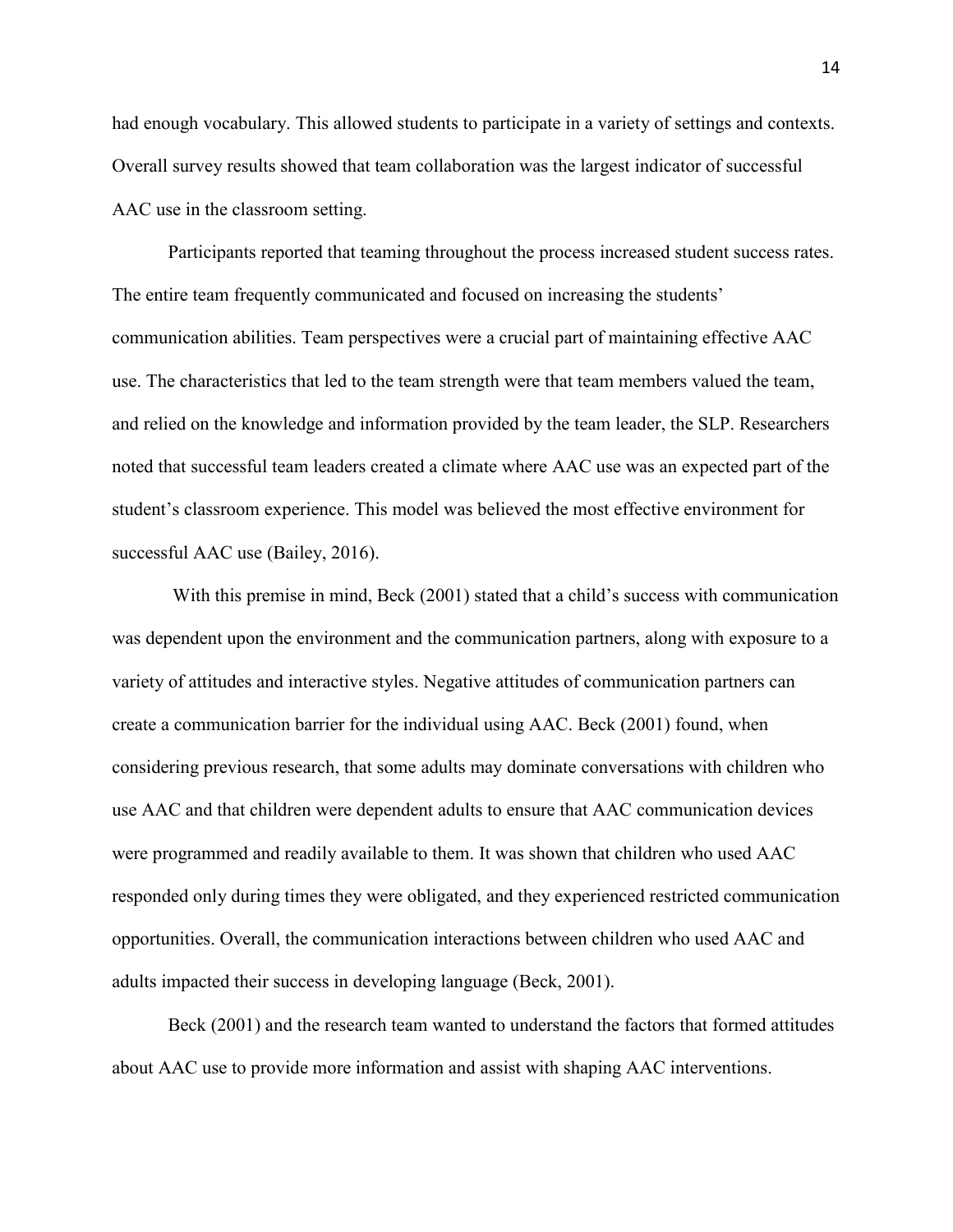Influences on the attitudes towards AAC devices were due to the type of AAC technique the individual used, the type of information provided about the AAC user, the length of augmented messages, and the degree of competency the AAC user demonstrated in operating a device. The research team conducted two separate studies to assess what influenced the adults' attitudes about AAC (Beck, 2001).

The first study used a measurement scale called the Professionals Attitudes Regarding Children Who Communicate Augmentatively (PARCCA). The PARCCA was administered to 289 college students majoring in speech pathology, special education, or audiology. The participants all had some information about AAC and would later experience individuals who used AAC to communicate. The overall results of the scale were positive. Researchers claimed that the participants' basic knowledge of individuals with communication needs and AAC influenced the positive scoring. Students who were further along in their program displayed advanced knowledge and gave higher scores than students just beginning their program. The research team concluded that exposure to children with disabilities and communication needs plus basic communication information impacted the responses. The results of the second study were comparable. A separate set of participants enrolled in a special education class, were shown three sets of videos. The first video was an introduction to AAC. The second video showed a child using an AAC device to interact with an adult. Each child in the video used a different AAC device and the adult practiced different AAC techniques during the interactions. The final video contained closing instructions which touched on key information from the previous two videos. The participants were then administered the PARCCA which asked for their opinions on AAC, disability level, and competency. The results of this study also had high positive scoring. Researchers concluded this was due to the basic knowledge each participant had regarding AAC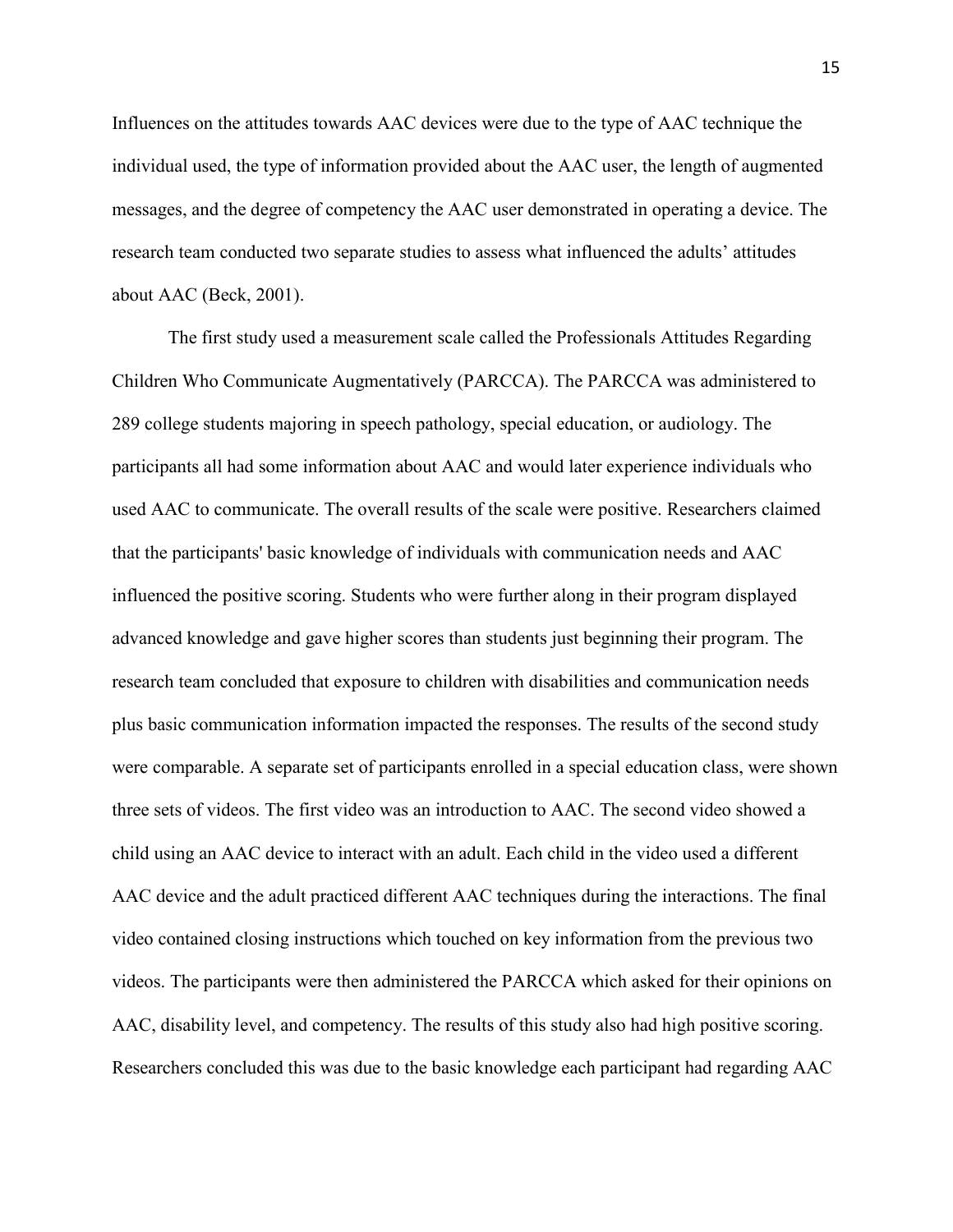and disabilities. Many participants had previous experience working with individuals with disabilities and would gain more experience in future classrooms or work environments. The results of these two studies showed researchers that it was important to provide teachers with basic knowledge of AAC. Data showed that when more information was provided the subjects attitudes changed towards the individuals with AAC (Beck, 2001).

There has been a limited amount of research and information regarding the use of AAC in preschool and its impact on further language development. Barker and the research team sought to answer whether AAC use improved language development in children with complex communication needs. To answer this question, Barker's team created and administered two surveys to classroom teachers of children who used AAC. The first survey examined the current use of AAC in preschool classrooms and the communication partner's role in prompting and asking questions. The second survey considered further the teacher's experience with AAC and gathered more information on previous training. Along with the surveys, the research team also examined the impact that prompting, question asking, and augmented input/modeling AAC had on the language development of preschool children. The research team examined this development over a two-year period (Barker, 2013).

The first survey provided to the teachers was the AAC School Use Survey. This survey assessed the overall use of the AAC in the preschool classroom. The survey gathered information about the types of AAC being used, if the children received prompts to use their AAC, and how often teachers and peers modeled communication on the device or provided augmented input. The second survey was the Teacher and School Characteristic Survey which assessed the participating teacher experiences with AAC. The teachers answered questions about their overall experience with AAC and the type and frequency of training they received on AAC. Along with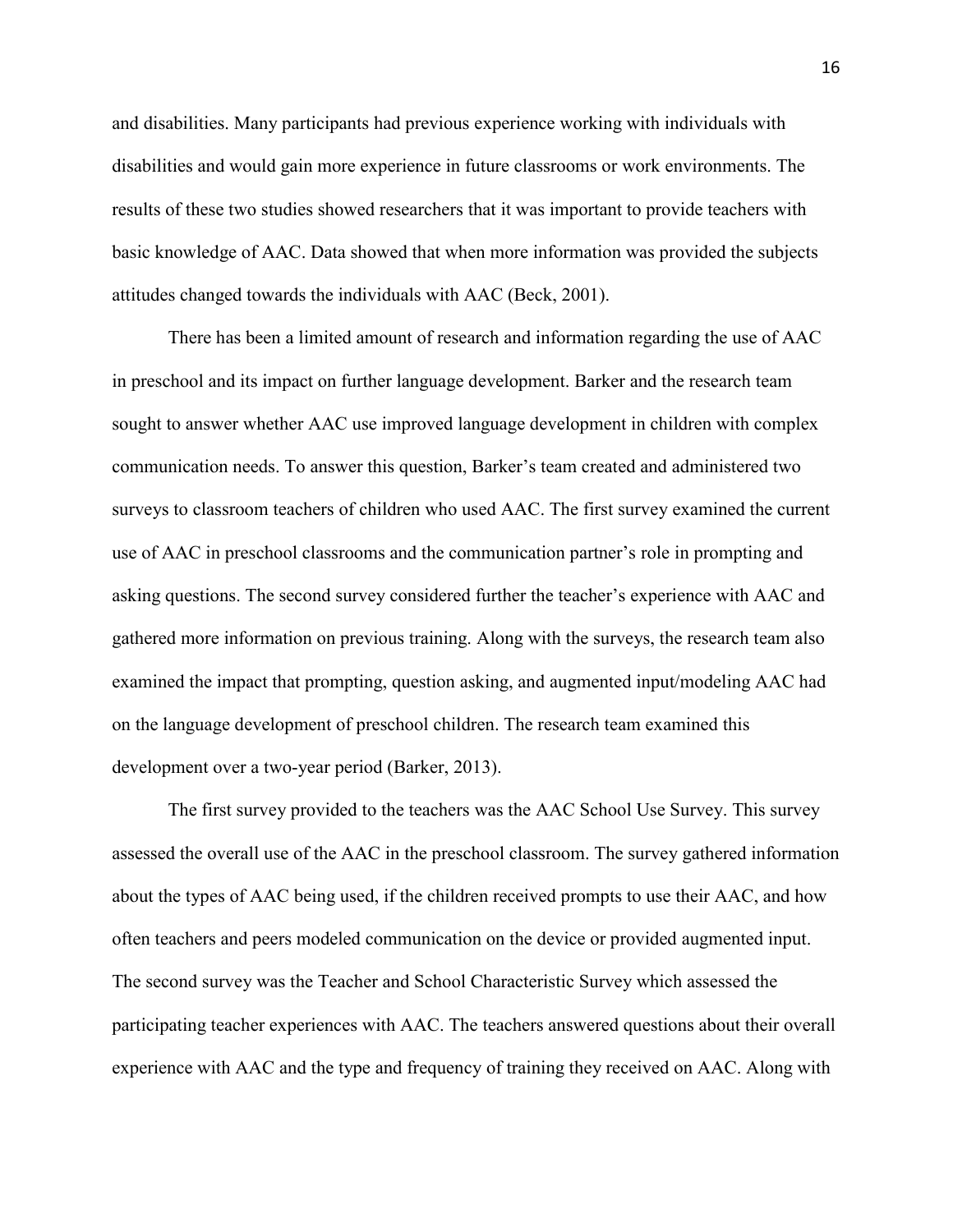the surveys, the research team gathered information on the expressive language of the preschool children throughout a span of two years. Prior to the two-year study, children were directly observed and participated in assessments to establish an expressive language baseline. Post study, the children were again directly observed, and their expressive language was measured by assessments that determined the language growth over two years (Barker, 2013).

 The results of the AAC school Use Survey showed that most children used the Picture Exchange Communication System (PECS) in school. Sign language and speech generating devices were noted as forms of communication for the children. The survey resulted in additional information about AAC use at the school. Augmented input/modeling of AAC rarely occurred throughout the school day. The answers from the survey showed that AAC modeling/augmented input occurred an average of two to three times per day. Along with the teachers infrequent use of AAC, the children's peers also did not provide input using the device. On average, less than one child had a peer who used the device to communicate with them. The children's expressive language increased throughout the two year period. Researchers discovered a significant positive relationship with peer interaction and language growth compared to teacher interaction with the AAC. Peer interaction during instructional time provided peers the opportunity to model on the AAC device which increased the interactions the child received throughout the day. The children with AAC responded more to their peers when they attempted to use their AAC to interact. The results of the study showed that with increased social interactions, the children had more opportunities to communicate with others which increased their overall language development and AAC use. Along with social interactions, peer interactions were equally important in increasing the child's language development. The surveys from this study found that teachers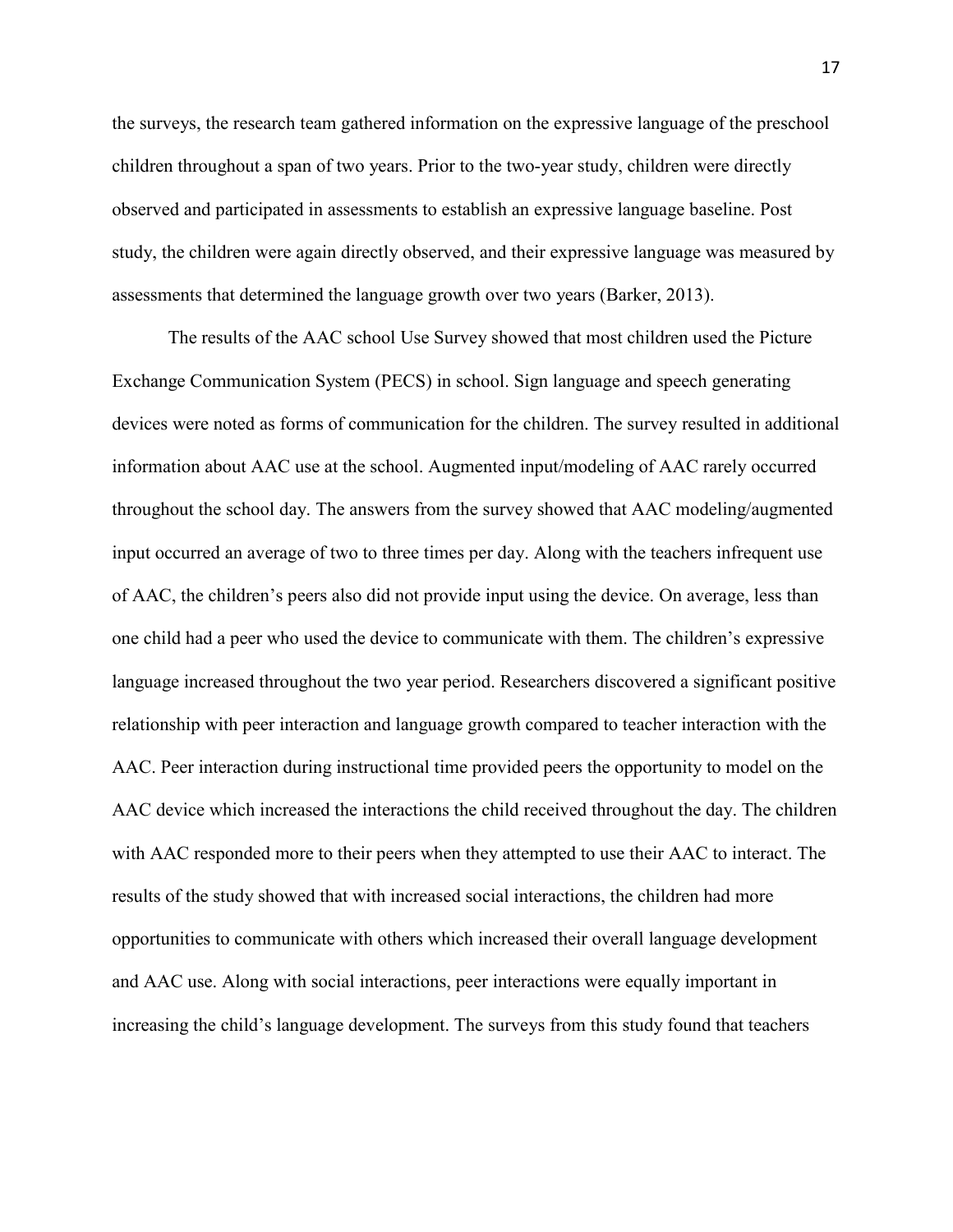needed more training, information, and ways to support students with AAC in the classroom (Barker, 2013).

### **The Role of Communication Partners**

<span id="page-18-0"></span>Research demonstrated strong correlations between the level of partner support and modeling and increased expressive and receptive communication and overall use of AAC devices. According to Briggs (2019) by modeling AAC, the user makes connections between spoken communication and the symbols included on student devices. To further explore the link between modeling and increased AAC use, Briggs and the research team studied how communication partners impacted a child's use of AAC. The communication partners knowledge of how to properly create communication opportunities for the AAC user was one challenge for AAC users with complex communication needs. The focus of Briggs (2019) study was to facilitate communication between an AAC user and a communication partner in natural settings. Communication partners chosen for the study were familiar to the children. They included parents, teachers, paraeducators, and peers. The AAC users were children or young adults, two to 21 years old who communicated with AAC devices (Biggs, 2019).

The communication partners were taught three separate modeling strategies to implement while conversing with the AAC users; augmented input, modeling through prompts, and modeling through instructional demonstrations. The three strategies were taught through oral instruction, modeling of instructional strategies, and the communication partners received support via feedback during training and after conversing with the AAC users. The natural communication modeling provided AAC users with more opportunities to increase and develop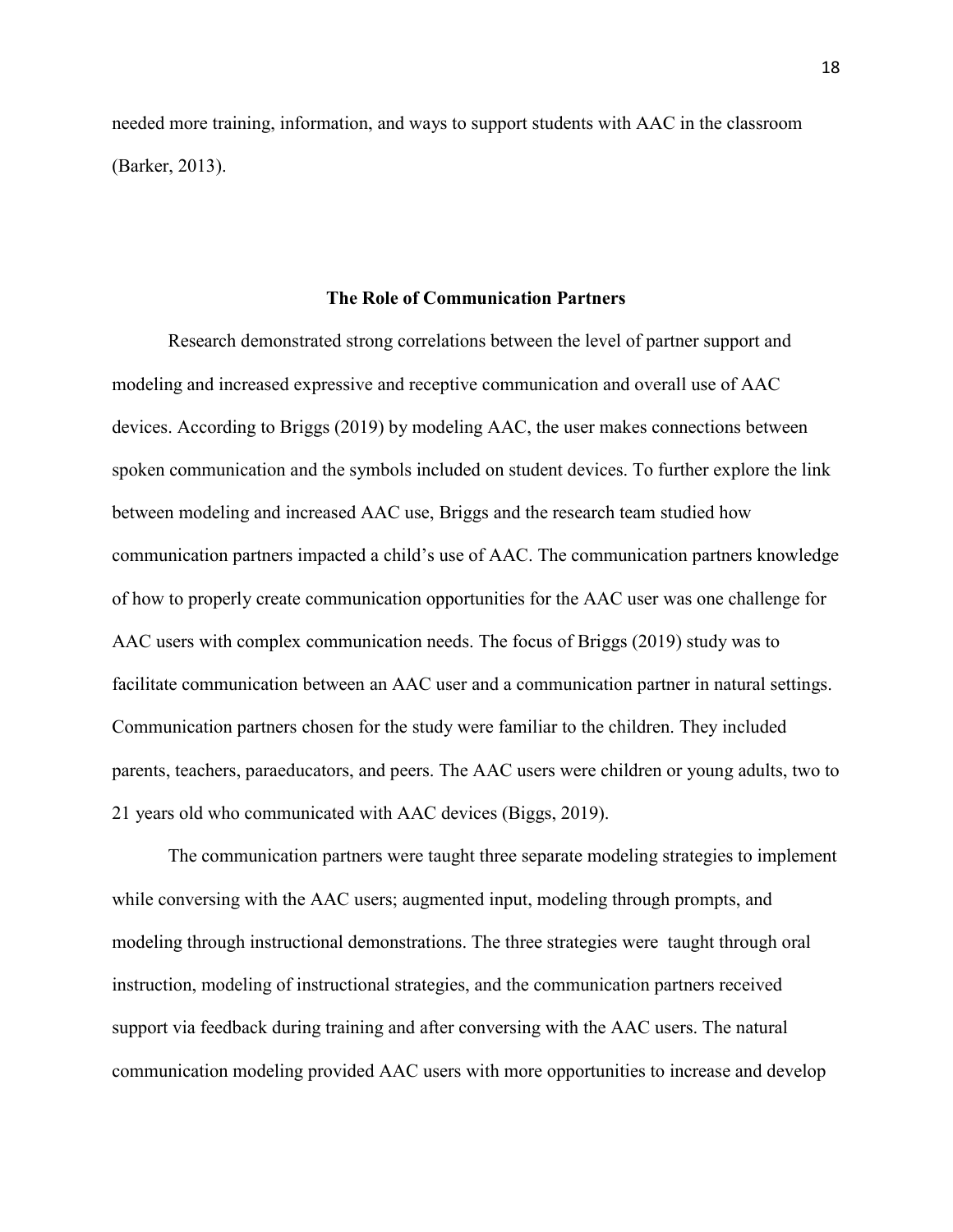their AAC skills. Peers and parents increased their AAC modeling attempts using augmented input while school personnel relied on prompts as models. Throughout conversations, the communication partners also used a range of additional strategies. Communication partners were observed adapting the environment. This involved placing items out of reach providing the AAC user more opportunities to practice requesting items. Other strategies included expectant/time delay, open-ended questions, and turn-taking. Creating natural communication opportunities through modeling for individuals with AAC devices provided educators and families situations that encouraged communication across a range of settings (Briggs, 2019).

Furthermore, Kent-Walsh (2015) argued the importance of partner instruction in the use of AAC. Kent-Walsh and the research team attempted to gather information on the complex relationship between the AAC user and the communication partner. The purpose of the research was to determine how partner instruction impacted the communication of individuals using AAC. The research systematically reviewed previous research and data analysis to determine whether any moderating variables influenced participant intervention or outcome characteristics for individuals with complex communication needs who used AAC (Kent-Walsh, 2015).

Seventeen single-case design studies were found which included 53 individuals with complex communication needs. The study participants used high and low tech AAC options, including voice output devices. The communication partners included caregivers, educational assistants, parents, peers, and teachers. The systematic data review discovered two widely used instructional methods, strategy instruction and individual skill training. The strategy instruction method used the communication partner to teach the communication skills throughout a multistep process. In individual skills training, the communication partner taught a variety of skills in a less structured process or setting. The communication partners taught skills through modeling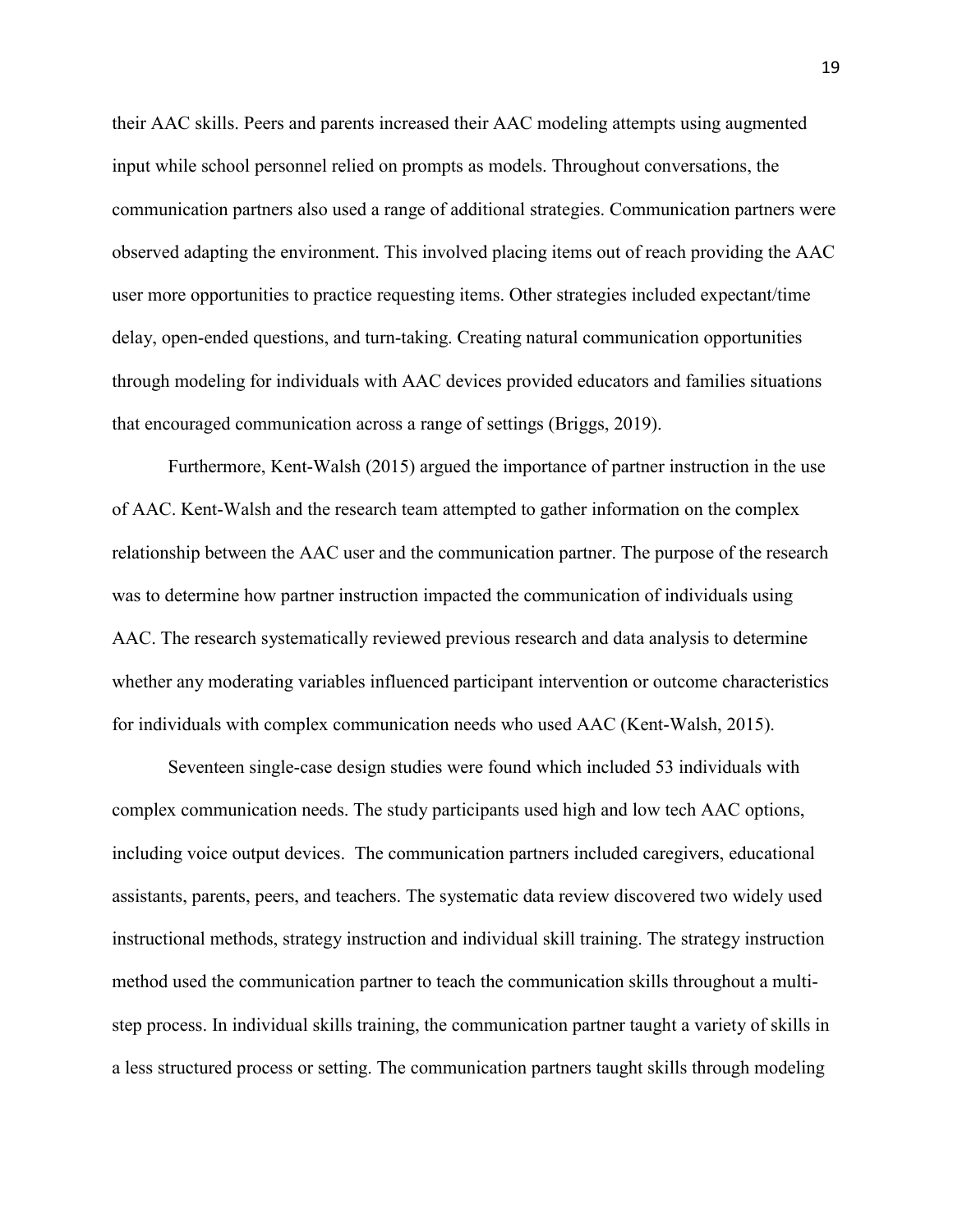communication using AAC, verbal rehearsal, created opportunities for individuals to practice targeted skills, and guided instruction; where a communication partner reduced the levels of prompting and support (Kent-Walsh, 2015).

Moderate, large, or exceptionally large effects on the Improvement Rate Difference (IRD) for the individuals using AAC were noted in the intervention results. Individuals under the age of 12 had the highest levels of improvement following the interventions. Aided AAC modeling, expectant delay, and open-ended questions resulted in the highest instructional success across the interventions. The results of the analysis concluded that communication partner instruction positively affected the communication abilities of individuals with complex communication needs using AAC. The findings showed how the communication partner's participation during the intervention benefitted communicators. Kent-Walsh stated, "partner instruction should be viewed as an integral part of AAC instruction" (Kent-Walsh, page 280). The communication partner instruction had the possibility of being implemented across a range of individuals including education assistants, family members, peers, and teachers (Kent-Walsh, 2015).

In a follow up study, Brady (2010) stated that young preschool children are faced with the challenge of being introduced to a new form of communication using AAC while also navigating their new school environment. Brady (2010) discussed the challenges teachers faced when implementing AAC in the classroom. Teachers may not have had sufficient AAC training or the means to fully implement AAC into the classroom instruction. The research team considered these challenges and investigated communication opportunities for preschool children using AAC to further generate appropriate training methods and increase AAC use in the classroom (Brady, 2010).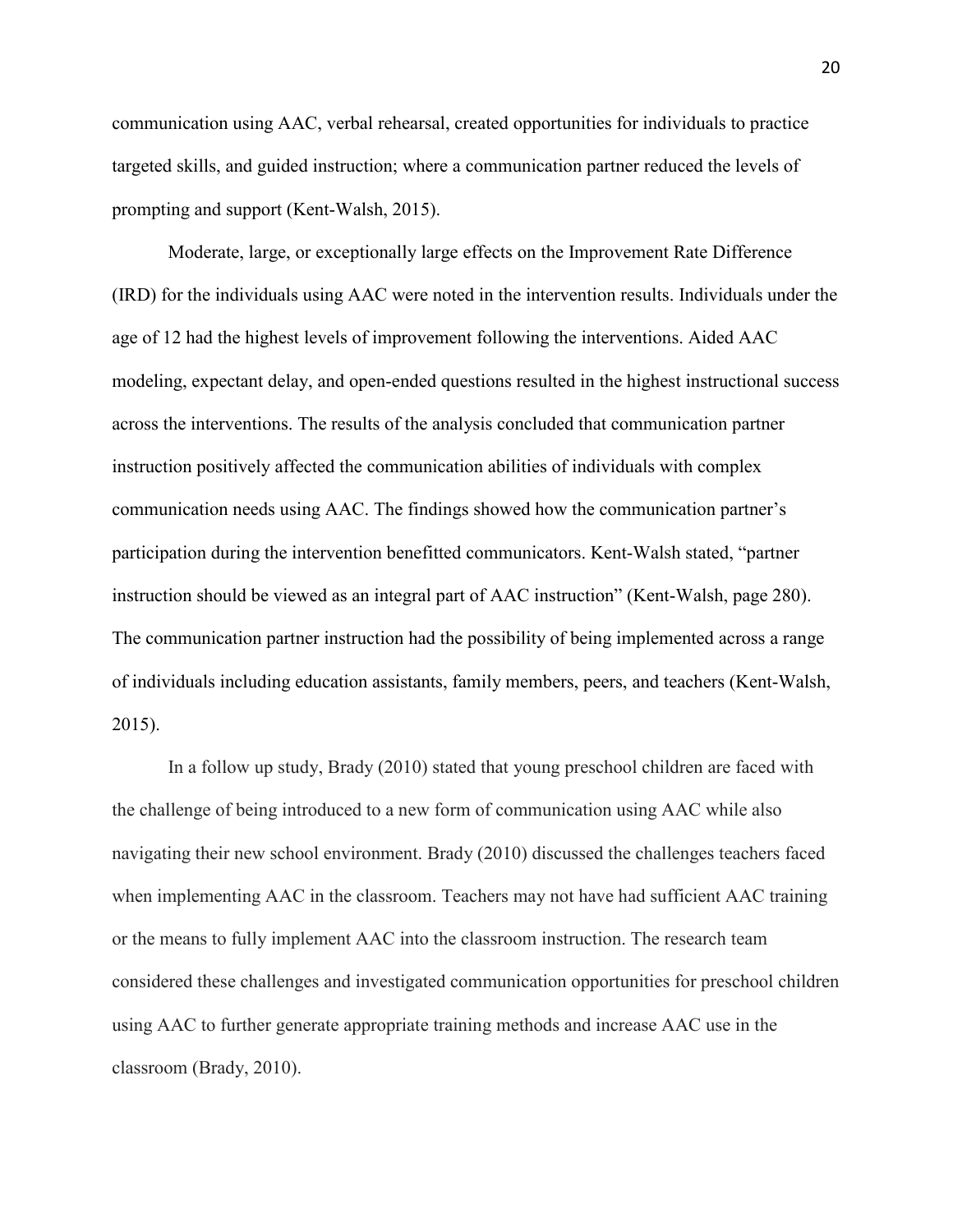Thirty preschool children were selected for this study. Baseline data showed that the children used less than 20 different words, symbols, or signs. Each child also had an IEP goal that included the use of AAC. The research team sought to answer questions regarding teacher input and the classroom environment. To answer the first question, does teacher input affect the communication of students using AAC; the research team conducted observations of the children in the classroom as they interacted with adults throughout the day. During each observation session the researcher recorded any communicative behavior, initiation, or response, made by the child and any communication initiation, prompt, or response directed towards the student made by the adult. Any communication response was recorded within three seconds of the initiation during each observation. The second research question considered whether the classroom environment impacted the child's communication. To assess the classroom environment, the research team used the Early Childhood Environment Rating Scale- Revised (ECERS-R). This tool measured the overall quality of the classroom program. The ECERS-R data was collected through teacher interviews and also observations of the classrooms as a whole (Brady, 2010).

The results of the ECERS-R showed that the participating classrooms scored in the highquality environment range. The research team did not find a strong relationship between the environment and the children's communication opportunities. More information was provided through observations of interactions between the adults and the children. The children's response rates were higher than their initiation rates. The majority of communication was initiated by the adults while the children initiated communication (by any mode) once every 10 minutes and responded to adult initiated communication every two minutes. The observation results showed fewer communicative opportunities for children using AAC in preschool environments. The findings suggested that further investigations would be helpful to increase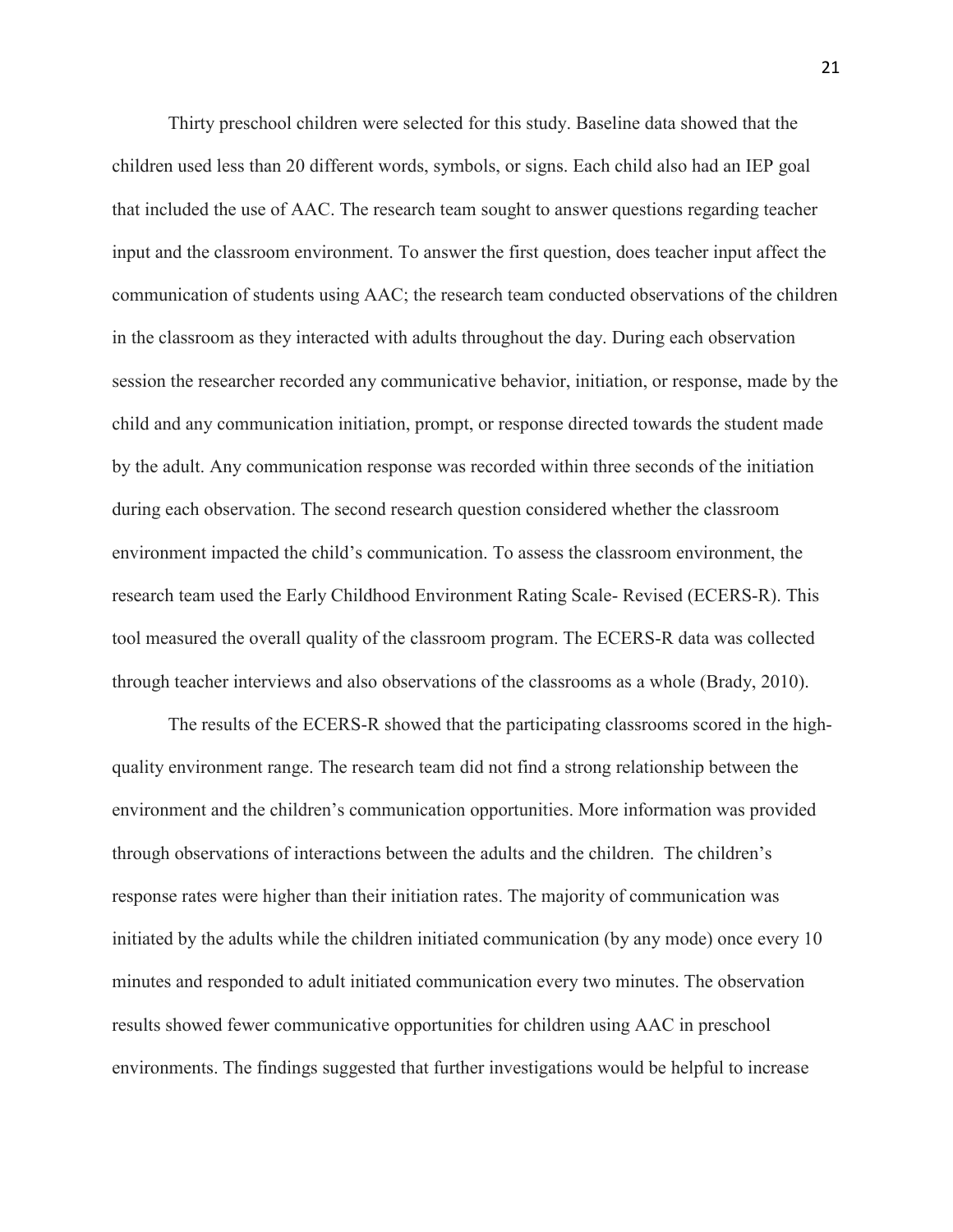communication input to preschool children using AAC and noted that adult input increased the language development in children. The research team suggested that intervention techniques such as 1:1 teaching, milieu teaching, and encouraging any communication made by the children provided the opportunity to increase language production skills (Brady, 2010).

The growing body of research and information surrounding AAC strategies showed that communication trainers, including peers, teachers, and family members were important to communicative success. Communication trainers provided opportunities for training in natural environments. The Communication Partner Instruction (CPI) method promoted AAC learning in adults. Ogletree and the research team analyzed CPI implementation in a group of adults with intellectual disabilities. CPI provided specific instructional guidelines to assist trainers with learning, generalizing, and maintaining strategies that supported communication" (Ogletree, pg. 137). The research focused on increased AAC use by communication partners to build the participant's initiation skills (Ogletree, 2016).

The study included four females with intellectual disabilities, a teacher, and two resident staff members. Objects such as board games and laundry preparation materials were provided for video sessions. Each participant had access to a picture communication symbol book. Researchers conducted three periods of data collection that included the success of partner training, an analysis of baseline, pre and post probe sessions data, and how often participants initiated communication using AAC. The CPI partner training consisted of 1) assuring ease of system, 2) providing communication opportunities within daily routines, and 3) modeling access when communication opportunities arose. Resident staff interacted with participants through board games, preferred readings, and daily living activities. The CPI seven-step program was implemented over 11 weeks. Throughout training, communication boards were used while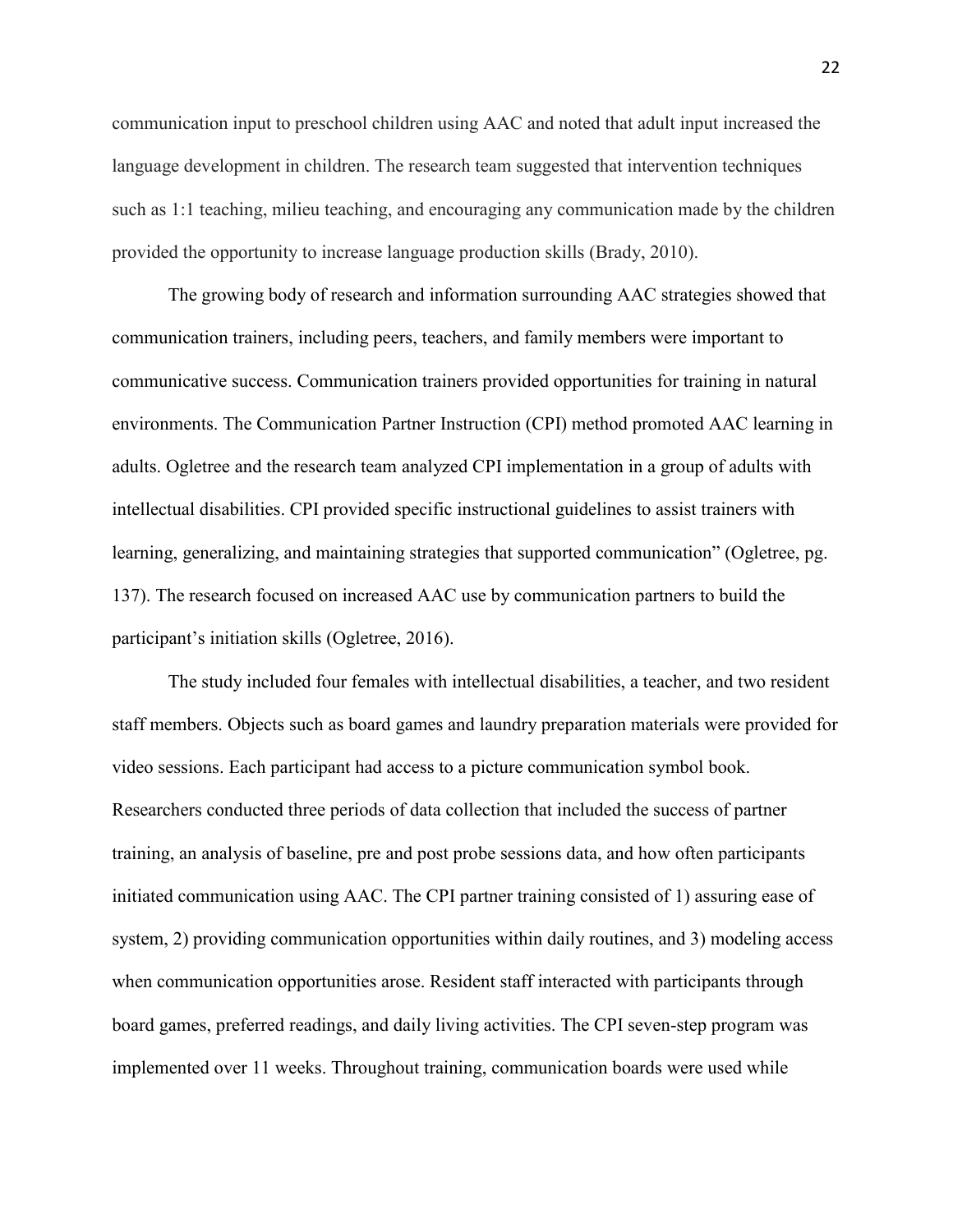interactions were videotaped. The researchers analyzed the participants ability to initiate conversations independent from staff prompts. Staff completed a communication questionnaire which analyzed their satisfaction with the AAC system (Ogletree, 2016).

 The study to determine the success of Communication Partner Instruction (CPI) training with individuals who had intellectual disabilities showed that the training increased communication opportunities for participants. Data indicated three of the four participants showed a significant increase in modeling. Inclusive evidence was found for ease of system use. Researchers hypothesized that participants did not access AAC during enjoyable activities. The participants showed increased ability to initiate conversation using AAC. The questionnaire responses determined that staff supported the training program and implementation at the facility (Ogletree, 2016).

Thiemann-Bourque (2012) studied the benefits of using peer-mediated interventions to increase the communicative acts for children with autism. Peer-mediated social interactions benefitted children's communicative engagement including increased requests, comments, secures for attention, offers to share or help, expression of affection, and organizing play. Thiemann-Bourque (2012) designed a two-peer- mediated program with AAC instruction integrated into the program. The program goal was to teach peer communication partners how to use different AAC systems and how to create a successful AAC environment within the classroom.

 The study was divided into two parts. One study focused on the children who communicated using the Picture Exchange System (PECS). The second focused on the children who used a Speech Generating Device (SGD) for communication. Preschool children with autism and peers without disabilities were chosen for both studies. The children selected for the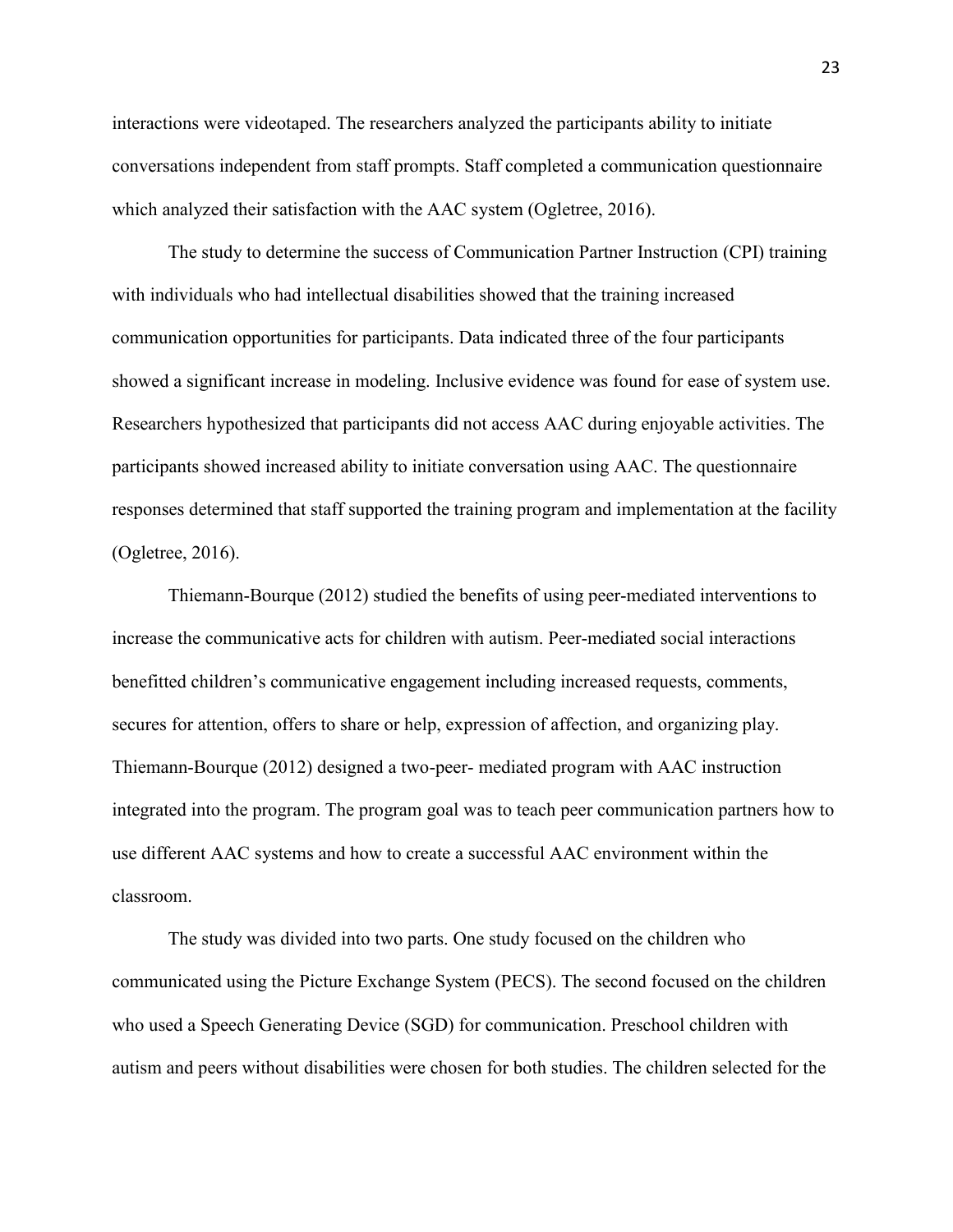focus group demonstrated low numbers of communication acts prior to the study. Study one and study two had similar agendas. The peers selected were each trained to use the PECS or the SGDs dependent on which study they were assigned. The researchers overall goal was to teach the peers how to be responsive communication partners. The term "stay-play and talk" was used throughout the training and during the communication sessions. When the focus child handed a picture to the peer, the peer verbally stated the name of the picture and then handed the requested item to the child. For the SGD group, the peers were trained to use the device and then modeled how to locate the word on the device (Thiemann-Bourque, 2012).

Through this study, Thiemann-Bourque found many strategies that enforced effective AAC use in the classroom. The study showed that teaching AAC strategies, creating interesting activities for children, and creating smaller groups resulted in shorter wait time and successfully increased the children's communication acts. Thiemann-Borque also noted that increased opportunities for children to communicate throughout the day increased their expressive communication. The results of the study showed that the communication of the children with autism significantly increased compared to the limited number of communication acts they used prior to the study. The peers' communication acts also increased, yet peers did not utilize the PECs system as frequently as the SGD. The SGD study showed significant increases in the children's use of requests, gestures, and initiating communication. The SGD displayed a more balanced communication interaction compared to using PECs. The results concluded that many variables indeed impacted the success of AAC implementation (Thiemann-Bourque, 2012).

Moreover, research completed by Midtlin (2014) indicated that communication was a fluid process heavily dependent on the individuals who participated. Data for AAC users has showed communicative challenges with differing outcomes related to communication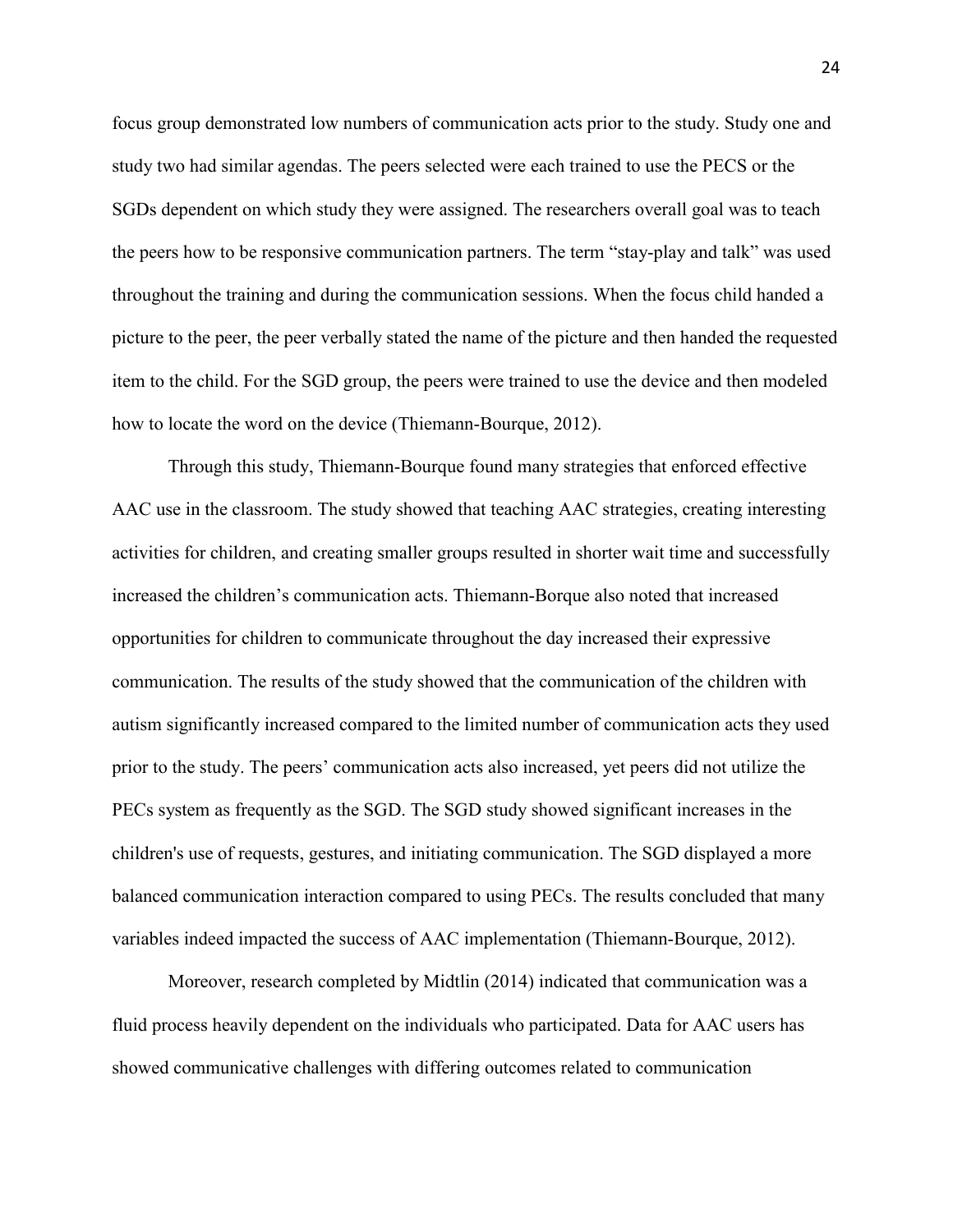interactions. Due to this difference building communication skills for both partners to create a successful communication exchange was deemed essential. To address these challenges, Midtlin (2014) assessed the opinions of AAC users and investigated the strategies they wanted their communication partners to utilize during conversation.

 The study consisted of nine child participants with intellectual disabilities who used AAC to communicate. In addition, each child had access to a Talk Mat (a communication mat which consisted of multiple symbols). The researchers asked the participants questions about what communication strategies their partner used, how they liked to initiate conversation, and background questions about school, home, family, and friends. The questions were presented in an open-ended format, for example, "what do you think about…" and "do you like…" The participants answered the questions using Talk Mats with statements "like," "unsure," and "do not like" (Midtlin, 2014).

The interviews occurred in a familiar setting for participants with one researcher who asked the questions. The Talk Mat contained visual symbols representing the questions and provided visual symbols representing a variety of answers. The interviewer asked questions and provided a visual symbol that corresponded to the question asked. The participant placed the symbol or pointed to their answer on the mat. The interviewer marked which answers would be further analyzed. The interviews were also videotaped to review any non-verbal communication attempts the interviewer may have missed (Midtlin, 2014).

 The answers to the background questions showed that the participants preferred having conversations with people they knew and who had knowledge about their communication methods. Participants stated they did not like when their communicative attempts were overlooked (vocalizations, movement, laughing, or smiling). The participants also shared they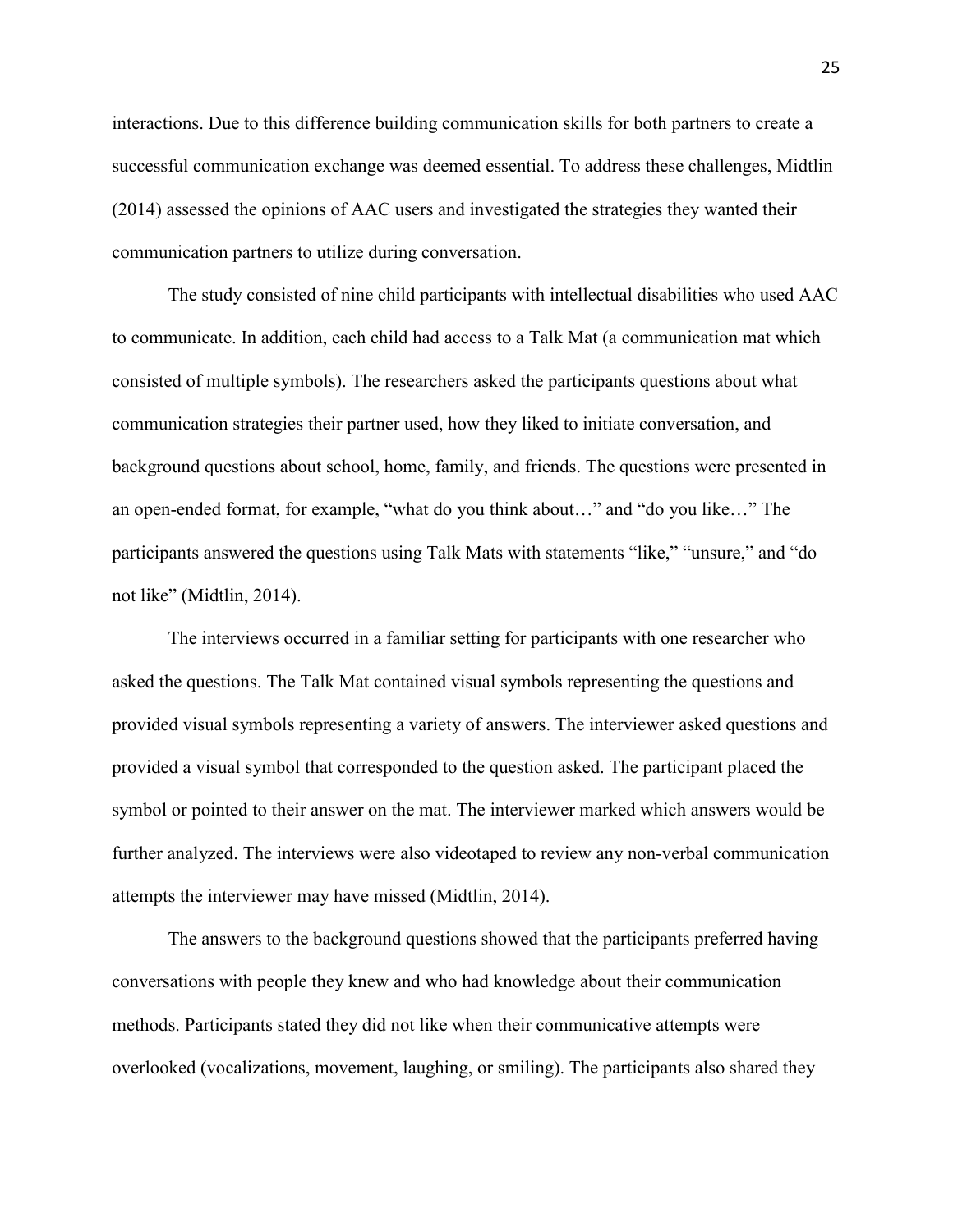liked when their communication partners initiated conversation with them. An analysis of conversational topics showed that some participants liked being asked "yes" or "no" questions while others expressed that they wanted more opportunities to express themselves and share their interests throughout conversations. The participants also disliked when they were not provided enough time to answer questions or finish talking (Midtlin, 2014).

### **Use of AAC to Reduce Challenging Behaviors**

<span id="page-26-0"></span>Children with intellectual disabilities who were unable to communicate their needs developed challenging behaviors. Researchers found a strong correlation between problem behaviors and communication deficits and stressed the importance of communication interventions that teach appropriate communication to meet basic needs. Hetzroni (2013) stated, AAC intervention builds strategies and abilities that increases communication acts and decreases challenging behaviors. Hetzroni and the research team investigated a school-wide positive behavior support plan surrounding AAC implementation. The goal of the positive behavior support plan was to increase the communication of children with intellectual disabilities and decrease problem behaviors due to communication difficulties (Hetzroni, 2013).

 The study took place at a school in Israel for students with intellectual disabilities who demonstrated moderate to severe developmental disabilities that resulted in consistent communication difficulties and problem behaviors as observed over a two-year span. The speech-language pathologists (SLPs) at the school were utilized to train the teachers through workshops based on communication profiles of the students. The teachers received information about AAC, including AAC models of high-tech and low-tech devices, assessment and intervention, symbol sets, and how to enhance the use of symbols for communication in the classroom. The positive behavior support plan was described in detail and teachers were made aware that the overall goal was to increase the communication skills of the selected students. The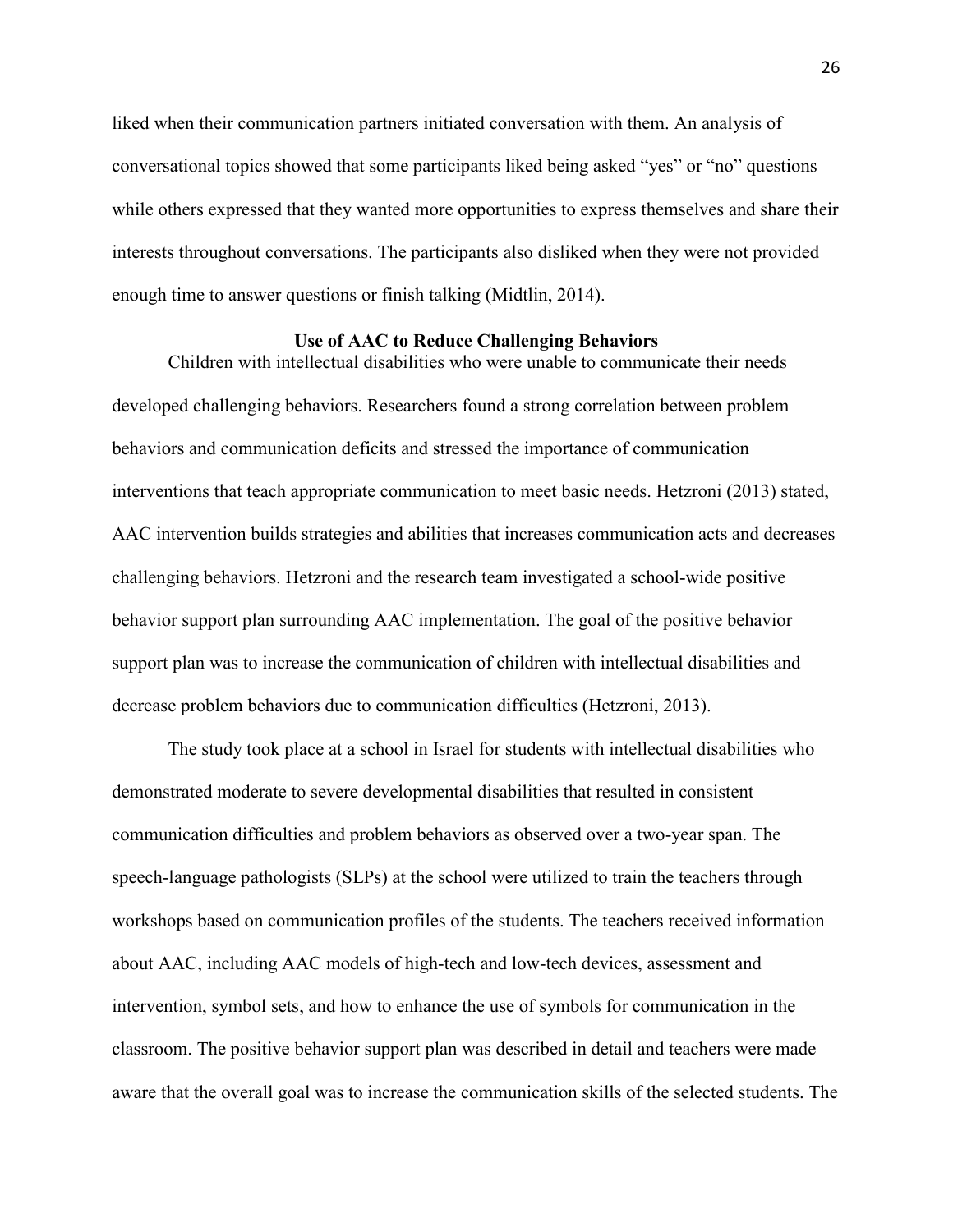teachers created individual positive behavior support plans for each student based on their communication abilities, behaviors, data, and AAC plan. The positive behavior support plans were implemented in the classroom. The SLP participated in classroom activities throughout the year and plans were implemented to assist the teachers and students with AAC (Hetzroni, 2013).

The study results showed students problem behaviors decreased from 35 to 26 occurrences at the end of the year. The increased communication opportunities eliminated the following problem behaviors, hitting, biting, and lying on the floor. The research team investigated each classroom and found no significant differences in results across classrooms. The only difference noted was the number of symbols used in each classroom. Teachers implemented symbol use into the daily classroom routine. Symbols were displayed through visual schedules, activities, and visual aids. As the year progressed, an increased number of students began using symbols to communicate, resulting in the IEP team creating communication boards based on the symbols used throughout a student's day. The results concluded that AAC training and intervention increased overall student communication resulting in decreased problem behaviors (Hetzroni, 2013).

Bingham (2007) highlighted the importance of training paraeducators to assist students in using their AAC devices to decrease the challenging behaviors displayed in place of appropriate communication. Paraeducators in the study were trained to prompt students to use their AAC devices to communicate, respond to student requests or intent to communicate, and to facilitate the overall use of AAC. Paraeducators also gained more information about the relationship between behaviors and communication and were asked to self-evaluate while working with the students and their AAC devices (Bingham, 2007).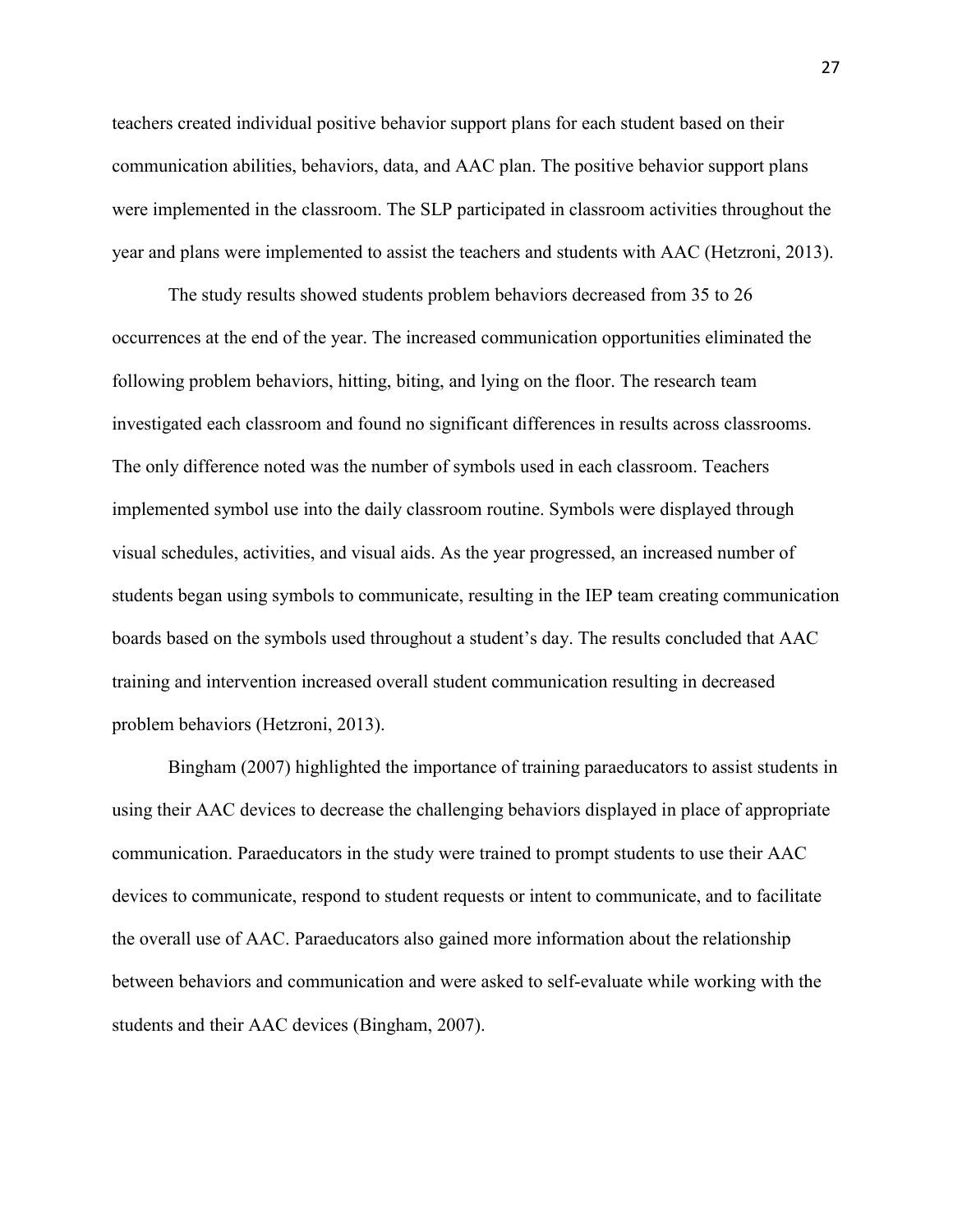The study included three paraeducators who worked with students with severe/profound disabilities, used AAC to communicate, and had a history of challenging behaviors. The paraeducators received training in a staff development classroom. Once the paraeducators received adequate training, they then began working with the students using AAC devices in natural classroom situations. Throughout this time, the paraeducators prompted the students to use their AAC device to express their wants or needs and responded to the students' communicative intent within three seconds. Baseline data from this study showed that paraeducators prompted their students to use AAC an average of zero-one prompts. After they received training, paraeducators averaged seven-16 prompts to students to use their AAC devices. The baseline data was like the paraeducator responses to student's communication attempts. Prior to the training paraeducators responded to communications attempts less than one time during the observation sessions. After receiving the training paraeducators responded to student's communication attempts an average of five-15 times. The paraeducator training highlighted the relationship between behavior and communication and ways to facilitate communication with students using the AAC device resulted in decreased challenging behaviors displayed by the students. The results of this research further support the importance of communication partner support in building and facilitating communication with AAC and illustrates the benefits for students and staff when these steps are taken (Bingham, 2017).

Binger (2010) argued that educational assistants (EAs) receive minimal instruction on ways to facilitate their students' AAC. Furthermore, EAs spend the most time with students, are an integral part of the AAC team, and carry out educational and communication plans. Binger (2010), implemented a communication instructional program that taught educational assistants how to instruct their students who use AAC devices. Binger explored the effectiveness of the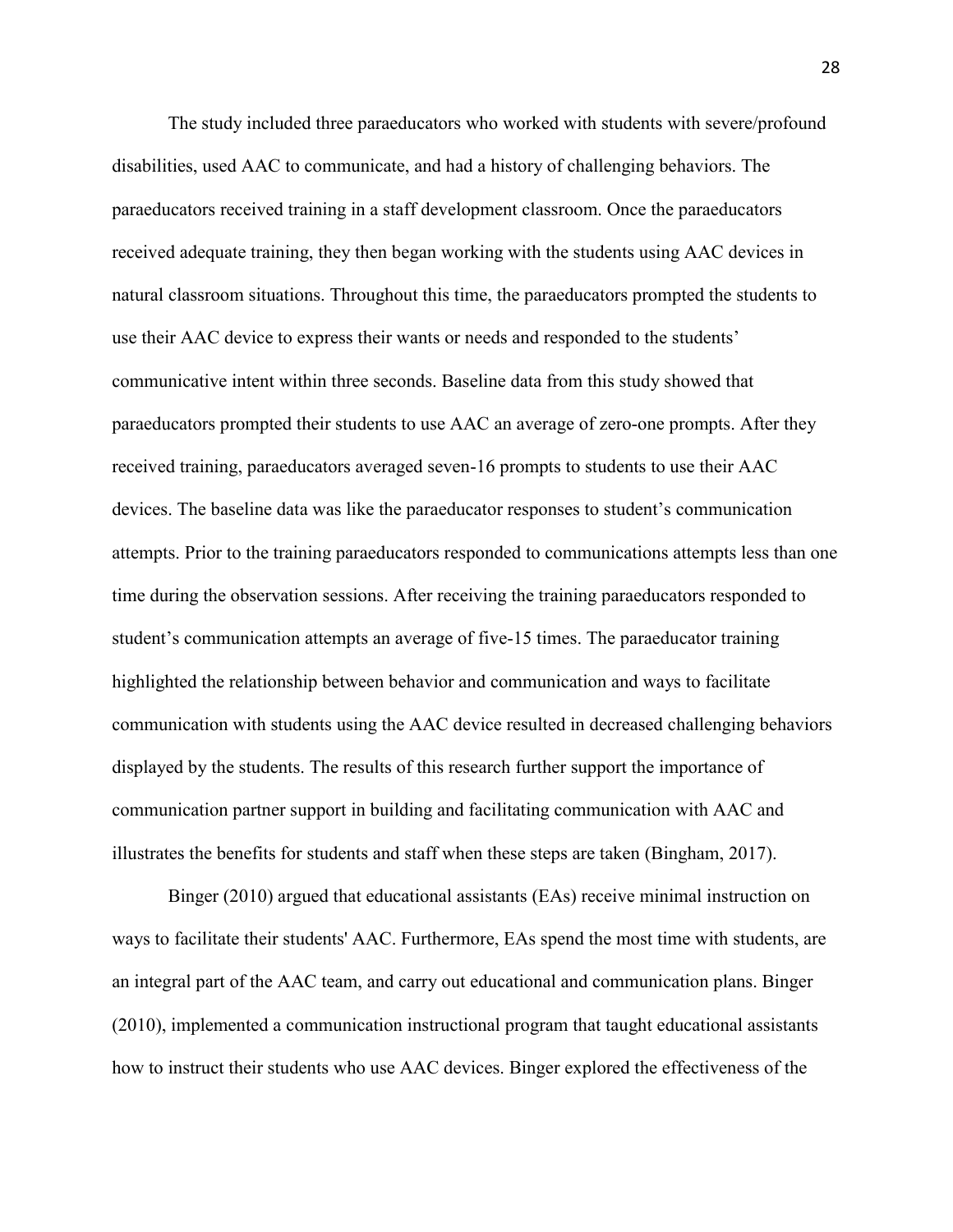Initiative for Model Practices in Augmentative and Alternative Communication Program (ImPAACT) and what abilities EAs need to implement, generalize, and maintain the skills learned throughout classroom activities. They included the programming impact on multisymbol productions created by the students (Binger, 2010).

 The study consisted of three educational assistants and three students who used AAC devices. Storybooks were presented to the students and EAs. Each student had a speechgenerating device (SGD) with matching symbols related to each story. A vocabulary display board with vocabulary related to the main characters, setting, and plot was presented during reading time. Data was collected through two measures: "the percentage of strategy steps correctly implemented by the EAs on each page of the storybook and the frequency of multisymbol messages produced by students" (Binger, page 111). Baseline data was collected by EAs who had access to the students SGDs. They noted details of specific interactions between the EA and students during a story reading session (Binger, 2010)

The ImPAACT program followed an eight-step process: 1. Pretest and solicit the EA's commitment to learning the targeted strategy. 2. Describe the strategy. 3. Demonstrate use of the strategy. 4. Provide verbal practice of the strategy steps. 5. Practice implementing the strategy in controlled contexts (i.e., in role plays with the first author). 6. Practice implementing the strategy in natural contexts (i.e., book reading with the children). 7. Complete posttest and solicit the EA's commitment to long-term implementation of the strategy. 8. Demonstrate generalized use of the strategy (Binger, page 112). The implementation of the ImPAACT Program included two phases. The first taught the EA how to use the interaction strategy and the second evaluated the EA's performance using the strategy and how it impacted the students' ability to create multisymbol utterances. Each EA worked with one instructor and was taught the read, ask, and answer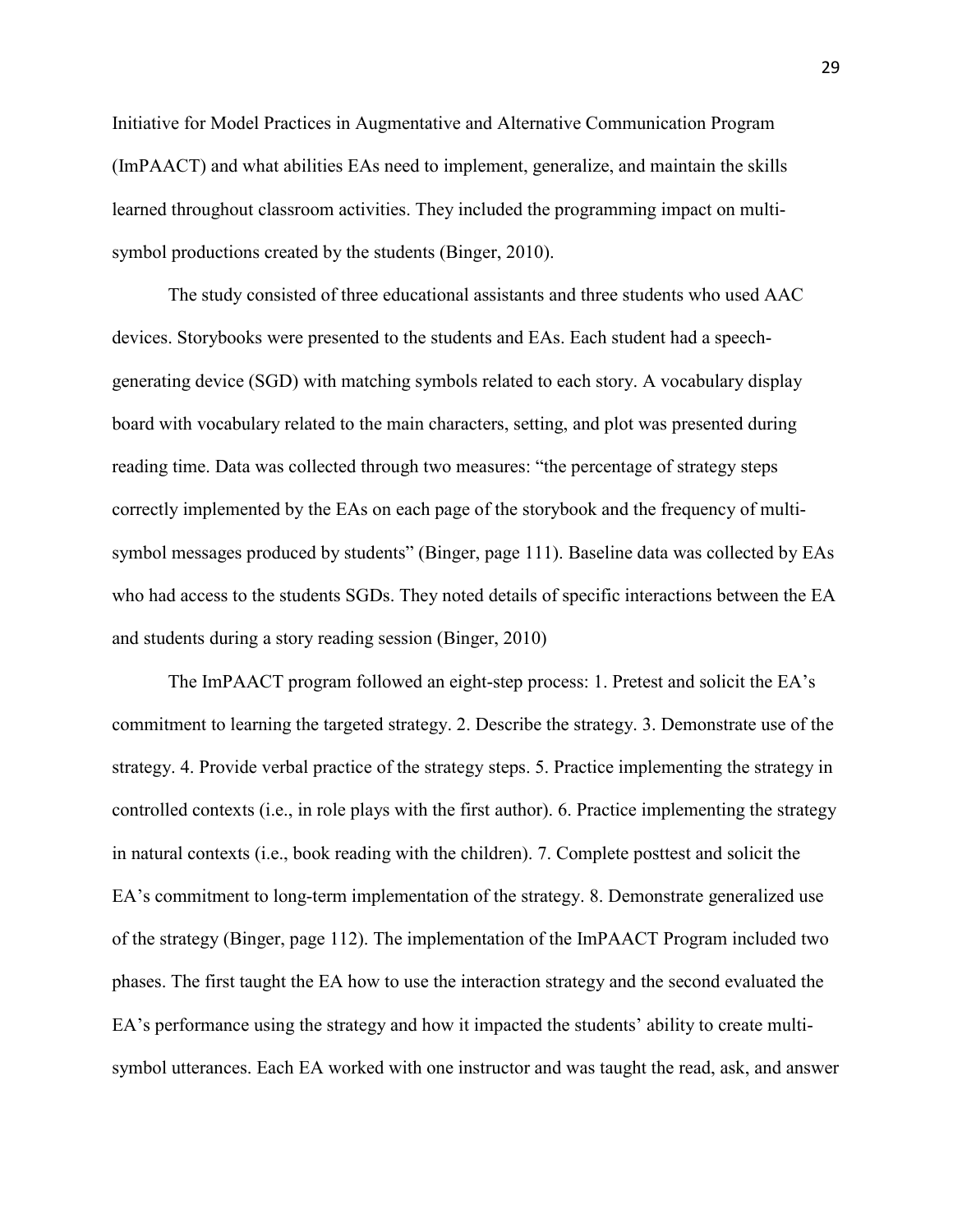strategy. The EA prompted strategies until the student independently responded using their SGD. Throughout the story, the EA provided the student with an expectant delay after asking a question. This delay acknowledged that it was the students' turn to answer. The EA responded to any communication attempts made by the student throughout the reading. In addition, the ImPAACT Program focused on errorless learning. This method provided the EA with an instructional coach who provided guidance and feedback throughout the reading activity. Generalization and maintenance probes were collected weeks after the study and the trends listed above were replicated exactly without the instructional coach provided to the EA (Binger, 2010).

The results showed that the EAs followed the strategy steps with 80-100% accuracy by the end of the study. The students demonstrated significant increases from not producing multisymbol utterances to producing at least 10 multi-symbol utterances throughout the sessions. The generalization and maintenance probes showed that the EAs correctly followed the steps of the strategy and the students created multi-symbol utterances. A feedback measure found that the EAs had a positive experience and would recommend the training to other EAs. The imPACCT Program positively demonstrated the EAs ability to successfully implement the AAC strategies that resulted in students increased use of their SGD (Binger, 2010).

Investigators (e.g. Mirenda, 1997) believed that Functional Communication Training (FCT) reduced communication challenges for individuals using verbal methods. Mirenda (1997) assessed the impact of FCT for users of AAC who displayed challenging behaviors. "FCT involved both the assessment of the function of the problem behavior and the teaching of a more appropriate form that serves the same function" (Mirenda pg. 207). The research was collected through a review of previous studies (Mirenda, 1997).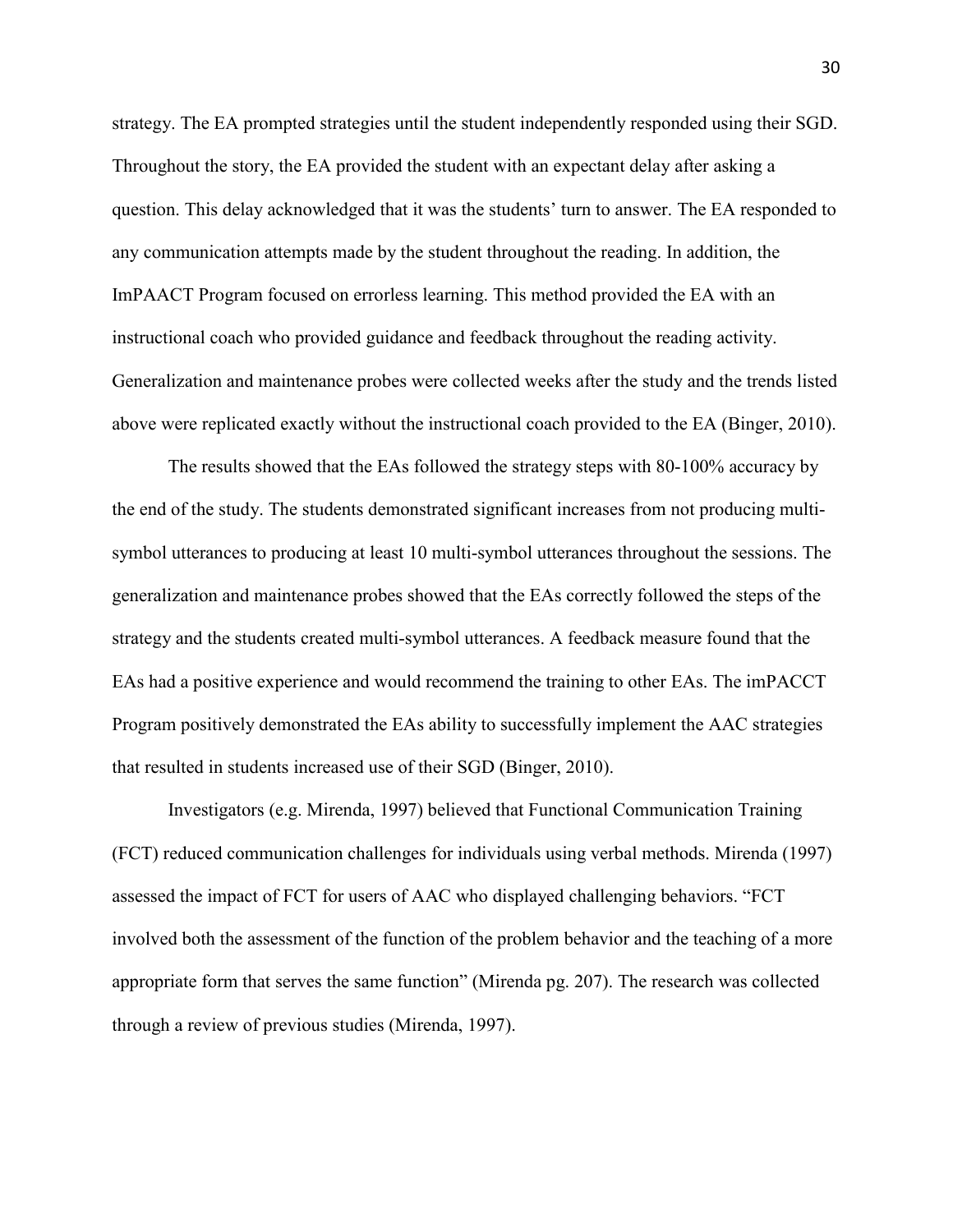The research team reviewed 21 studies which included 52 participants who used AAC and displayed challenging behaviors. Challenging behaviors included, self-harm, physical aggression, off-task behaviors, non-compliance, screaming, and yelling. They investigated the function of the participants behaviors with interviews, functional analysis, Motivation Assessment Scale (MAS), and observations with data collection. The functions of the behaviors included escape, attention seeking, and sensory motivation. AAC techniques previously used by the participants were manual signing, gestures, communication books, and voice output communication aids (VOCA). The FCT implementation taught communication skills which directly tied to the challenging behavior. This method was described as a response match. "The new communication behavior must serve the same function as the challenging behavior in order for the latter to be reduced" (Mirenda, 1997).

For escape motivated behaviors, students were taught the terms "go," "break," "help," "stop," and "please." Students were also prompted to gain the teacher's attention or to choose their next break activity. Students who sought attention were taught the terms "pay attention to me," "come here," and "more." Staff interacting with students were taught response mastery. Response success was measured by requiring responses and recognizing any communicative intent. Responses showed a reduction in challenging behaviors (Mirenda, 1997).

 The results showed that some participants demonstrated a gradual reduction in challenging behaviors while others showed no changes. Researchers hypothesized this was due to ineffective implementation by staff. Follow-up studies after 17 months showed positive results and a decrease in challenging behaviors. Successful implementation and maintenance were attained by including 1) natural settings for instruction, 2) distributed practice trials, 3) selection of FCT/AAC behaviors that were efficient, acceptable, and recognized by others. The results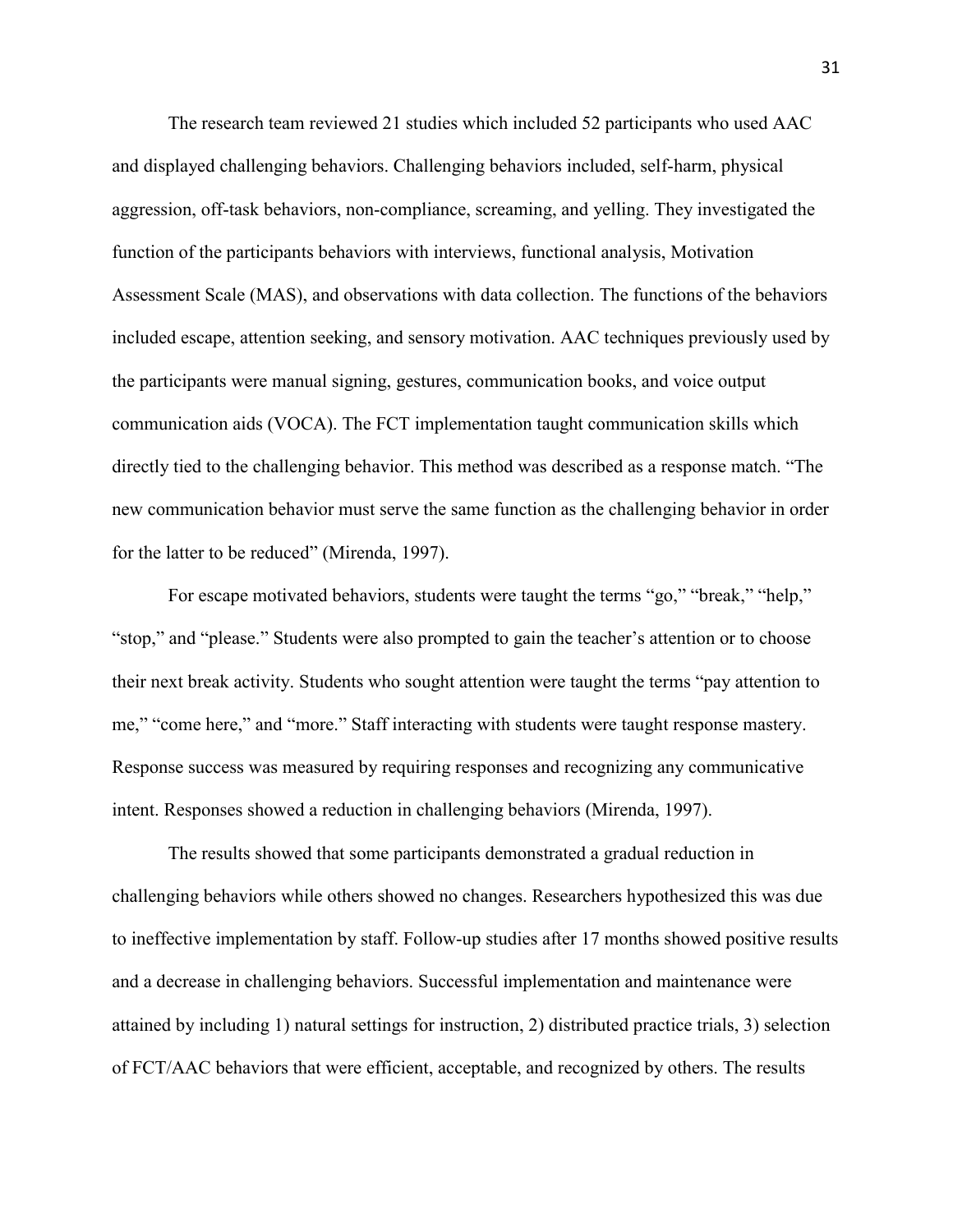proved that FCT should be considered as an instructional method to address challenging behaviors. According to Mirenda, communication and behavior are parallel. Another way to conceptualize this is 'Behavior is Communication'. Education personnel need the required training to implement communication intervention to address the communication and behavior relationship (Mirenda, 1997).

### **AAC Interventions**

<span id="page-32-0"></span>Research emphasized the importance of having a communication partner when students communicate using AAC. Typically individuals using AAC receive spoken language input from their communication partners. This creates an asymmetrical relationship between the communication input the AAC user receives and the communication output they generate. AAC users are multi-modal communicators. They have many output choices (AAC devices, gestures, vocalizations, facial expressions, and writing). Past research pointed to a wide variety of training methods available for AAC implementation. O'Neil (2018) investigated how interventions impacted the use of AAC. The interventions included aided input, aided language modeling, and aided language stimulation. The interventions chosen for this study were based on rebalancing the asymmetry between the communication input and communication output between AAC users and their communication partners. O'Neil defined aided AAC input as "interventions in which partners point to (or activate) aided AAC symbols (on communication boards, SGDs, or mobile technologies) while speaking with an individual who uses AAC" (O'Neil, page 1744).

Individuals with developmental disabilities who used AAC devices, including communication boards, AAC devices or other speech generating devices to communicate were chosen for this study. Communication partners were assigned to each participant. Researchers, paraprofessionals, parents, and peers implemented the intervention to the AAC users. Most of the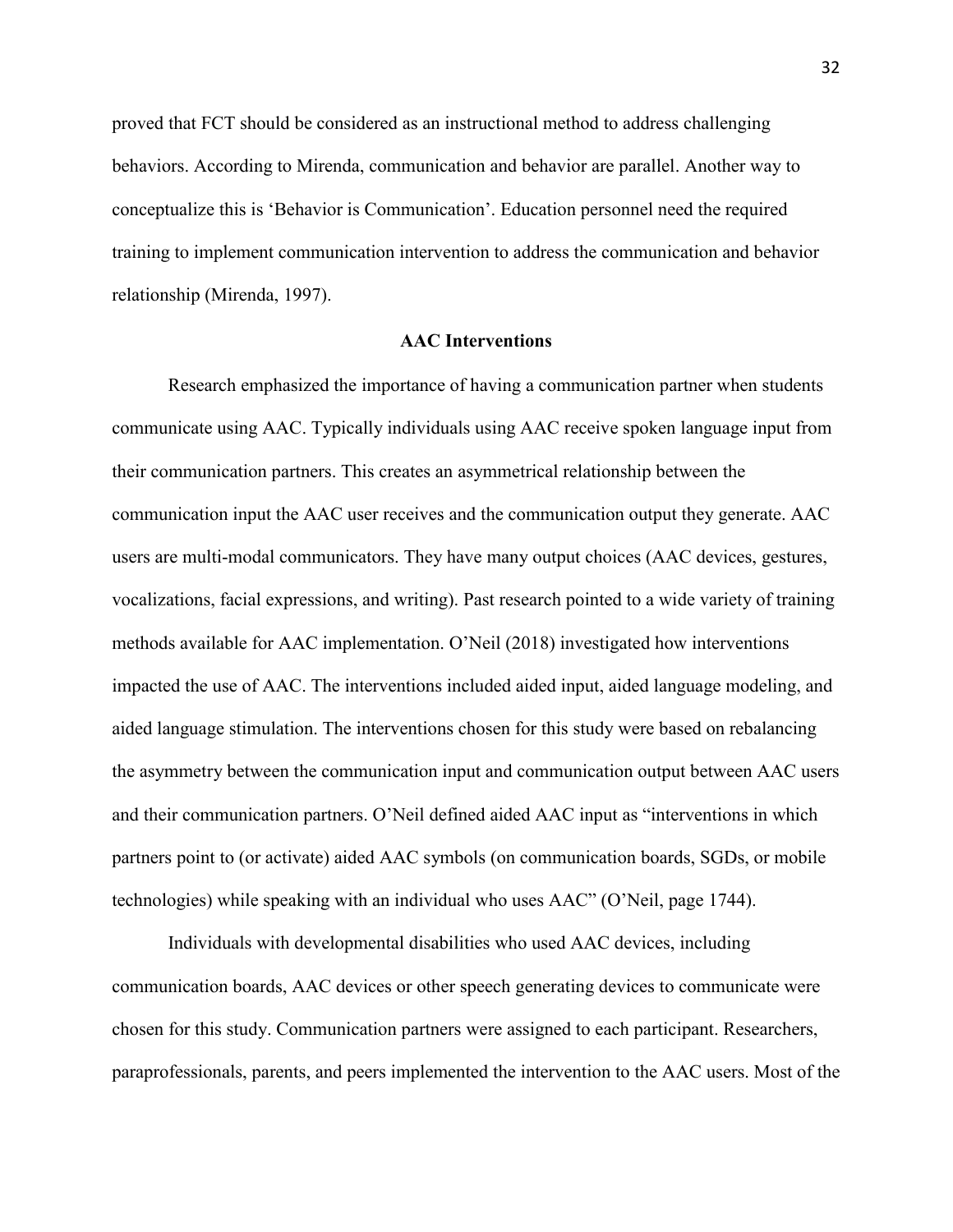sessions used key-worded input when modeling on the communication board or AAC device. Few studies used aided input with full phrases. The communication partners modeled using the AAC device as they spoke. The communication partners were instructed to use different intervention strategies to increase the communication opportunities for the AAC users. Expectant delay, open-ended questions, and prompting (gestural, physical, or spoken) were intervention strategies the partners were instructed to use (O'Neil, 2018)

The results of the study showed that aided AAC supported comprehension in individuals who used AAC devices. The intervention methods provided AAC users a model of the expressive output which in turn increased their expressive output on the AAC device. Pairing the spoken word with the AAC symbol balanced out the asymmetry between input and output. The AAC user received a multi-modal form of communicative input through the intervention techniques. Researchers also noted that modeling the AAC system by the communication partner slowed down the pace of the interaction which may have provided the AAC user increased time to process and comprehend the communicative input. The results of the study showed successful interventions amongst a range of ages. Interventions for older adults and young children were not as successful as the other age groups in the study. Researchers hypothesized this may have occurred due to the inappropriate communication symbols for children learning language and communication. The older population of AAC users may have experienced failure and learned helplessness in the past which may have affected the results. (O'Neil, 2018)

Overall, the research team saw more successful interventions that included a speech generating device. When using the aided language paired with a non-SGD, the AAC user received two forms of input throughout the conversation. The use of aided language paired with a voice output device provided the AAC user with three input methods, verbal input from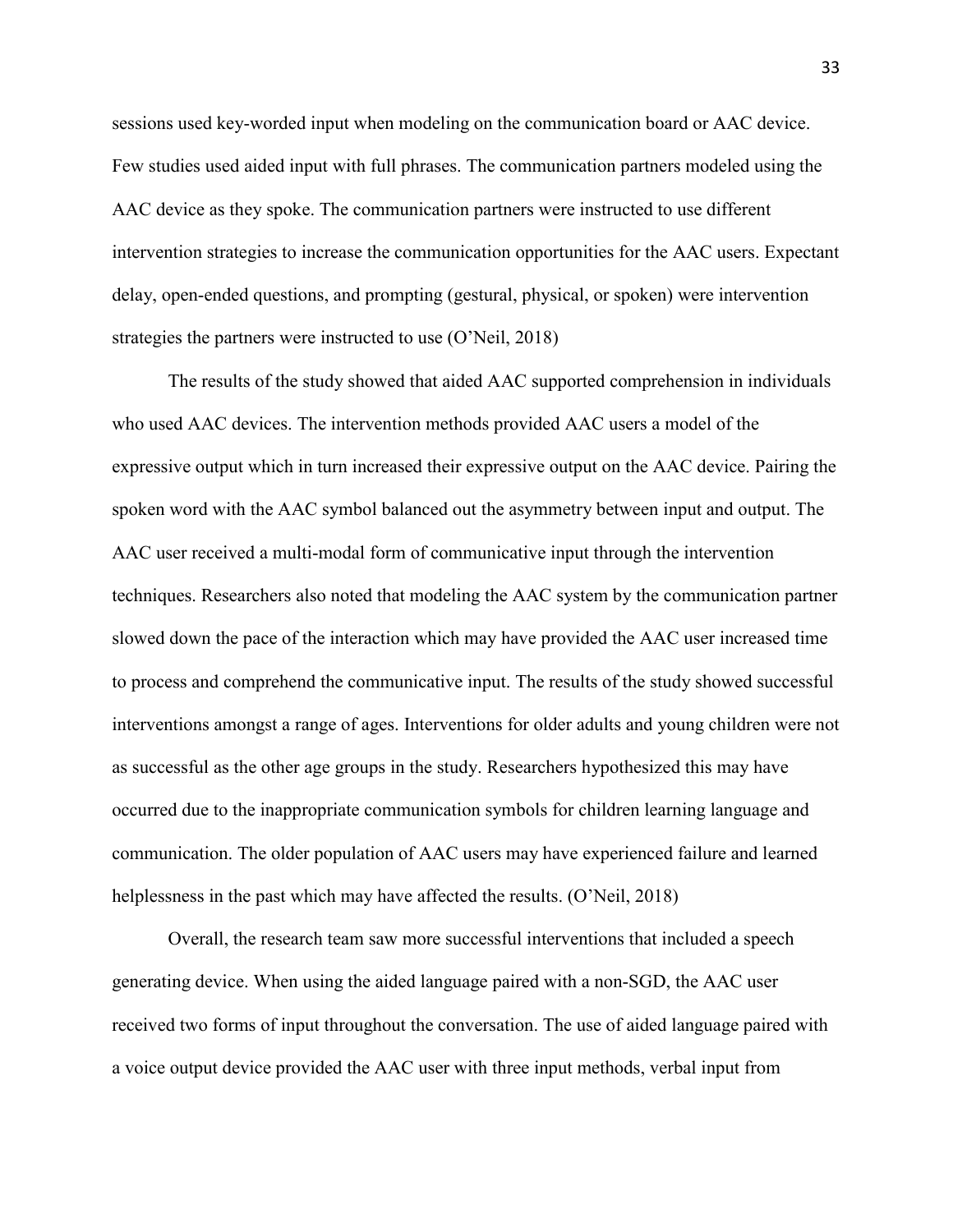communication partner, use of AAC symbol, and the auditory input from the voice output device. Researchers further stated that the results of aided language paired with the voice output device helped rebalance the asymmetry the AAC users experienced prior to the study. They also stated that the voice output device or a non-SGD (communication board) results showed high effect sizes for the AAC users. This meant that the use of aided language input was successful for individuals using a voice output device or non-SGD (O'Neil, 2018).

Furthermore Kasari (2014) investigated ways to create opportunities to increase spontaneous communication and participation for minimally verbal children. Previous research indicated that the focus of increasing children's communication use of AAC had been by teaching them to request items from an adult. Kasari and the research team sought to discover ways to increase children's overall social interactions using AAC, specifically, speech generating devices (SGD) (Kasari, 2014).

The team investigated the implementation of two intervention treatments. The first intervention was Joint Attention and Symbolic Play Engagement and Regulation (JASPER). According to Kasari, JASPER "focuses on early social communication skills including coordinate joint attention and gestures" (Kasari, page 7). Throughout the intervention the researchers attempted to maintain joint attention with the children and taught them requesting skills using the SGD in a naturalistic play setting. During this intervention, the communication partner attempted to respond to any communication attempts made by the child. The second intervention implemented was Enhanced Milieu Teaching (EMT). EMT follows seven core strategies that teach children language. Kasari defined EMT as "following the child's lead in conversation and play, responding to communicative initiations from the child with target language, expanding child utterances by adding words to increase complexity while maintaining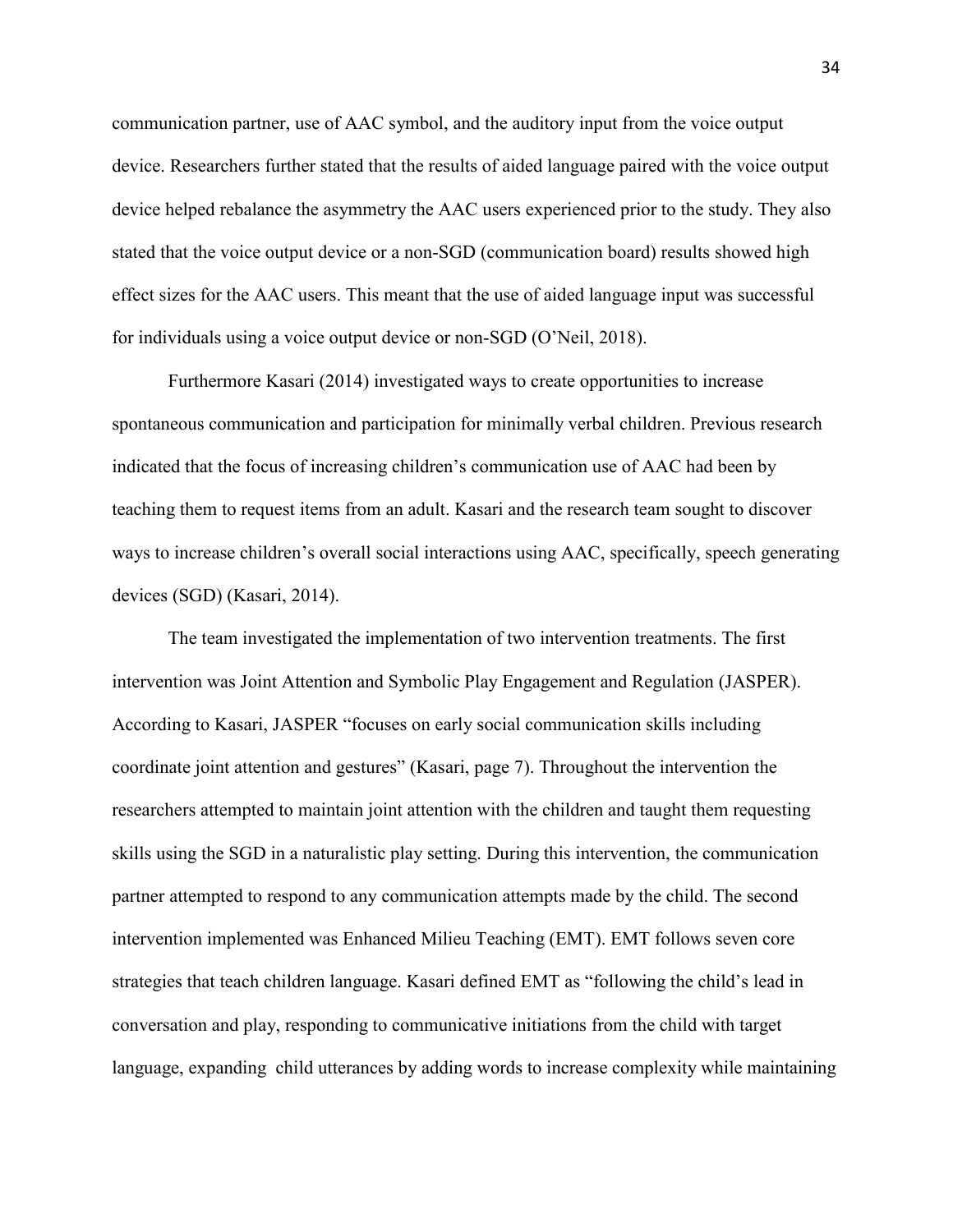the child's meaning, and arranging the environment to support and elicit communication from the child" (Kasari, page 7). The research team attempted a blended intervention approach using the two interventions to increase the children's abilities to create novel and spontaneous utterances using the SGDs (Kasari, 2014).

The children selected for the research study demonstrated communication needs and were minimally verbal. The researchers combined the two intervention approaches and exposed the children to the treatment design over a span of 12 weeks. The interventions were implemented during play activities where the therapist instructed the child, facilitated joint attention, and engaged in symbolic play and social use of language. Each child had access to an SGD with preprogrammed vocabulary related to the play setting. Throughout the sessions, the therapist modeled language on the SGD. The research team included parents by creating observation opportunities, providing training, and participating in the interventions with their child (Kasari, 2014).

The study findings showed that the children's total production of utterances significantly increased. The results revealed that the children's utterances doubled compared to their baseline scores. The research team hypothesized that introducing the SGD at the beginning of the intervention resulted in increased production of novel utterances compared to using only spoken language to communicate. Another hypothesis for the increase in utterances was due to the child directed approach. Previous research focused on teaching the child to follow directions and request wanted items. This adaptive intervention program exposed the child to a variety of communication opportunities using novel vocabulary and modeling language. This approach resulted in the children showing an increased variety of communicative utterances, words, and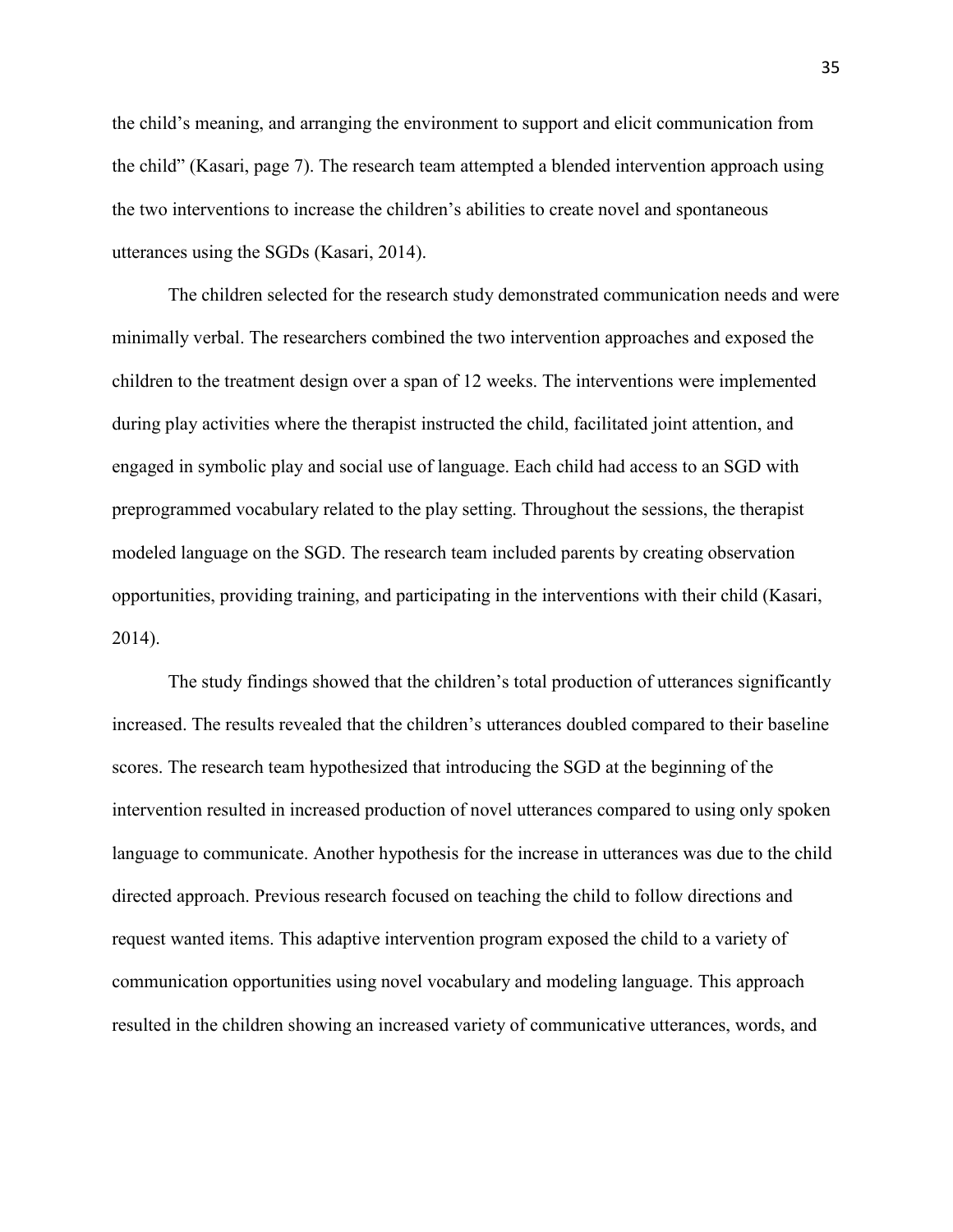functions. The results concluded that interventions should occur in the child's natural environment with frequent access to an SGD (Kasari, 2014).

Individuals with complex communication needs communicate through means that are difficult for the communication partners to fully understand. The communication barrier causes negative interactions and produces challenging behaviors for these individuals. To address these challenges, researchers discussed the importance of increasing the functional symbolic nature of communication and implementing AAC in the individual's daily communication. Research has demonstrated the success of aided language stimulation (ALS) used to increase the functionality of communication. Beck (2009) investigated the use of ALS and determined that ALS was an effective communicative tool for adults with developmental disabilities (Beck, 2009).

 The study consisted of adults with developmental disabilities who had complex communication needs. Individuals with verbal speech were also included in the study. The research team hoped these individuals could provide communication models for the targeted subjects. The main intervention goal was to increase the participants' functional communication skills. To reach the goal, the researchers provided everyone with a Go-Talk communication device, communication boards, and individual picture or graphic symbols. Each group of investigators was led by a licensed speech language pathologist (SLP). The study began with an informal evaluation. Subjects were presented with a list of pictures to select on the ACC device. Data collected measured how accurately the individuals completed each task presented via a picture on AAC device. The experimental portion of the study consisted of written scripts presented to the participants during an introduction routine and music time. Participants had access to a Go-Talk device or a communication board during all activities. The group leader demonstrated the activity by using a communication board or AAC device to model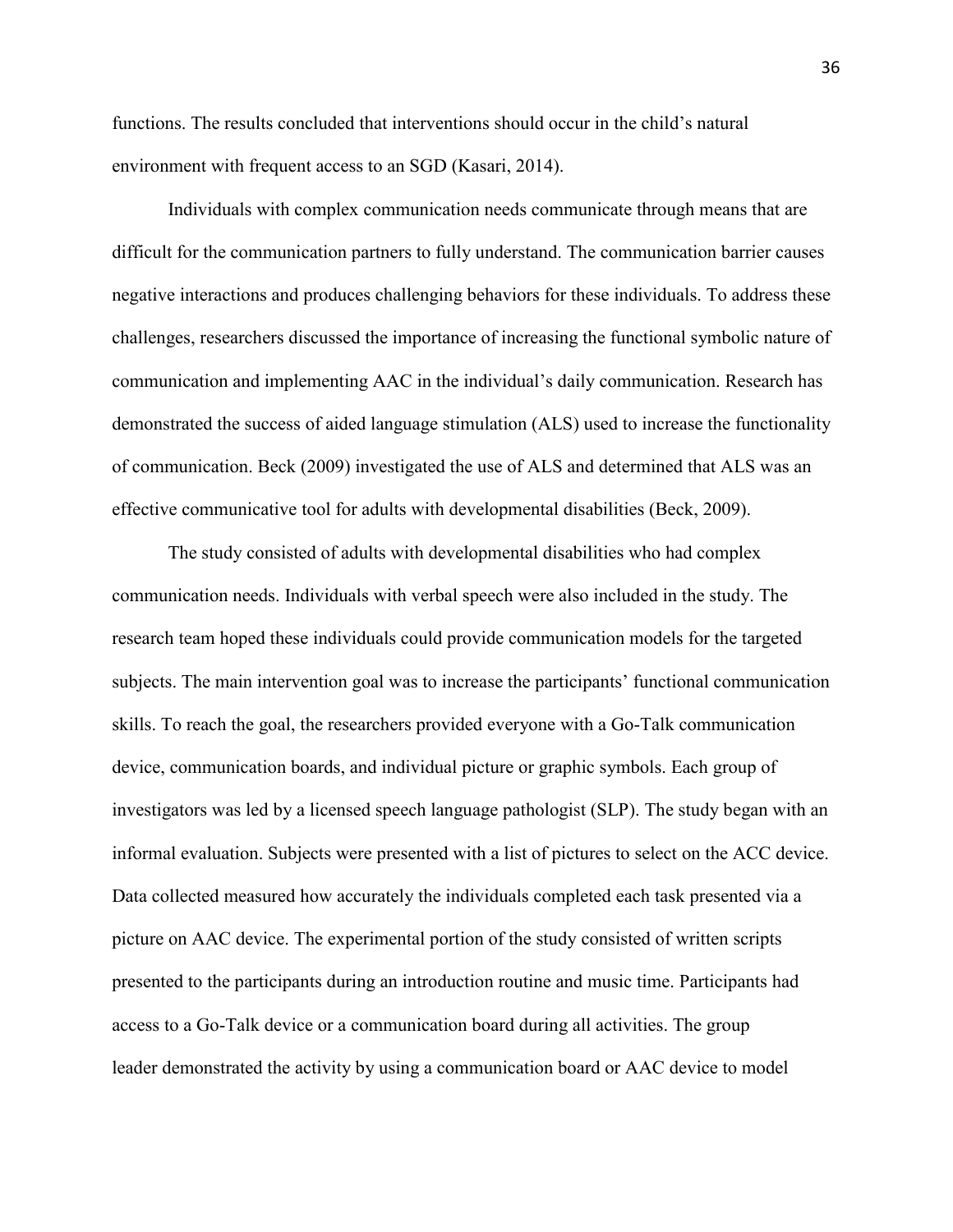communication by pointing to specific pictures or symbols. Participants responded by answering questions. Everyone had access to vocabulary related to their chosen activity. The participants were encouraged to communicate throughout the activities. The researchers provided an expectant delay following a question or prompting a response. Staff members observed during all activities and learned the intervention techniques being taught to the participants (Beck, 2009)

 Individual participants demonstrated increased turn-taking, use of aided AAC, and communicative attempts. The results of the study showed that the participants maintained the skills when the intervention was discontinued. The participants also displayed more variability in their speech topics when communicating. The results of the study determined that using ALS for a communication intervention was successful. Modeling functional communication and encouraging communication participation in the activities proved beneficial and increased the communicative acts for each participant (Beck, 2009).

Dada (2009) agreed the mode of communication input impacted the overall communication and spoken comprehension abilities of the child. Dada (2009) explicitly stated, "the comprehension of spoken language provides an essential foundation upon which language production competence can be built" (Dada, pg. 50). The input provided to the child should be formed surrounding the mode of language they used to communicate. Dada and the research team further investigated this idea and ways Aided Language Stimulation (ALS) affected the vocabulary acquisition of children with little or no functional speech (LNFS). In this study, ALS was defined as pointing to picture symbols coinciding with verbal communication (Dada, 2009).

To investigate the effects of aided language stimulation, children with LNFS were selected to participate in a three-week group language stimulation program. Prior to the program, the research team measured the children's current language abilities and selected 24 target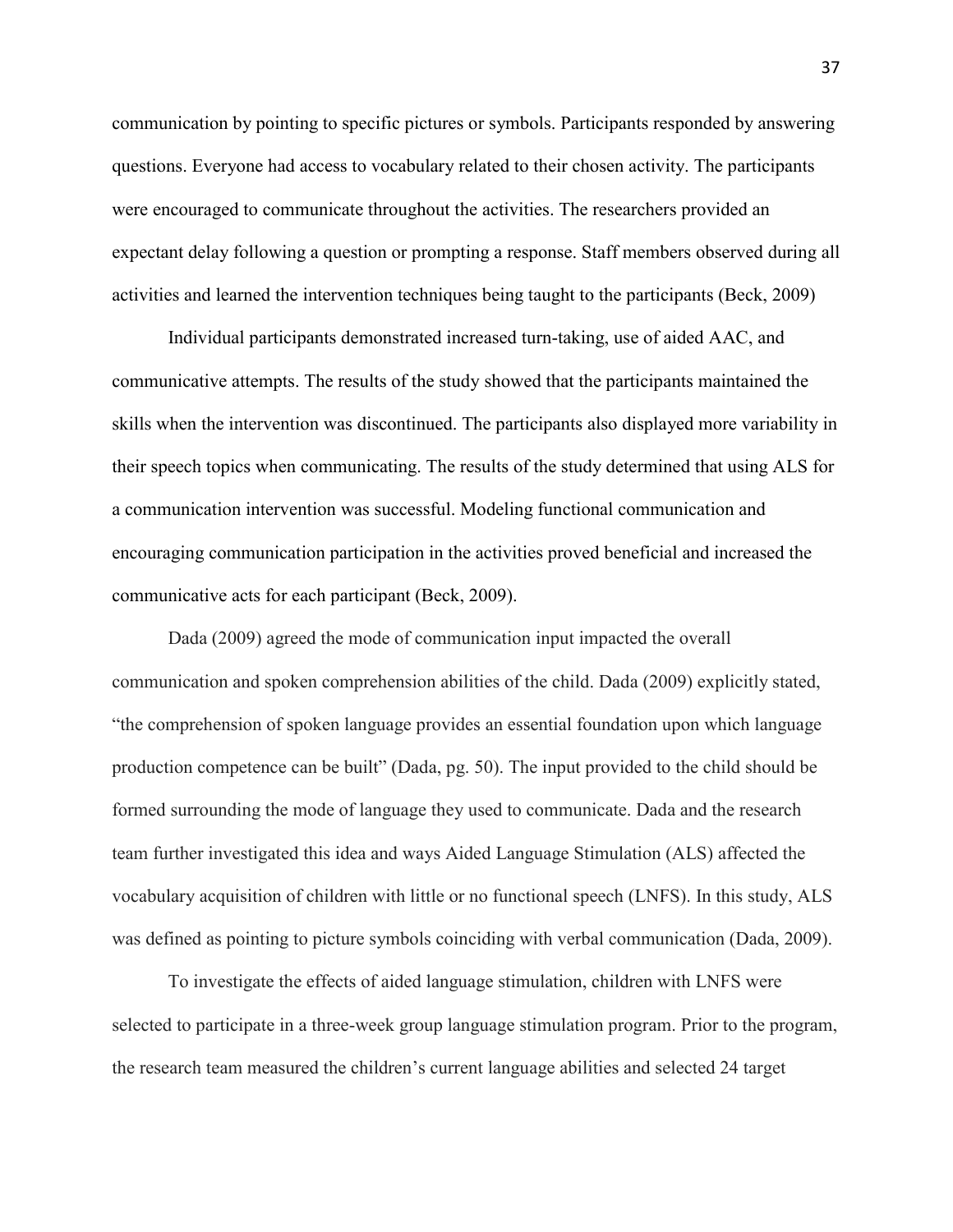vocabulary words. The researchers agreed that the children did not have prior knowledge of the 24 target vocabulary words. During the study, researchers provided a spoken target word to the child while simultaneously pointing to the symbol on a communication board. The researchers attempted to conduct this study in the children's natural environment. ALS was provided to the children during typical activities like story time, food preparation and art activities. The communication boards had symbols that corresponded with the children's activities. A probe test assessed the children's acquisition of the 24 target words by having them match the spoken label to an object (Dada, 2009).

 The results showed a slight increase in language during children's activities when supported with ALS. Previous research noted that providing children ALS, 70% per interaction, increased communication output. The frequency of ALS in this study was an average of 76% to 93% of the time across the range of activities. The story time activity displayed the largest acquisition of vocabulary words. The research team hypothesized this was due to the repetitive nature of the story and the frequent exposure to the target vocabulary words. ALS was hypothesized to be effective due to the activity-based nature of the program. The children accessed the language input in a natural environment across a variety of activities that increased their contextual learning and ability to generalize the vocabulary words. Dada shared, "learning was facilitated through social interactions or processes and through the active participation of the child" (pg. 57). The research team further stated that vocabulary acquisition was highly dependent on experience including interactions and exposure (Dada, 2009).

In a follow-up study, Dodd (2013) considered that the overall goal of AAC interventions and implementation was to assist users in becoming effective and efficient communicators. Dodd and the research team discovered a disconnect between the language model provided to the AAC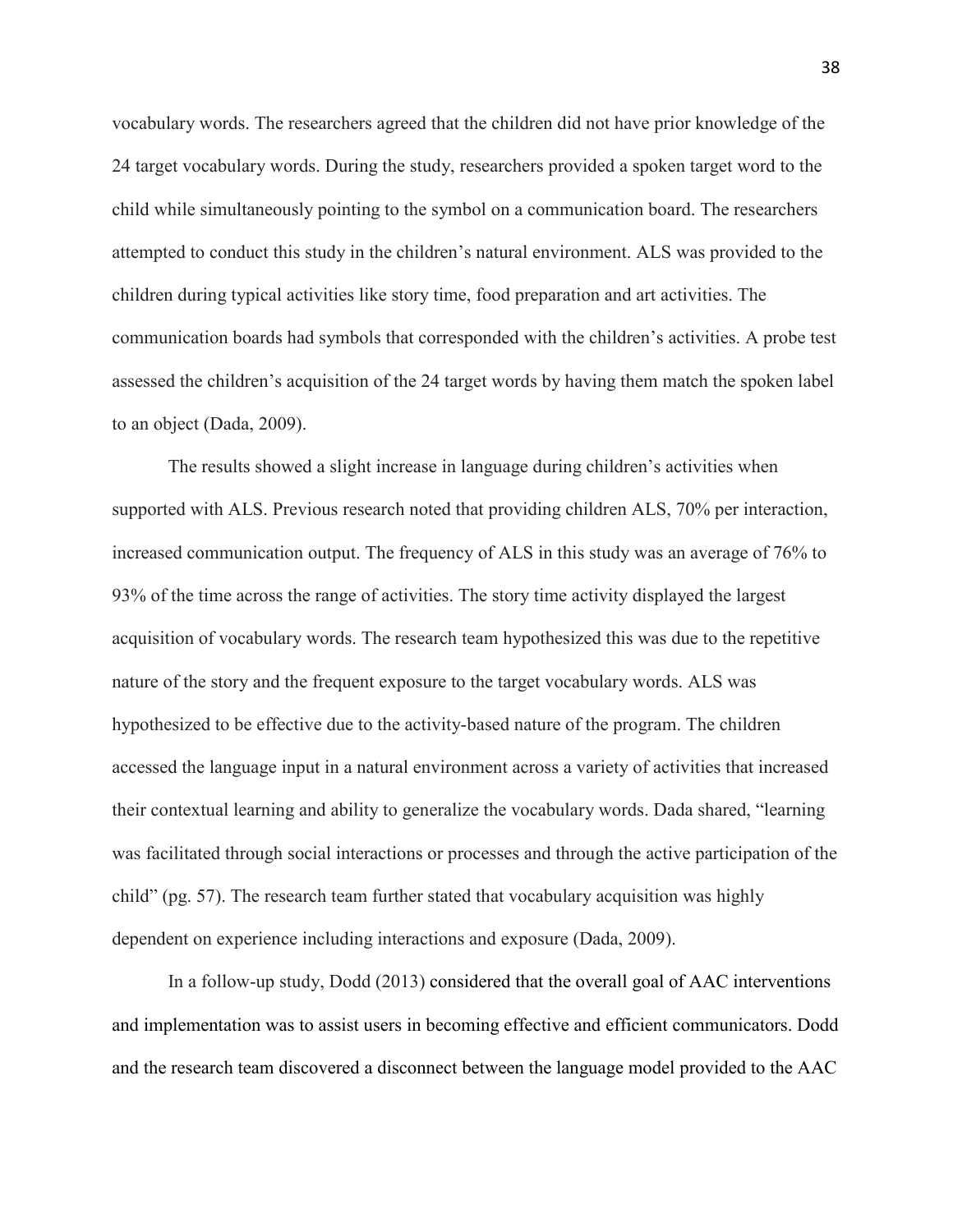users, limited communication opportunities, and unclear desired outcomes for intervention. Dodd further stated that typically developing children learn language as they are exposed to it through interactions. Children with AAC differ during this learning process by learning language on their AAC device while also receiving language through a different input mode. Dodd explained that during this time of development, children participated in "code switching" between the AAC language and their exposure to verbal input. This confused and challenged children who were developing language who had not mastered either communication mode. Dodd (2013) sought to create an immersive language rich intervention to meet the AAC needs of developing communicators (Dodd, 2013).

 An intervention phase was created to introduce vocabulary words. Dodd found it was useful to customize the vocabulary based on the child's AAC needs. Dodd explained that it was important to include vocabulary words consistent within the child's environment to provide more opportunities to engage and create novel utterances. The intervention phase included individual training to gain enough training and time with the intervention plan. Throughout the intervention phase, an AAC rich environment was created. An AAC rich environment provided the child with multiple opportunities to communicate which exposed them to meaningful vocabulary. Picture schedules, choice boards, and adapted stories were created during the intervention phase (Dodd, 2013).

During the implementation phase, the child was guided and encouraged to create novel utterances using a variety of communicative functions. As the child was exposed to an increased number of vocabulary words the adult slowly faded prompting that resulted in building the child's AAC independence. The adults were guided to follow the child's lead during communication interactions and to couple verbal speech with specific AAC communication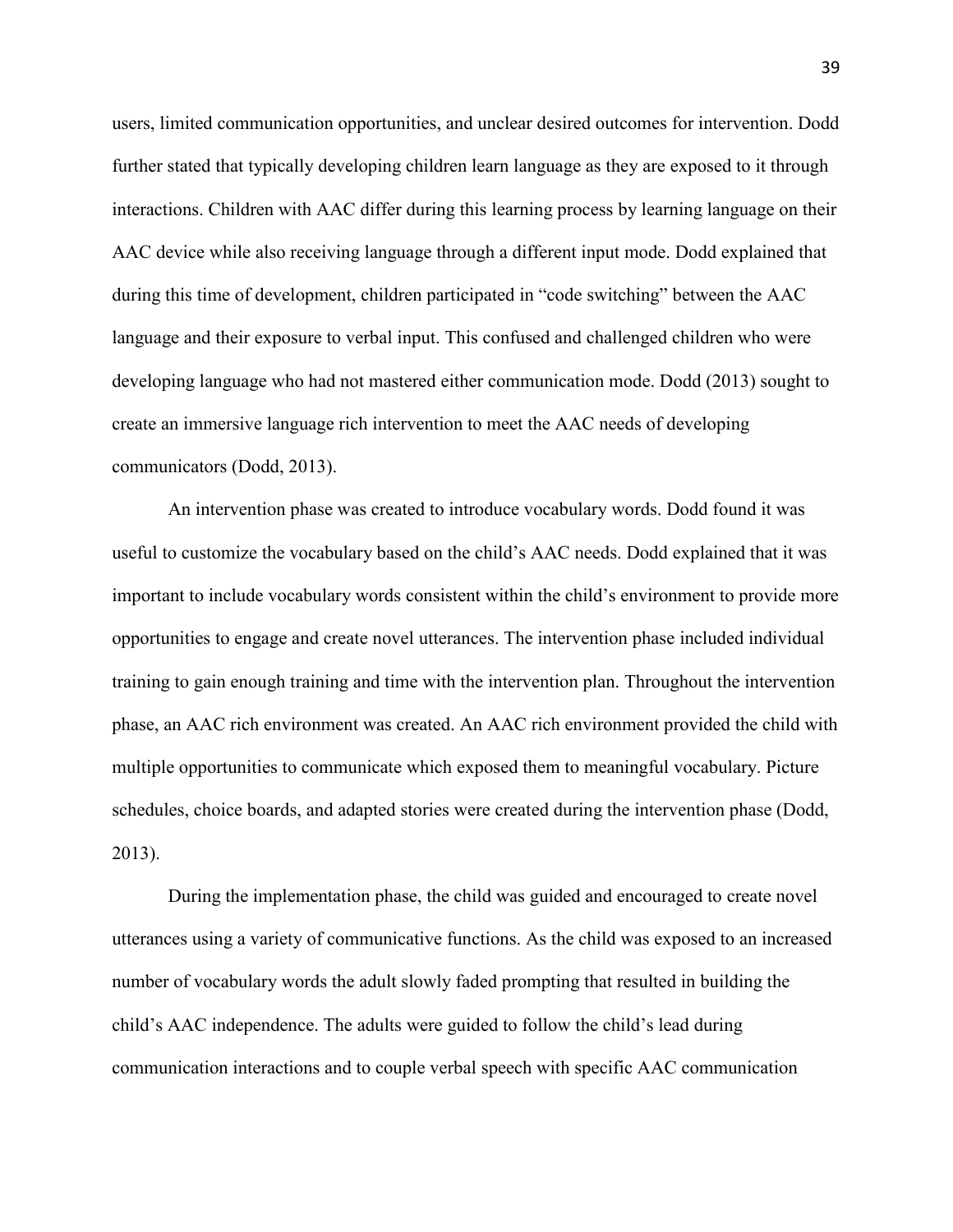modes. The intervention and implementation phases created an individualized plan in which the child using the AAC developed meaningful vocabulary knowledge while being exposed to language using the AAC device. Dodd used and applied the findings to AAC implementation during classroom instruction. Teachers modeled language on AAC devices during one-to-one opportunities. Providing the child frequent access to the device and providing enough vocabulary words increased the overall language knowledge and communication opportunities. Dodd also stated that AAC users were strong visual learners and interventions should be based on this strength and exposed to consistent visuals and symbols based on their specific AAC type (Dodd, 2013).

Similarly, Wu (2013) addressed the way individuals with complex communication needs using AAC received information from their communication partners. Individuals received input from communication partners through verbal speech but were expected to learn advanced expressive methods through pictures, symbols, and signs. Wu expressed concerns about the asymmetry of this method and expressed ways ALS assisted in solving this challenge. Previous research studies measured the effectiveness of teaching ALS to individuals through a 1:1 ratio design. Wu and the research team attempted to investigate ALS in a real classroom environment where group teaching was the most commonly used instructional method (Wu, 2013).

 The study took place in a special education classroom for students with moderate to severe cognitive disabilities and complex communication needs. The instruction was presented by a teacher and one teaching assistant. The teachers presented two picture books with selected vocabularies and matching picture communication symbols. Each student had personal access to a high-tech voice output device (Go-Talk). Aided language stimulation was the primary instructional method during the class activity. ALS was defined as "pointing to key symbols on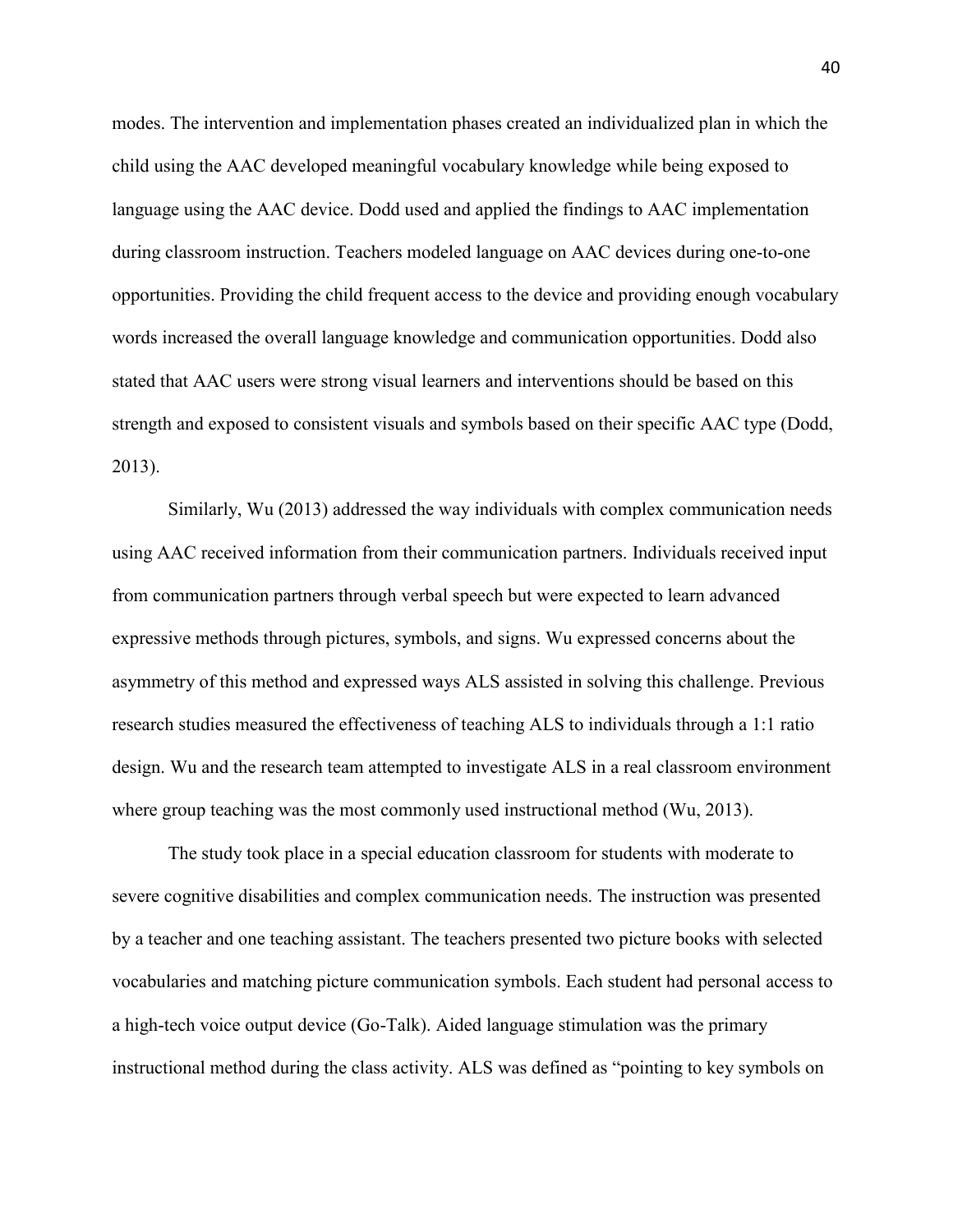the learner's communication display in conjunction with all ongoing verbal language stimulation being directed toward the learner" (Wu, page. 11).

Prior to the intervention, baseline data was taken in the form of vocabulary comprehension probes. When the teacher prompted with a phrase such as "show me ," the student located the vocabulary word on the Go-Talk device. During instruction, the teacher pointed to specific words or pictures from the story while simultaneously pointing to the matching symbol on the student's communication device. Following the teacher modeling students were directed to find the words on their devices. If students were unable to find the symbols, the teacher practiced one-to-one ALS instruction with them until they could locate the symbols independently. These steps occurred for each of the stories presented in the classroom. The post-test phase, like the pre-test phase determined how well the students maintained and generalized the skills after the intervention and a year later (Wu, 2013).

 The students demonstrated significant vocabulary acquisition during the post-test and generalization phases. The teachers reported that they gained confidence in teaching students with moderate to severe cognitive disabilities and better understand students' receptive language levels. The results showed that ALS could be taught during both individual and group sessions. ALS solved the asymmetrical communication barrier many students experienced while using AAC in classroom settings. ALS provided the students visual and auditory input aligned with their output method. This resulted in increased symbol knowledge for the students (Wu, 2013).

In other words, ALS increased symbol comprehension and symbol production in individuals who used AAC. Harris (2004) along with other researchers understood the disconnect between language input in the children's language development when they used AAC. Harris (2004) and the research team questioned the impact that ALS had on AAC users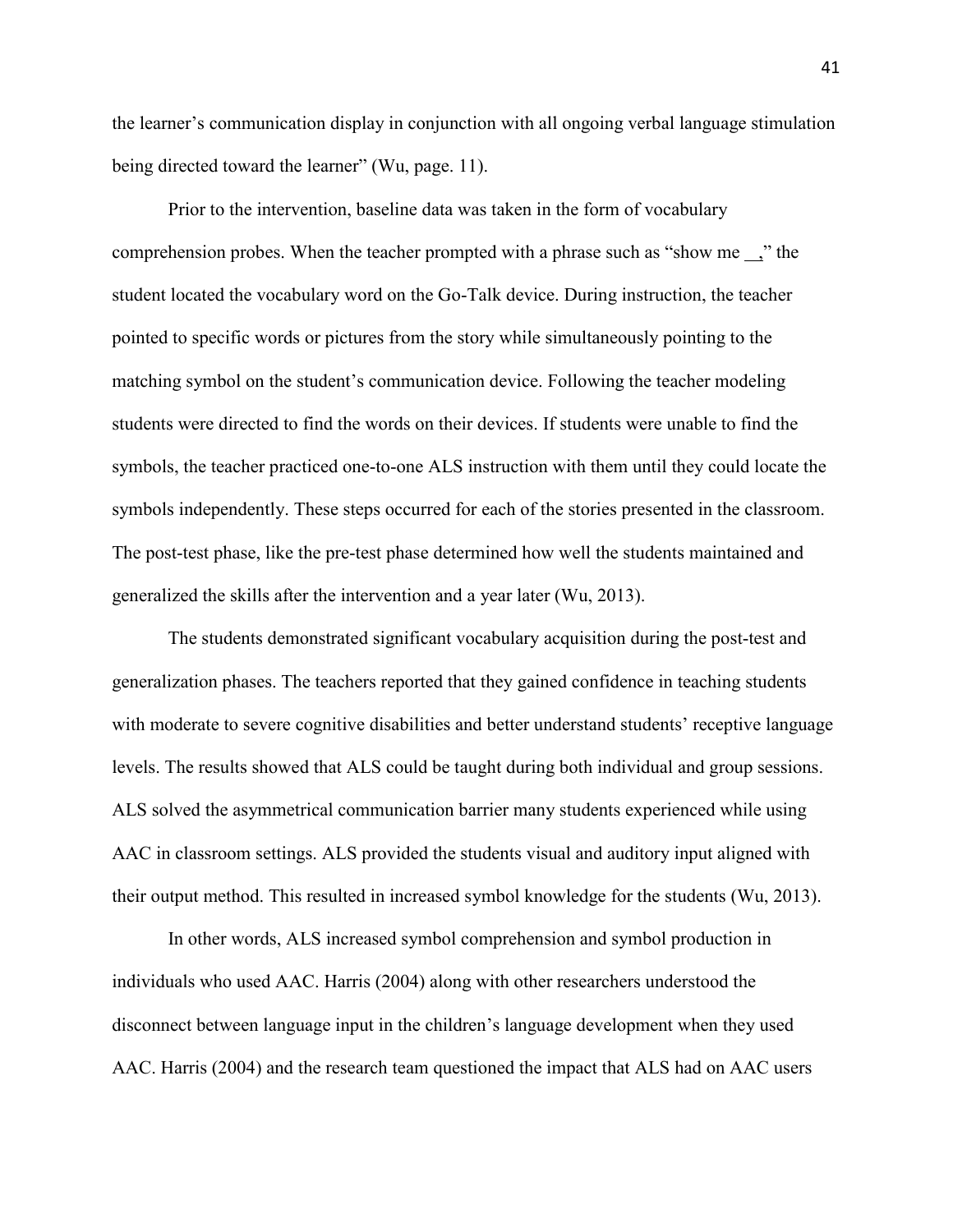with moderate cognitive disabilities regarding their symbol comprehension and symbol production using the device (Harris, 2004)

Harris (2004) chose three preschool children with moderate cognitive disabilities who produced 30 or less communicative utterances. Twelve target vocabulary words were selected for the study with which the children had no prior knowledge. Following baselined data collection, the researchers and teachers discussed student's preferred activities. During the intervention, the researchers created scripted routines for each preferred activity while implementing aided language stimulation using the communication display. The researcher pointed to each symbol associated with the target vocabulary words on the communication display. Once exposed to the words, the researcher pointed to objects during the activity and requested that the child locate the associated symbol on the communication display. The researchers assessed comprehension by conducting daily probes before introducing new activities (Harris, 2004).

 The data results concluded that each child gradually increased symbol comprehension and production. The act of exposing the children to verbal and symbol stimuli proved that children were attuned to both sets of stimuli. The research team suggested that further research should target the relationship between language comprehension and AAC production. The results of this study showed that children with moderate cognitive disabilities can acquire symbol comprehension and production skills through the implementation of ALS (Harris, 2004).

Duggan (2019) supported ALS by stating, "AAC systems rely on consistent, skilled implementation to promote use of functional vocabulary in various environments, often using an Aided Language Stimulation (ALS) approach" (Duggan, page, 30). ALS was also defined as modeling. The communication partner interacted and utilized the communication system while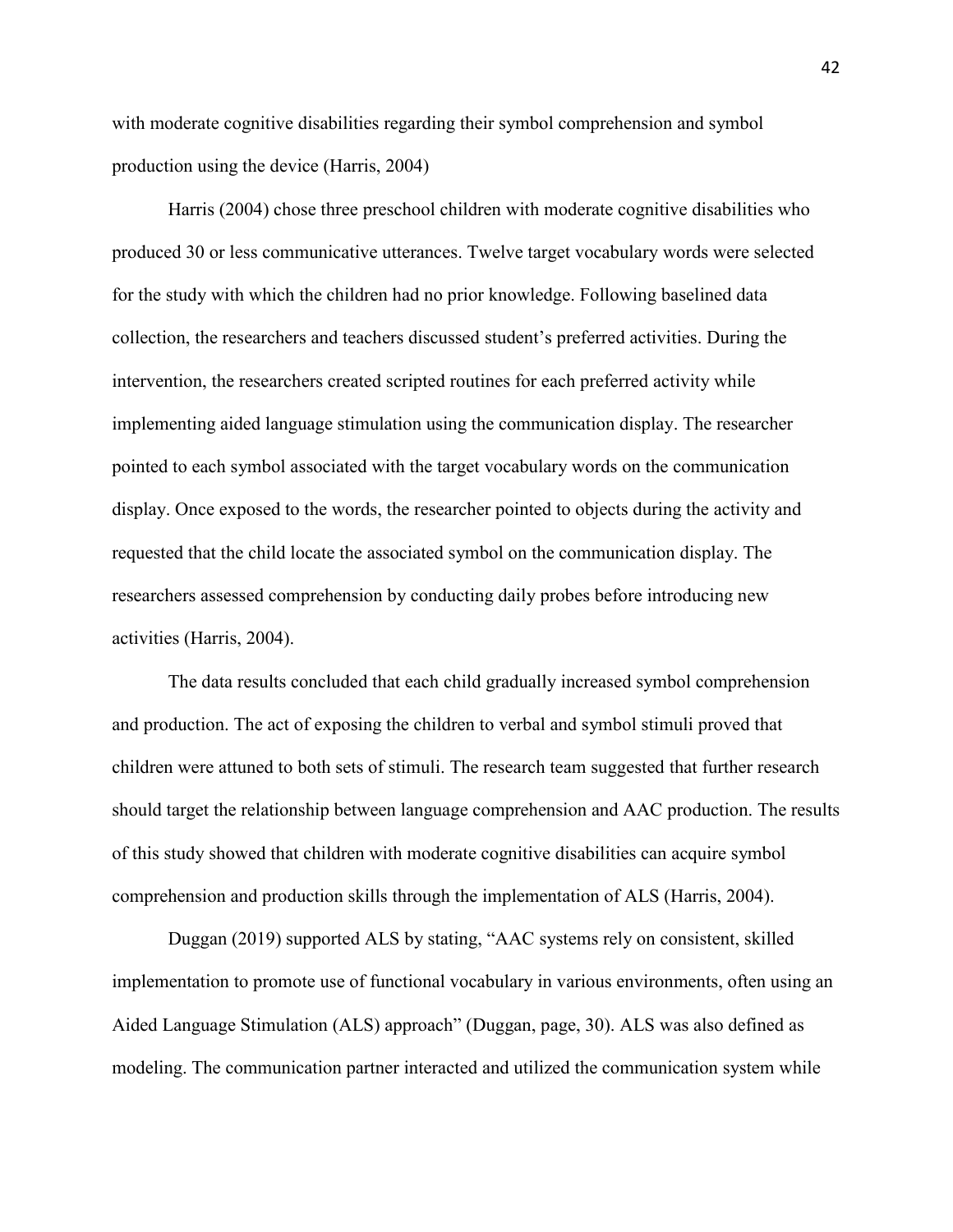conversing with the user. This approach required the communication partner to have significant knowledge and training on the communicative device and how to fully utilize ALS. Duggan and the research team addressed the importance of ALS during AAC intervention and assessed how to effectively teach educational staff to use ALS to increase communication opportunities for AAC users and how to increase overall understanding of AAC use in schools (Duggan, 2019).

 The study took place at the Independent Specialist College which supported students with learning disabilities, autism, multi-sensory impairment, and complex communication needs. Most of the students in attendance used AAC devices to communicate. Twelve students and one teaching assistant from each class selected participated in the training delivered through the use of workshops where participants were provided an 'AAC Pack.' This included various resources surrounding the use and application of AAC (Duggan, 2019).

The participants were taught how to use core modeling skills in the form of "repeat, expand, and emphasize," while communicating with a person using AAC. Throughout the training, the participants were provided video models of AAC communicative interactions. The participants then analyzed the video models and evaluated how well they repeated what was being said, expanded on a topic, and emphasized the statements made by the AAC user. Once viewed, the participants reviewed videos of themselves interacting with AAC and self-evaluated their performance and use of techniques. The participants then reviewed the AAC resources provided (Duggan, 2019).

 The evaluation results showed that the teaching assistants rated themselves as having increased confidence when using AAC. Culture, learning processes, and barriers were three common themes discovered during the study. The participants stated that an environment which supported AAC was beneficial to enhancing communication opportunities amongst the AAC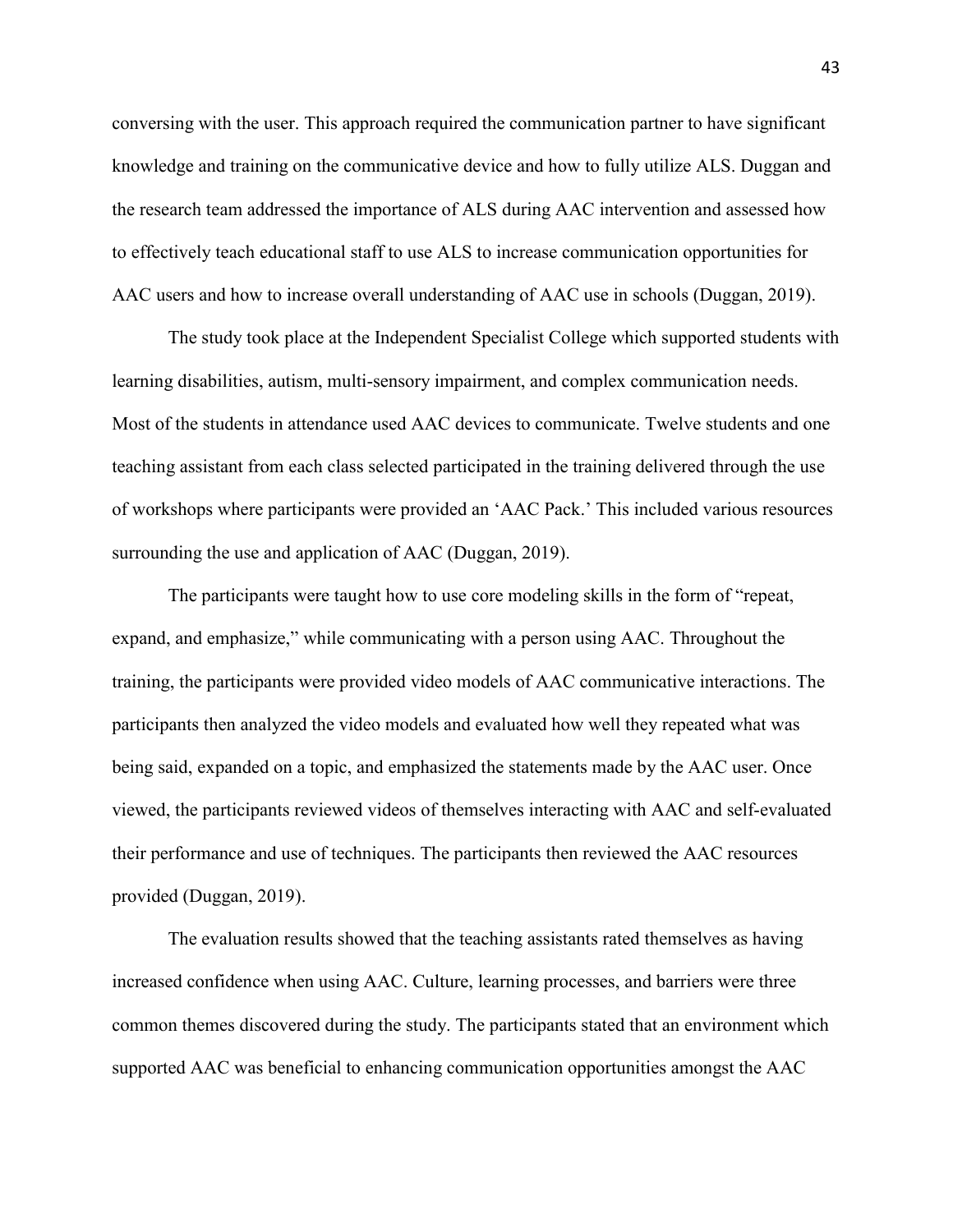users. The participants also stressed the importance of "creating an environment where communication is not a barrier" (Duggan, page 31).

### **AAC Use in the Inclusive Classroom**

<span id="page-44-0"></span>Schools around the world had been moving towards more inclusion in the classroom environment for individuals with disabilities. Individuals have faced challenges in inclusion and the ability to fully participate in the general curriculum. Uys (2007) quoted Pendlebury and Enslin, stating "without educational inclusion, individuals are deprived of opportunities for developing those capabilities essential to living a fully human life" (Uys, page 29). Uys and the research team addressed the inclusion challenge in South Africa by viewing how changes in educational setting and teacher training benefitted the communication abilities of students in that environment (Uys, 2007).

 Phase one of the intervention began with training the teachers who participated in the study. The research team trained 80 preschool and first grade teachers in schools in South Africa. The training increased the teachers' awareness of individuals with disabilities and introduced them to several ways to stimulate communication, which increased their overall teaching strategies (Uys, 2007).

The research team implemented an activity-based intervention. The activity-based intervention was defined as "a transactional approach that uses naturally occurring actions and reactions to develop functional skills by embedding children's learning in play activities or routines, which are often child initiated" (Uys, page 29). The intervention method focused on the child's participation in meaningful activities that assisted in building functional communication skills. The child's environment was an integral component of the intervention. Researchers closely viewed how the child interacted within the environment and then created the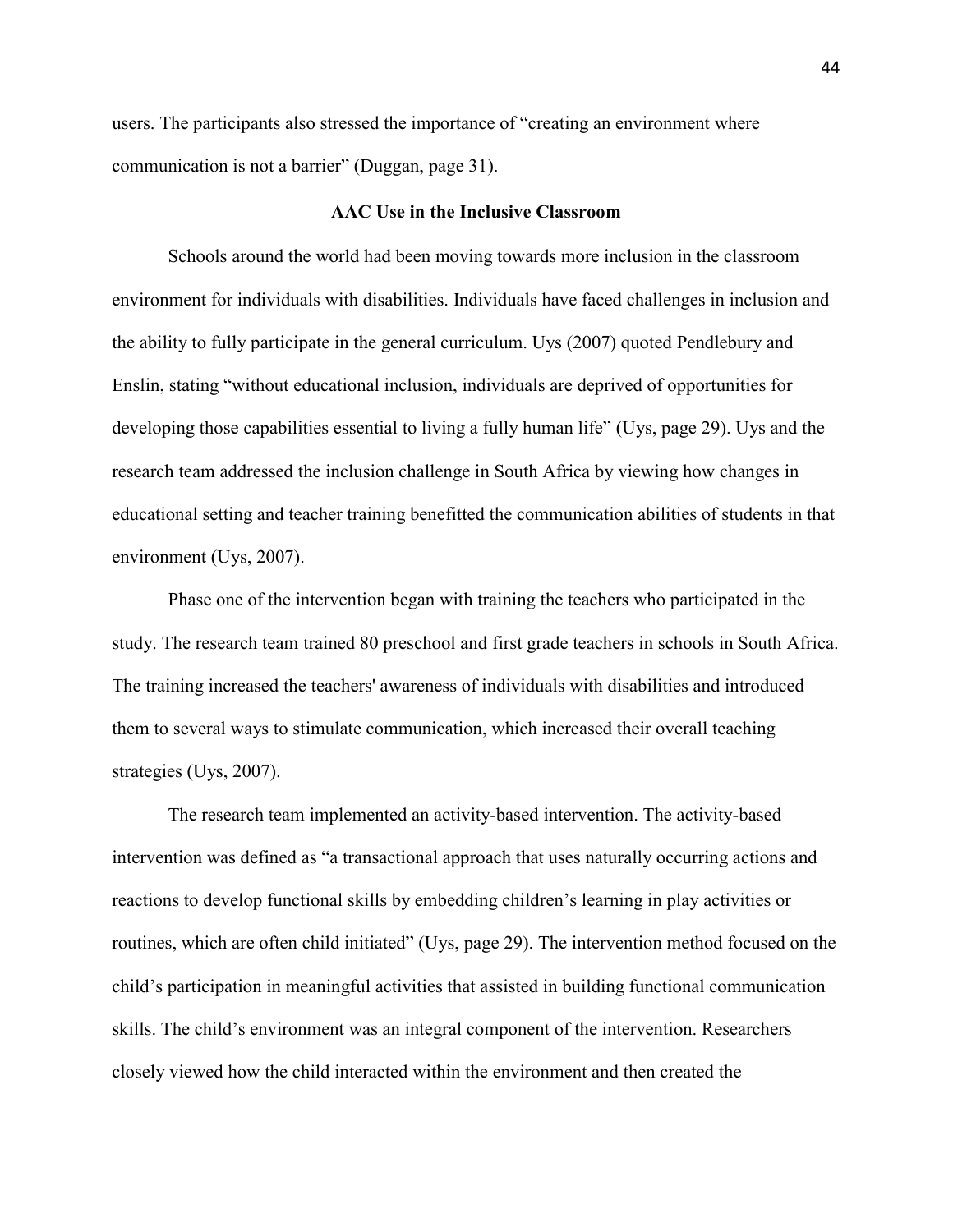intervention. By utilizing the child's relationship with the environment, the child was provided the opportunity to generalize the skills being taught. Throughout the activity-based intervention, the research team used aided language stimulation to teach the communication skills. The teacher simultaneously pointed to symbols on a communication board and provided verbal language to the group. This method provided the students with visual input along with verbal language. Teachers were provided with a communication board, symbols for the activities, scripts to guide the activities, and were trained how to use the ALS boards. Teachers received guidance while implementing the activities and participated in self-rating the classroom interaction patterns (Uys, 2007).

 The results of the study showed that the teachers involved demonstrated gains from practicing and refining their skills throughout the study. Teacher's attitudes and behaviors towards the presentation and materials also improved as demonstrated by their increased use of classroom management strategies and frequency of interaction using ALS. The research team concluded that teachers who used intervention and ALS created more opportunities for communicative and social interactions in the classroom. Training should be implemented amongst teachers and within classrooms to address the communication challenges presented by individuals with disabilities in inclusive settings (Uys, 2007).

It is challenging to ensure that students with severe disabilities and complex communication needs receive an appropriate education in their least restrictive environment (LRE). According to Calculator (2009), students, classmates, and teachers had an impact on the success of the AAC use in the classroom. Calculator and his research team compiled best evidence practices to gather information and determine how to implement AAC successfully in the classroom. In this study, best practice was defined as "evidenced by successfully including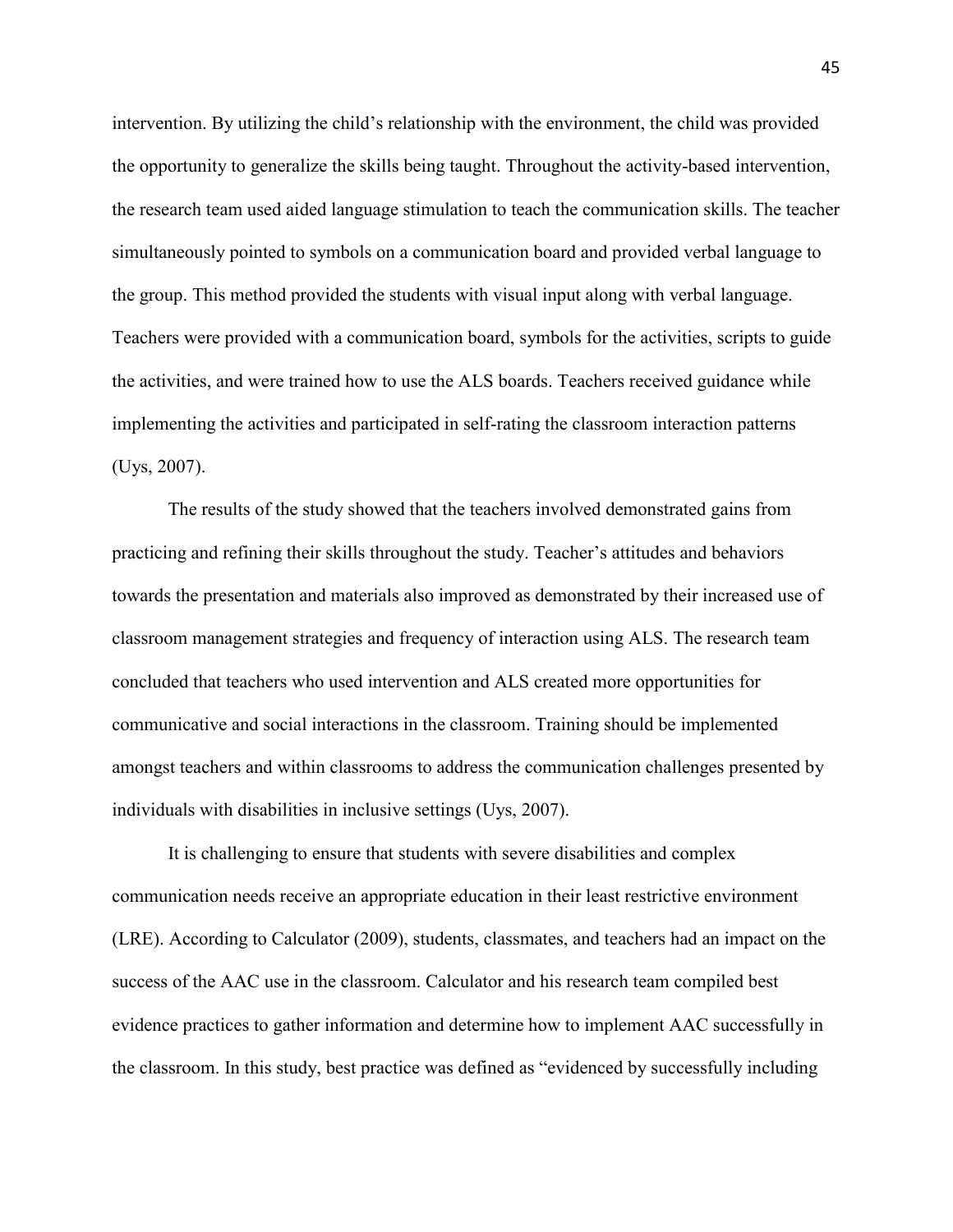students in general education classrooms where they participated in the general education curriculum (Calculator, page 329).

Information was obtained through database sources including, EBSCOhost, Academic Search Premier, and Cochrane Database Systematic Reviews. The researchers analyzed journal articles, books and book chapters, manuscripts, papers, and other sources. The key words "augmentative and alternative communication," "inclusive education," and "students with severe disabilities" were used for the searches. To determine evidence of best practice, researchers reviewed the material and considered whether it directly or indirectly impacted AAC use. To be considered as best practice the researchers created inclusionary criteria. Each practice had to be discussed implicitly or explicitly as a best practice, with clear implications for AAC; was able to be qualitatively or quantitatively measured; and was supported at a level of evidence of five or higher on Schlosser and Raghavendra hierarchy of EBPs. The hierarchy of EBPs included evidence of best practice and educational expertise in the implementation of assessments and intervention that were effective and efficient for the individual (Calculator, 2009).

Following the best practice data search, the researchers separated the evidence into best practice categories. The best practice categories included promoting inclusive values, collaboration between general and special educators, collaboration between educators and related service providers, choosing and planning what to teach, scheduling, coordinating, and delivering inclusive services, assessing, and reporting student progress, and instructional strategies. Once each practice was assigned to a category, multiple external raters examined the practices and determined whether the placement was appropriate. The raters' opinions were compared to the researcher's assignments and they agreed with the researchers' assignments (Calculator, 2009).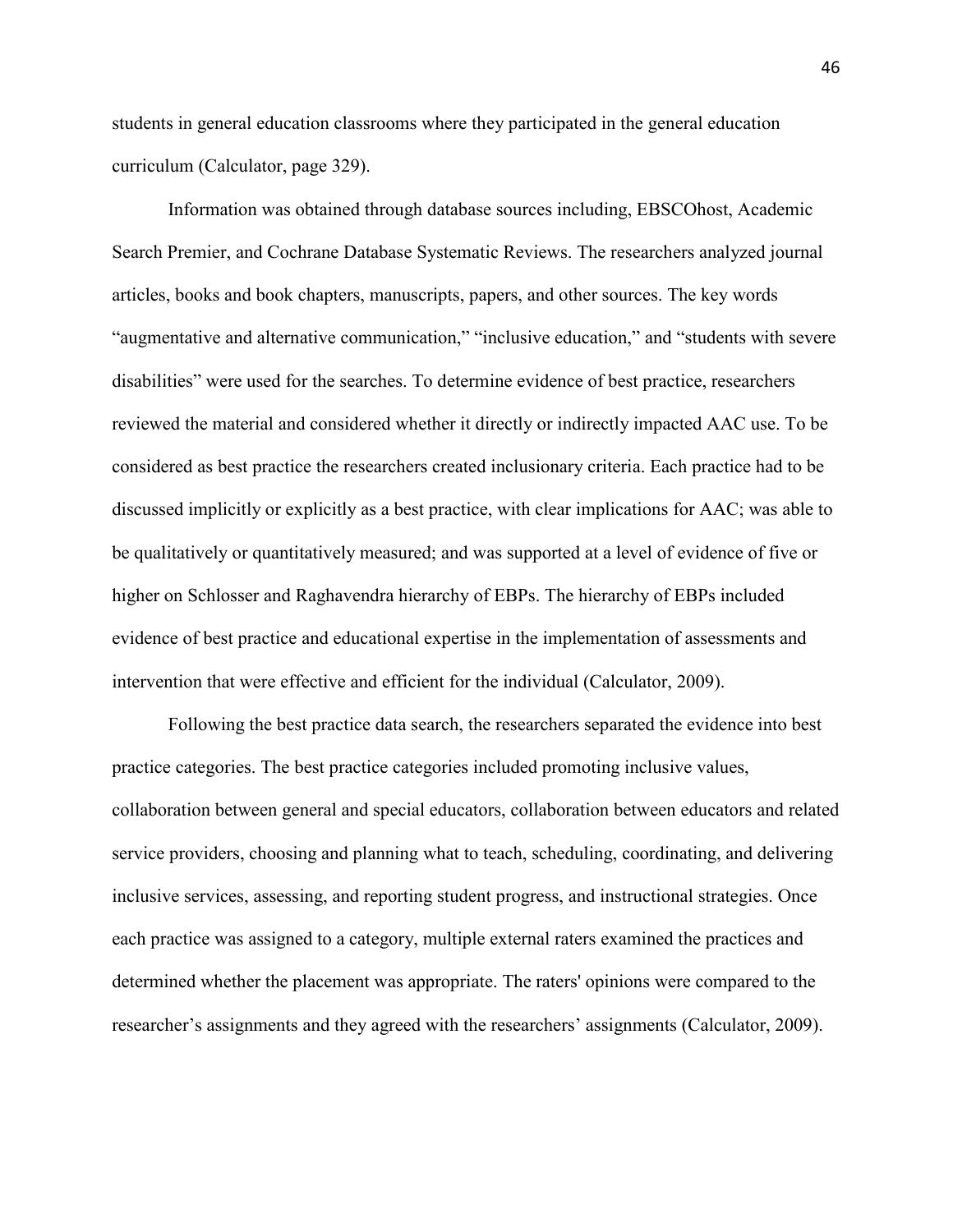The final categories displayed themes surrounding the use and success of AAC in general education classrooms. The importance of teaching AAC skills to build the individual's participation in community, school, and relationships with peers was discovered in the category of prompting inclusive values. Experts cited programs focused on social interaction but also needed to promote building friendships between AAC users and peers. Another frequently cited practice was the collaboration between general and special educators. The overall census in this category was that general educators were in charge of each student's education. The experts noted that general education teachers needed to spend time collaborating with the special education teacher to accommodate the student's needs. Comments related to choosing and planning what to teach showed an overall shared opinion that designing AAC programs focused on connecting both the general education curriculum and functional life skills to work towards future goals and build communication skills. Experts in multiple studies rejected the use of pullout strategies as an instructional strategy. Instead they preferred that service providers integrated therapies in more natural environments. All themes found by the research team benefitted students, families, and education providers (Calculator, 2009).

Under the Individuals with Disabilities Education act (IDEA), school-based interventions must follow and be aligned with peer-reviewed research (Ganz, 2013). Ganz (2013) gathered research information that evaluated how the setting and type of AAC influenced the communication outcomes for individuals who received intervention services. specifically Speech Generating Devices (SGDs) and Picture Exchange Communication System (PECS) (Ganz, 2013).

Researchers systematically reviewed most recent literature using the following search parameters: ASD diagnosis, outcomes which included communication skills, social skills,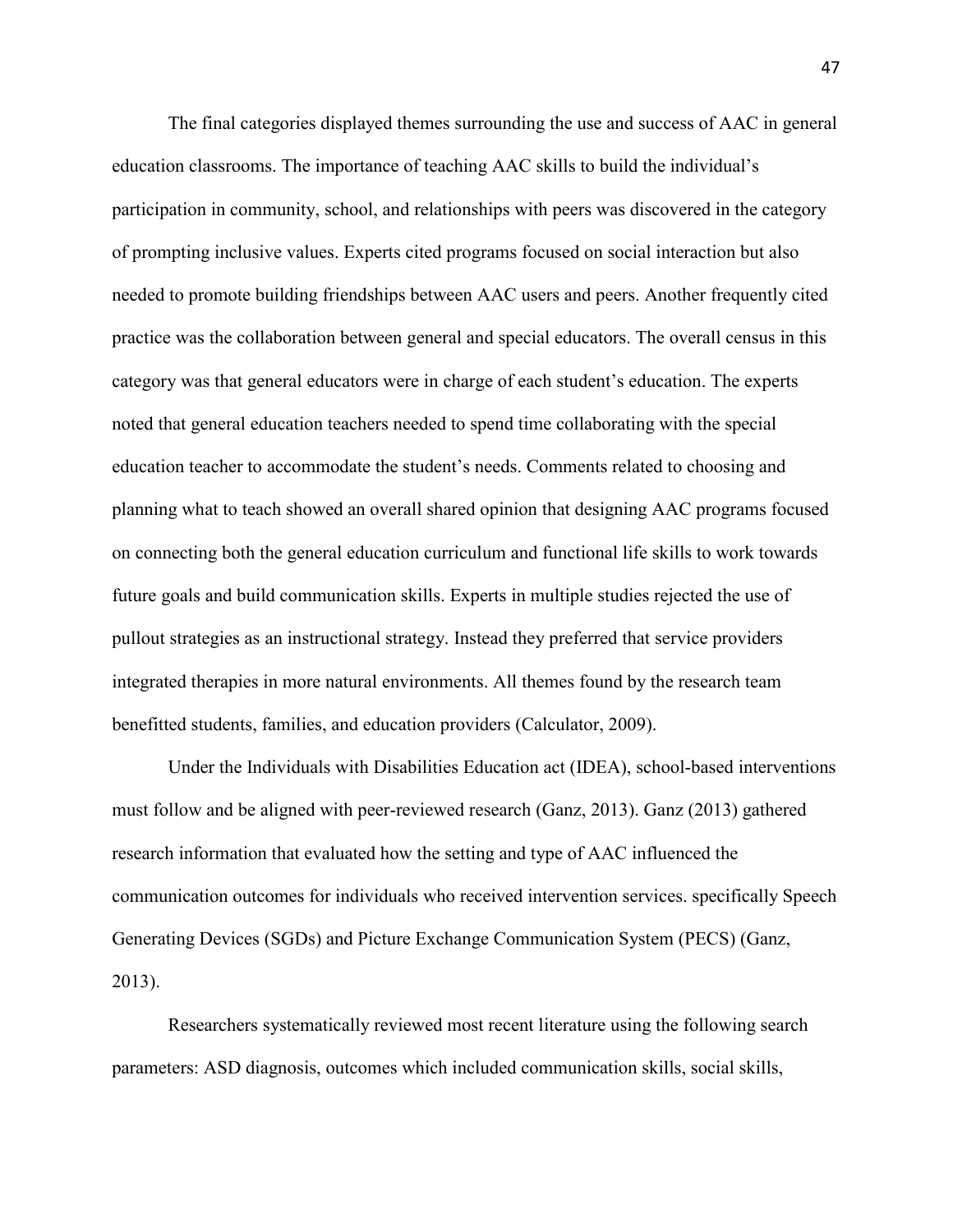academic skills, challenging behaviors, and aided AAC interventions. Three separate parameters were considered: setting (home, school therapy room) type of AAC (PECS or SGD) and specific ASD component (sensory, communication, social, behavior). The research team compared baseline and post intervention data. The data results focused on the special and general education settings which produced moderately strong effects and overall better performance in communication compared with interventions completed in the home setting. Both SGD and PECS demonstrated positive effects. PECS moderately improved challenging behaviors while SGDs had a strong effect on challenging behavior. Overall, SGD and PECs most significantly affected overall communication compared to other AAC options.

 The research concluded that the setting significantly contributed to the success of an intervention. Researchers hypothesized that the positive results in the general education classroom were due to the students' skills levels and the increased opportunities for communication and interactions between students. The SGDs significantly increased communication skills and decreased the number of challenging behaviors. Researchers hypothesized that SGDs and PECS aided the users' communication (Ganz, 2013).

Harding (2011) conducted a research study to delve further into the planning and implementation process of providing appropriate AAC and supports to children with profound and multiple disabilities. In this study, profound and multiple disabilities was defined as "individuals who have a cognitive impairment while also having multiple disabilities" (Harding). In this definition, multiple disabilities included physical, sensory, or other health related disabilities. Individuals with profound and multiple disabilities are frequently socially isolated. Their unique way of communicating distances them from peers as they rely on others to aid with their communication attempts. The research study sought to find AAC strategies to increase the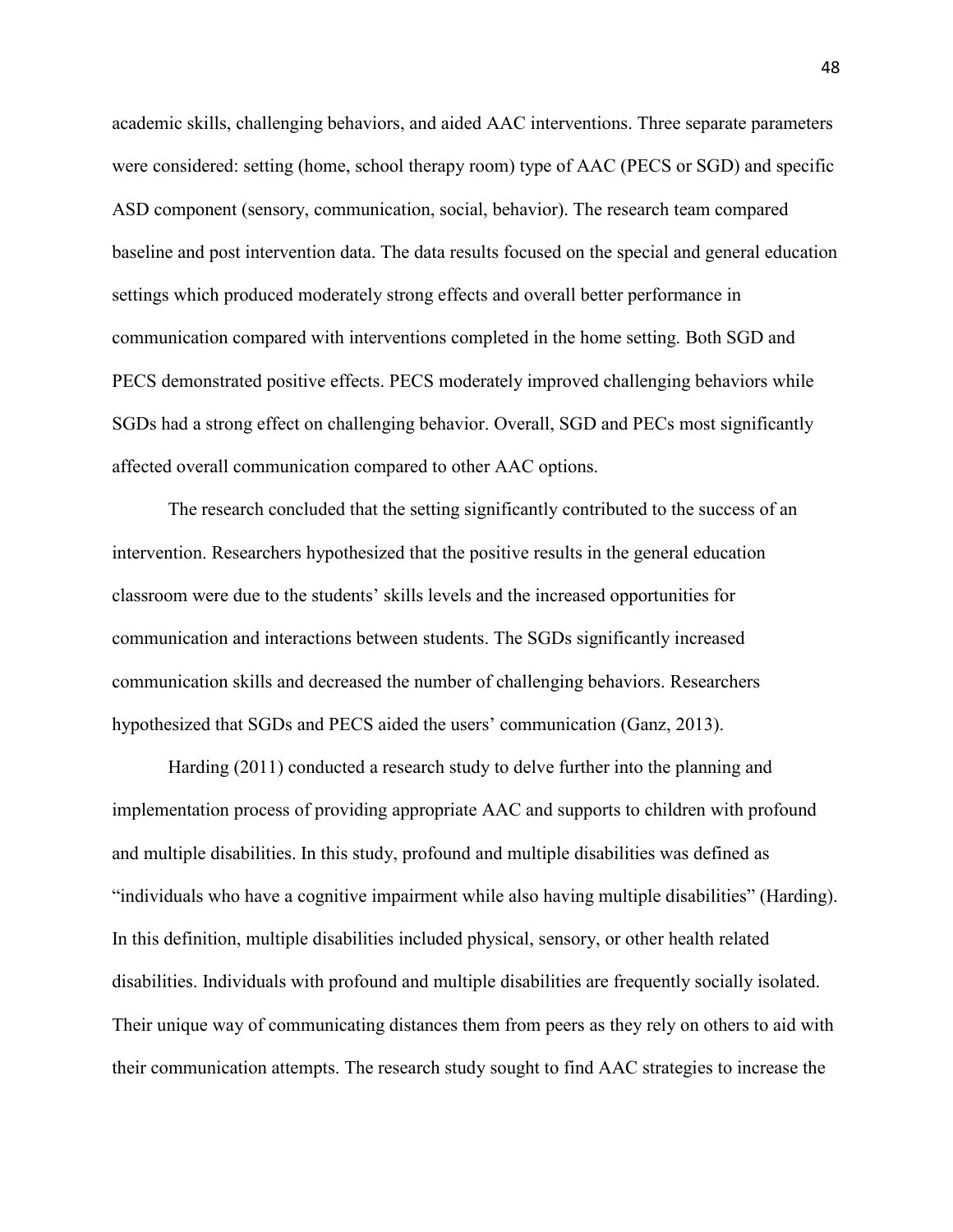communication of children using AAC and increase their experience using multi-modal forms of communication (Harding, 2011).

For this study, two, six-year-old children with profound and multiple disabilities were selected. Through assessment and observations, the research team found that children demonstrated communication using vocalizations, gestures, babble and responded to others. The children displayed strengths in specific areas of instruction, including attention to visual cues, objects, photographs, gestures, and also use of touch or simplified language. The researchers used the children's strengths to plan the intervention along with their communication and cognitive ability levels. Motivating vocabulary words were presented to children during free play time, music time, and at lunch (Harding, 2011).

The individualized implementation approach showed increases in the children's expressive, social, and receptive skills. By providing the children with access to AAC they had more opportunities to demonstrate communicative intent. This resulted in more opportunities to interact with adults, take turns, and make choices. The research team also noted decreased challenging behaviors demonstrated by the children. The study findings highlighted the importance of creating Individualized Education Plan (IEP) goals focused on children's communication abilities relative to cognitive levels and areas of strength. It should be noted that this study also took place in the child's most natural environment. This choice made by the research team proved to support the acquisition of communication skills learned (Harding, 2011).

Stoner et al. (2010) discussed creating an individualized implementation approach in the inclusive classroom. Stoner (2010) explored the benefits of a voice output communication aid (VOCA) which produced understandable speech for communication partners. To facilitate the use of the VOCA devices, Stoner (2010) capitalized on the need to make accommodations for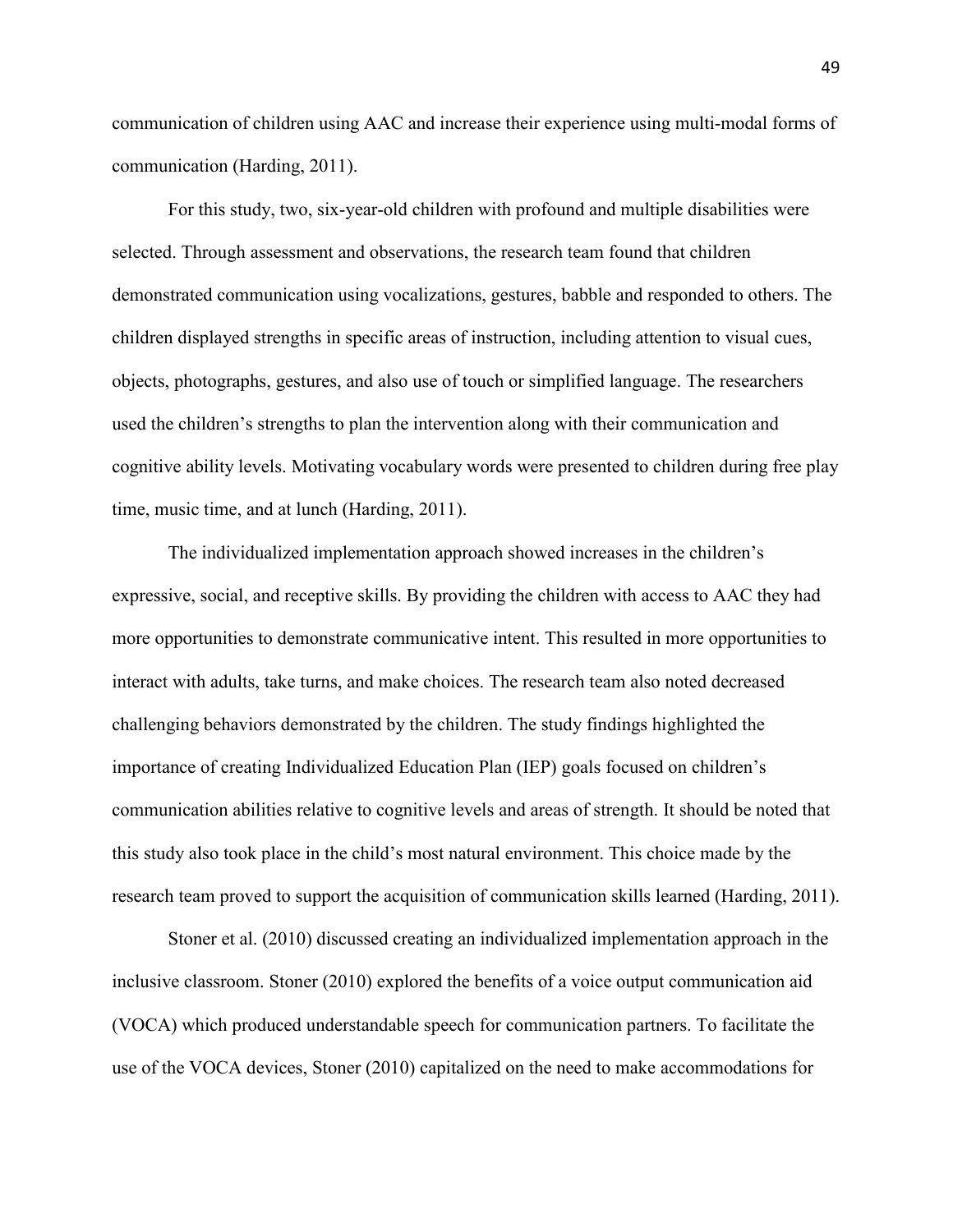communication in general education classrooms. Previous AAC implementation led to the abandonment of devices due to inadequate training and overall implementation in the classroom. To answer his question about how AAC systems worked in high school settings, Stoner and the research team investigated the use of VOCA in an inclusive high school setting (Stoner, 2010).

A 16-year-old boy with cerebral palsy participated in the case study. Stoner (2010) noted that the participant utilized assistive technology (AT) from kindergarten and through high school. The participant was fully enrolled in general education classes. A speech language pathologist (SLP), special education teacher, teaching assistant, and three general education teachers participated. The lead researcher acted as an educational consultant to the participants' family and IEP team. Data was collected through academic and personal records and by measured pre and post implementation data. The pre-implementation interview showed that teachers positively viewed the participant's use of AAC in the classroom. The interview revealed concerns surrounding the teachers' role in implementing AAC and having adequate knowledge to fully utilize AAC in the classroom (Stoner, 2010).

 AAC training was provided to the participant in one-hour sessions. Members of the study decided that the participant would teach the teachers and staff how to use the AAC. Special education teachers kept a running tally of total times the device was used throughout class. Teachers reported that the participant frequently used the device at the beginning, but his use decreased throughout the semester. Teachers hypothesized that communicative opportunities decreased and the AAC was used frequently for social communication compared with communicating about academics (Stoner, 2010).

 Post-interview results concluded that the participant was interested in the device and the teachers understanding of AAC increased. The participant displayed the ability to utilize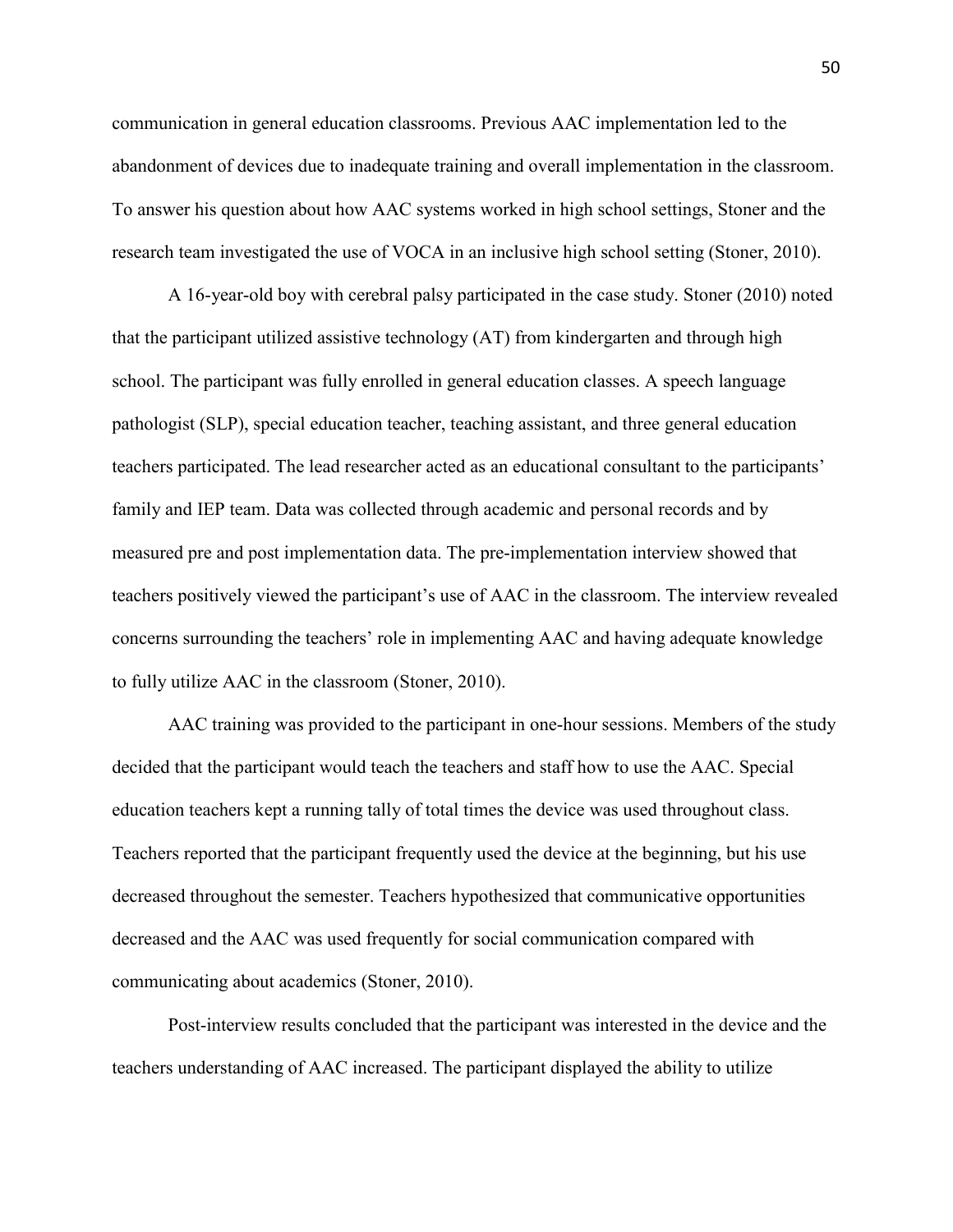different strategies while using the device across a variety of settings. Barriers reported were portability, accessibility, and volume control. The results of this study showed that AAC had provided significant benefits and barriers through its use. The AAC increased the participant's speech intelligibility and provided opportunities for staff to engage in conversations. The study also identified barriers to AAC implementation. The research team discovered that members had to be proactive and address any challenges which occurred. Along with assessments and selecting an appropriate device, adequate training was needed during the implementation process (Stoner, 2010).

### **Instructional Methods**

<span id="page-51-0"></span>In response to the increased numbers of children with communication needs being included in the general education setting, McCarthy (2001) argued that children may be present in the classroom but their true skills and abilities were not being accessed. Efforts have been made to enhance communication and create more opportunities for social interaction in inclusive settings for children with communication needs using AAC. Research notes that participation in theater arts programs results in increased communication, social interaction, and artistic expression for individuals with complex communication needs. According to McCarthy, "in theater activities, children have the opportunity to build collaborative learning skills develop appreciation of the motivations and perspectives of others and explore new situations in a nonthreatening context" (McCarthy, page 88). The activities provided in theater were adapted and focused on language structures and vocabulary individualized for each participant. McCarthy and the research team analyzed the results of an instructional two-week program with two children who used AAC and their non-disabled peers (McCarthy, 2001).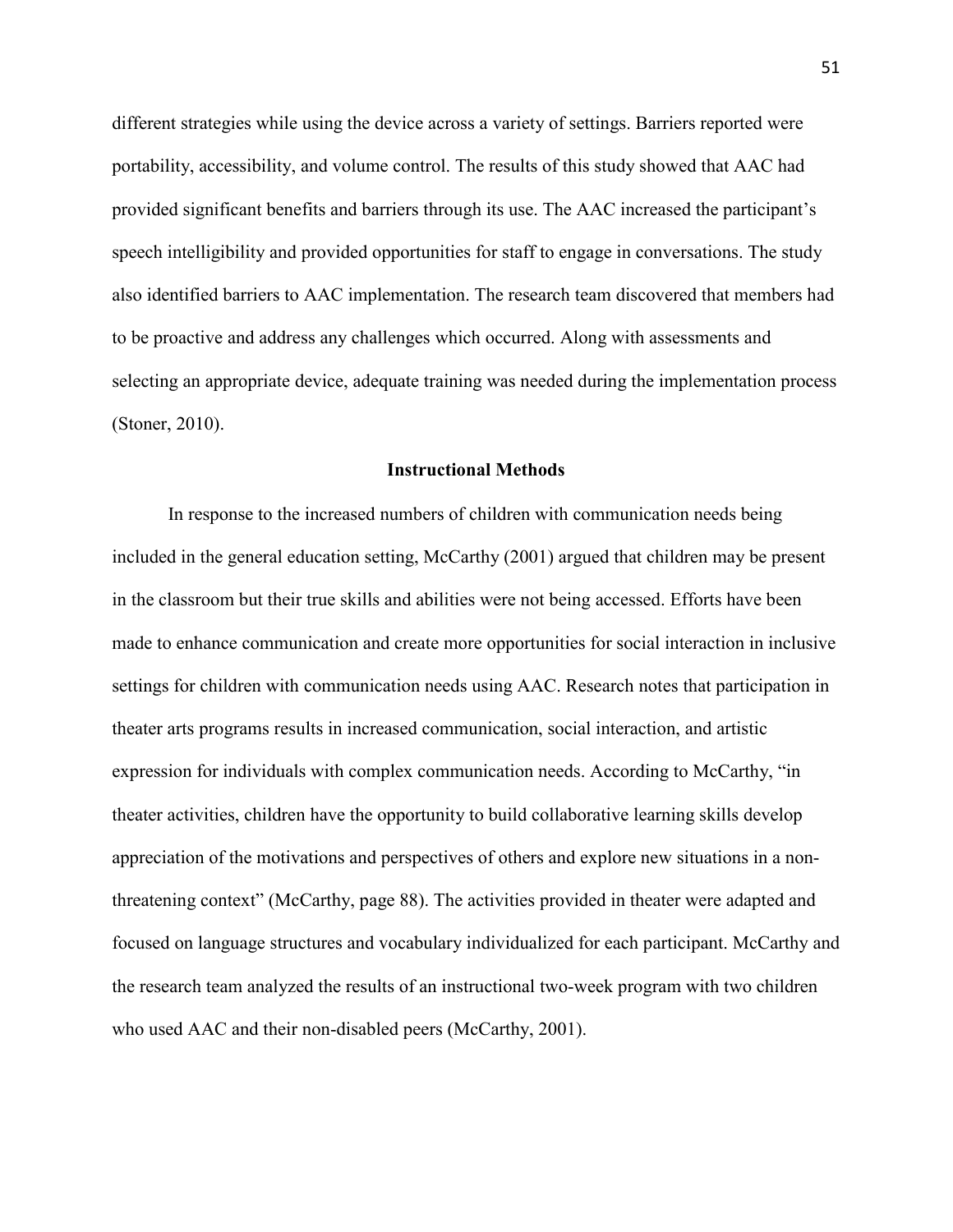The research study included children between the ages of six and 10. One group of children selected used AAC to communicate while the other group was considered non-disabled. To meet inclusion criteria children had to have participated in an imaginative play prior to the study. Each day the children were presented activities based on theater arts techniques including ensemble building, pantomime, unscripted role play, and scripted role play. Enrichment activities were also presented to further challenge the children. Prior to the study, the researchers selected vocabulary words that were represented in each theme/activity. To provide the AAC users access to the vocabulary words, the researchers programmed the words into the voice output devices. Throughout the study, the researchers facilitated many conversations by creating communication opportunities initiated by direct questions, questions to the group, spontaneous comments directed to an individual or to the group, or extended pauses. The researchers assessed successful communication when children initiated any communication and someone responded to the attempt (McCarthy, 2001).

The study results showed that participation in theater activities was an effective, instructional intervention for the children involved. Children's engagement and participation increased throughout the activities. The increased rate of including and promoting opportunities for the children to communicate resulted in the children attempting to communicate once per minute during each activity. Researchers found that was important to create materials and goals that assisted the children in generalizing the learned skills. The theater activities also provided the children an adaptive and unique opportunity to be presented with new vocabulary and different concepts across a variety of activities compared to a one-on-one teaching model (McCarthy, 2001).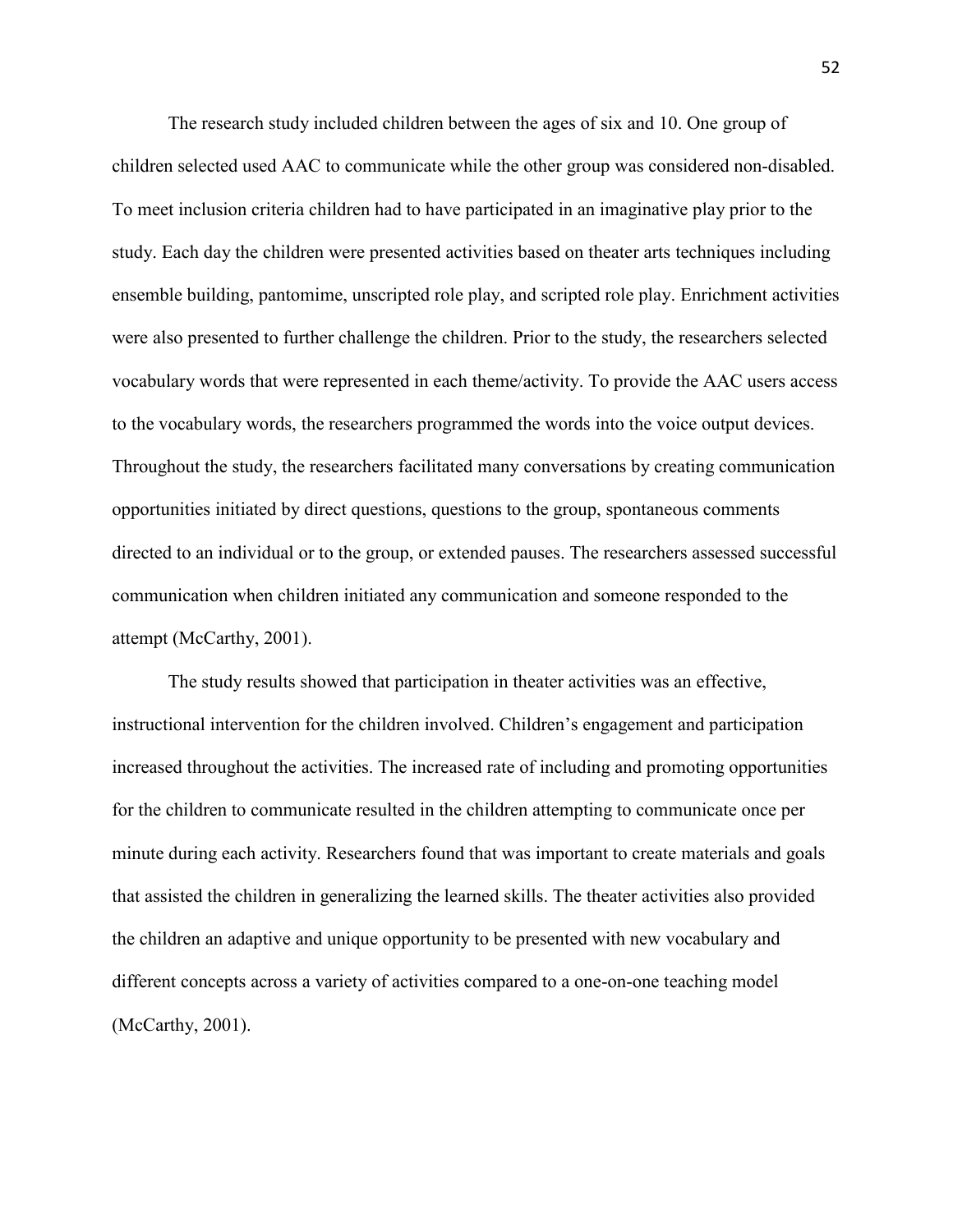In addition to a theater arts program, Mechling (2000) investigated another mode of instruction to create an adaptive learning tool for AAC users. Research has commonly indicated independent functioning as a goal for individuals with intellectual disabilities. To build these skills, photographs cued students to what they should do next (task analysis) and assisted in increasing their independent skills. Photographs had previously been used as concrete examples to teach the steps in food preparation, self-care, shopping, and social skills. Photographs were also used to teach functional communication that targeted greetings, protests, and requesting items and objects. Researchers found that teaching these skills was limited due to the lack of opportunities to create meaningful context and experiences in the classroom. Mechling (2000) investigated what effect a computer-based program had on the selection of images for individuals with intellectual disabilities.

 Two individuals with intellectual disabilities who used AAC to communicate were selected for the study. Prior to the study, photographs were selected, and personalized video recordings were created which corresponded to the photographs. During the sessions, participants were provided with the three pictures on a computer screen and given the direction "point to." When participants made their selection, a video followed which corresponded with the picture selected. To generalize this skill, participants were directed to select the target photograph or activity on their AAC device which then activated the computer program or provided the object, person, or activity requested (Mechling, 2000).

 The results of the computer-based program showed increased communication performance for the two participants. The video modeling increased the participants' understanding of the task being completed which resulted in an increased number of correct responses. Each participant then demonstrated ability to generalize the information on their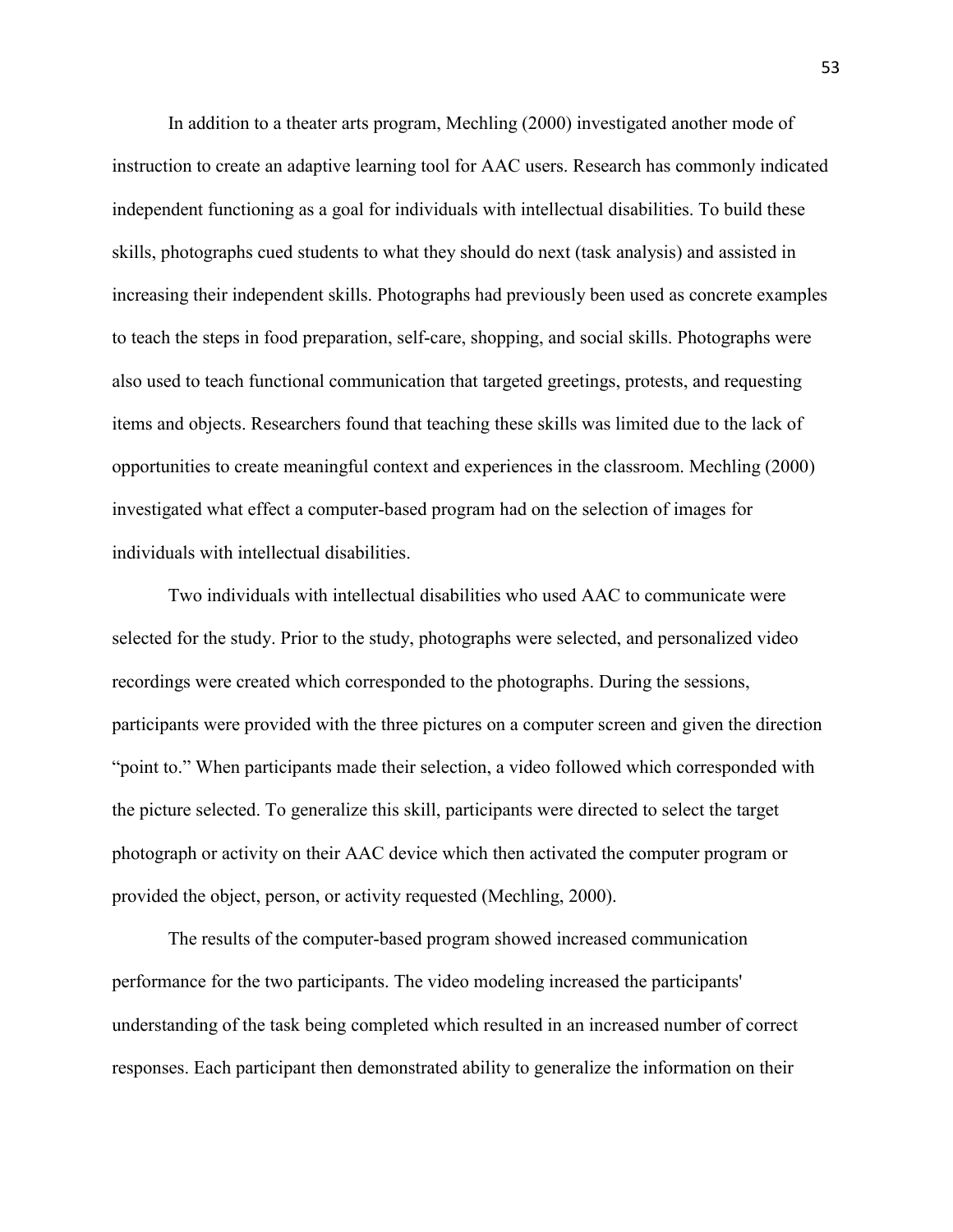device by selecting the corresponding AAC picture. The research team concluded that computerbased programs could be used for functional AAC training in classrooms. Mechling hypothesized that computer-based video technology may be used to teach students with intellectual disabilities meaningful contexts alternatively if they are not yet able to attend to symbols. In the classroom, teachers can more easily pair context through the use of technology and video anchors (Mechling, 2000).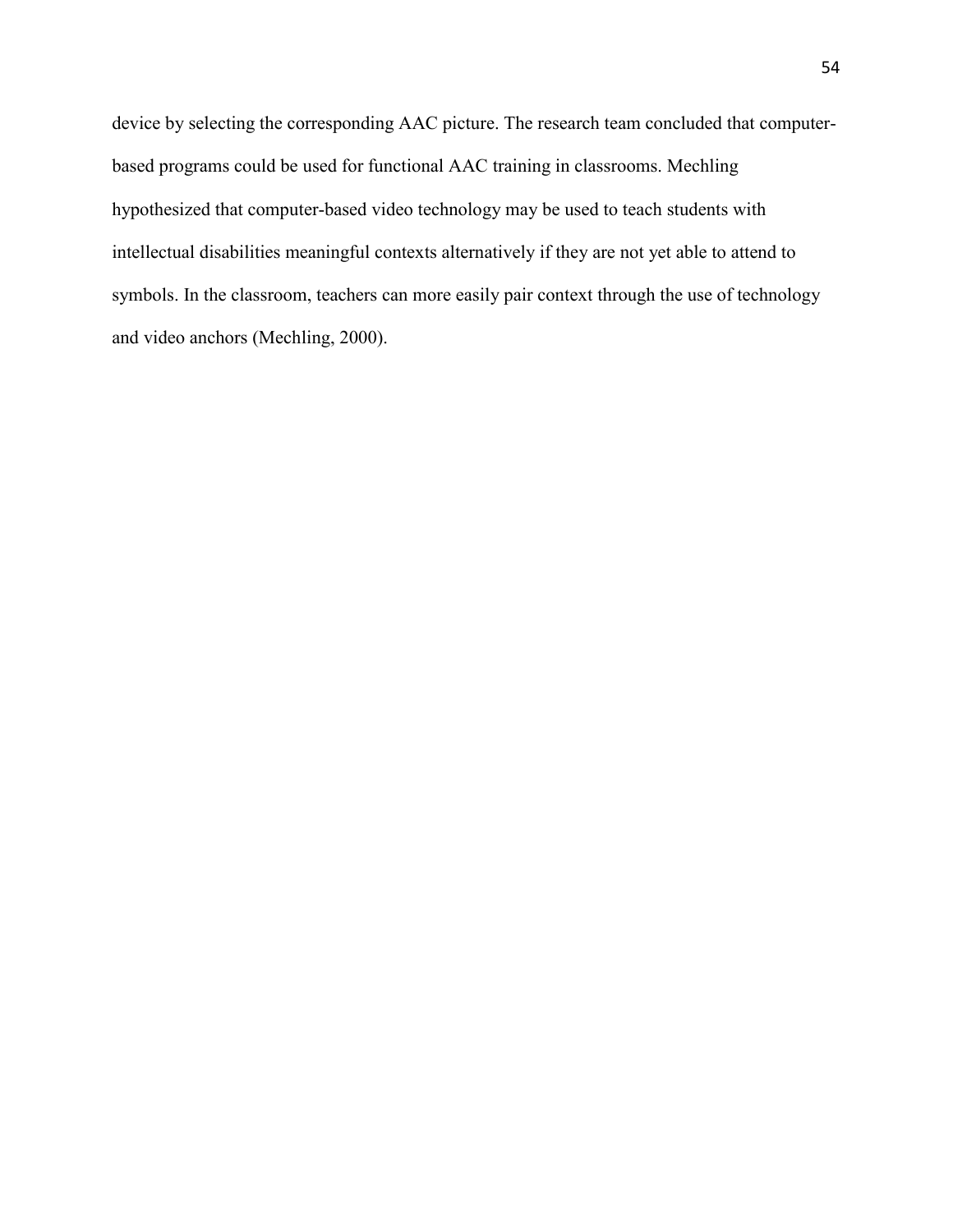#### **Chapter III: SUMMARY OF LITERATURE**

<span id="page-55-0"></span>AAC use in special and general education classrooms has continued to expand. The knowledge of teachers and supporting academic educators is an integral part of ensuring that student's communication needs are being met to achieve academic success. Access to communication also provides individuals increased overall quality of life. Inconsistencies in staff training has proven to be a challenge in achieving consistent AAC use. As mentioned in previous chapters, teachers and paraeducators had positive views surrounding the student's use of AAC. Teachers reported they needed more AAC training to increase their confidence and abilities when interacting with students. In addition to teacher training, providing staff the opportunity to collaborate produced more consistent AAC use across a variety of settings. In addition to training teachers, paraeducators also need sufficient AAC training. Paraeducators assist in the implementation of academic, behavioral, and communication plans. Training paraeducators in the use of AAC provides more opportunities for consistent practice, decreased behaviors, and increased communication acts (Dada, 2002, Bailey, 2016, Hetzroni, 2013, Bingham, 2016, Mirenda, 1997).

 Teacher and paraeducator participation in the use of AAC proves the importance of communication partners. Communication partners can facilitate communication opportunities for AAC users. Communication support is provided by modeling spoken language and pointing to the related AAC symbol. Communication partner instruction can be implemented with school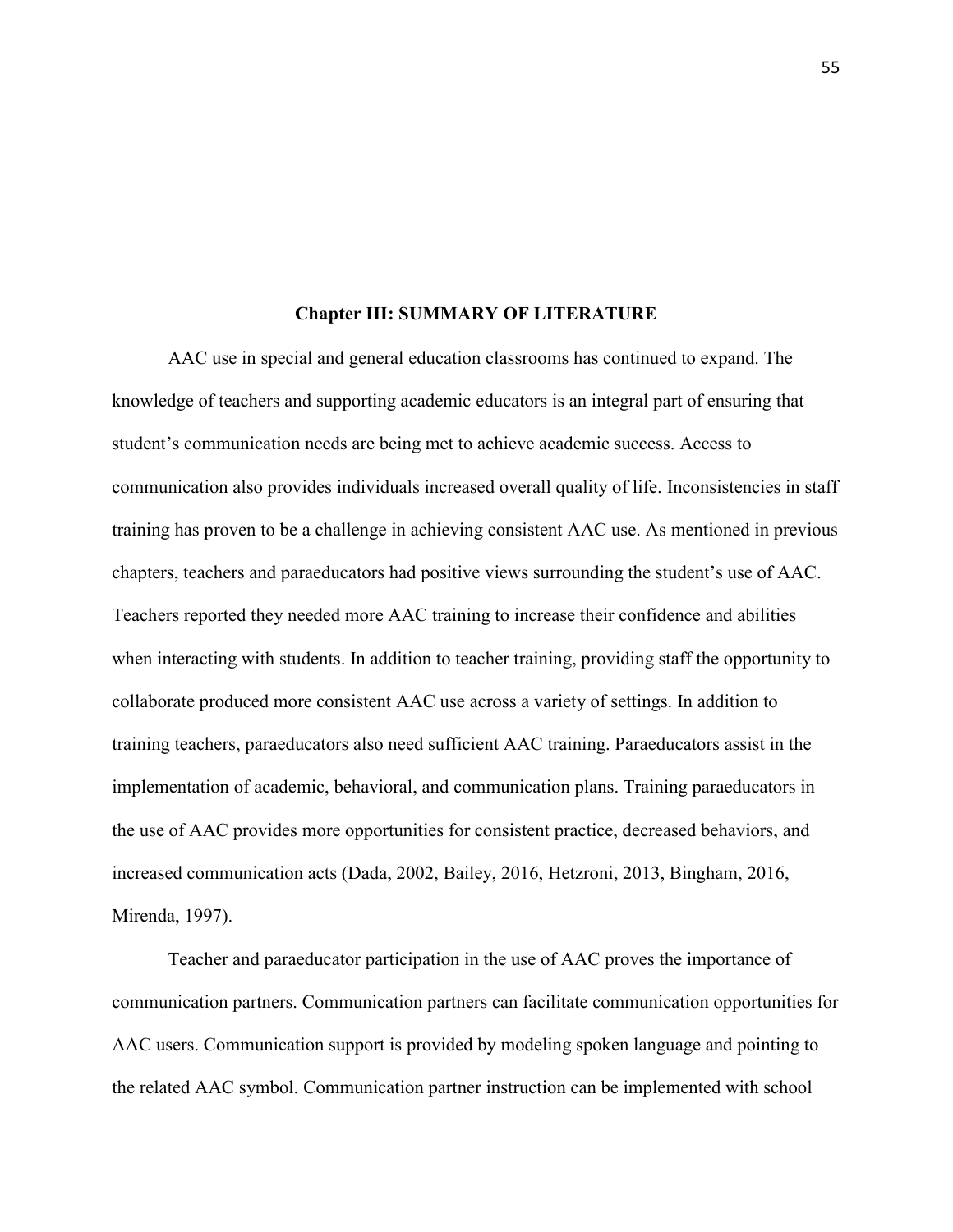personnel and across a variety of settings and individuals. Increased communication partner participation displayed higher AAC use in the individuals. Along with this, communication partners are trained in a variety of intervention methods which are dependent on the communicator's unique AAC needs. Creating an AAC rich environment provides students with more opportunities to communicate and be exposed to more language. In addition it allows students to become more independent (Kent-Walsh, 2015, Ogletree, 2016, Thiemann-Borque, 2012).

 The use of Aided Language Simulation (ALS) was discussed in previous chapters. ALS is an intervention method proven to increase the use of AAC and language in students. ALS fixes the asymmetry of language input and output students with AAC experience. As noted previously, multiple researchers discussed how different individuals with communication deficits receive information. ALS is an option to address the symbolic communication AAC users utilize and increases the communication partners use of symbols. ALS was determined successful when targeted vocabulary words were presented during typical day-to-day activities (Beck, 2009, Dada, 2009, Wu, n.d., Harris, 2004, Duggan, 2019).

 The unique communication needs individuals with intellectual disabilities has presented a challenge in the general education classroom or their Least Restrictive Environment (LRE). AAC has been used to bridge the communication gap between students and their peers/teachers. Information gathered showed that there are practices and options to successfully implement AAC in the classroom. Overall teacher collaboration creating lessons that encourage social interaction between AAC users and their non-disabled peers have been successful in the classroom. Creating individualized service plans with accommodations also improved AAC use. AAC instructional methods such as, engaging students in interaction and facilitating opportunities to communicate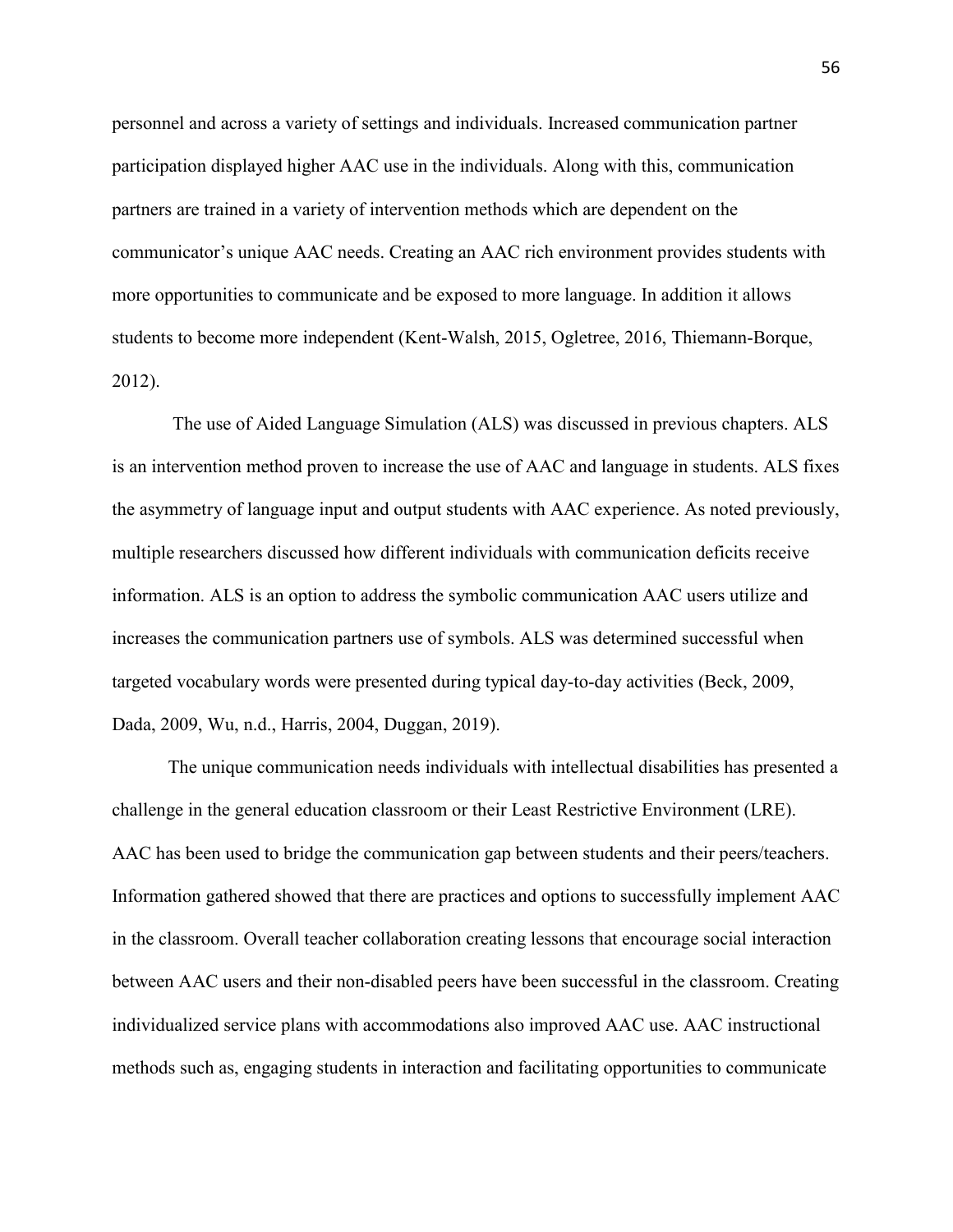with the AAC device. Creating meaningful materials and participation across a variety of settings encouraged the generalization of taught skills (Uys, 2007, Calculator, 2009, Harding, 2011, Stoner, 2010)

### **Professional Application**

<span id="page-57-0"></span> I came to find that AAC use in the classroom is highly dependent on teacher training and collaboration. Throughout my research, I discovered that there is a misconception that if a student has an AAC device they automatically know how to use it. The research discussed illustrates the value of teacher and paraprofessionals training to successfully implement high or low-tech AAC. I strongly agree with the research findings that teachers need more training and adequate practice to learn the various AAC systems. The importance of collaboration between teachers and speech pathologists is one way to address lack of knowledge and AAC use. Strong collaboration also improves AAC knowledge amongst paraprofessionals. The research highlighted the importance incorporating AAC in the classroom to reduce challenging behaviors in students. Professionally, I have witnessed nonverbal students display physical acts of aggression due to the frustration of not having their communication needs be met. This creates a challenge of physical aggression being a way for them to communicate their needs. The research highlighted the importance of incorporating AAC to reduce challenging behaviors in students. This information will further guide me to assist my students and also paraprofessionals in the classroom to always utilize AAC to ensure communication is being heard. The amount of intervention and instructional methods available to implement AAC can be overwhelming but dedication to learning AAC leads to increased communication, decreased behaviors, and overall more understanding in students.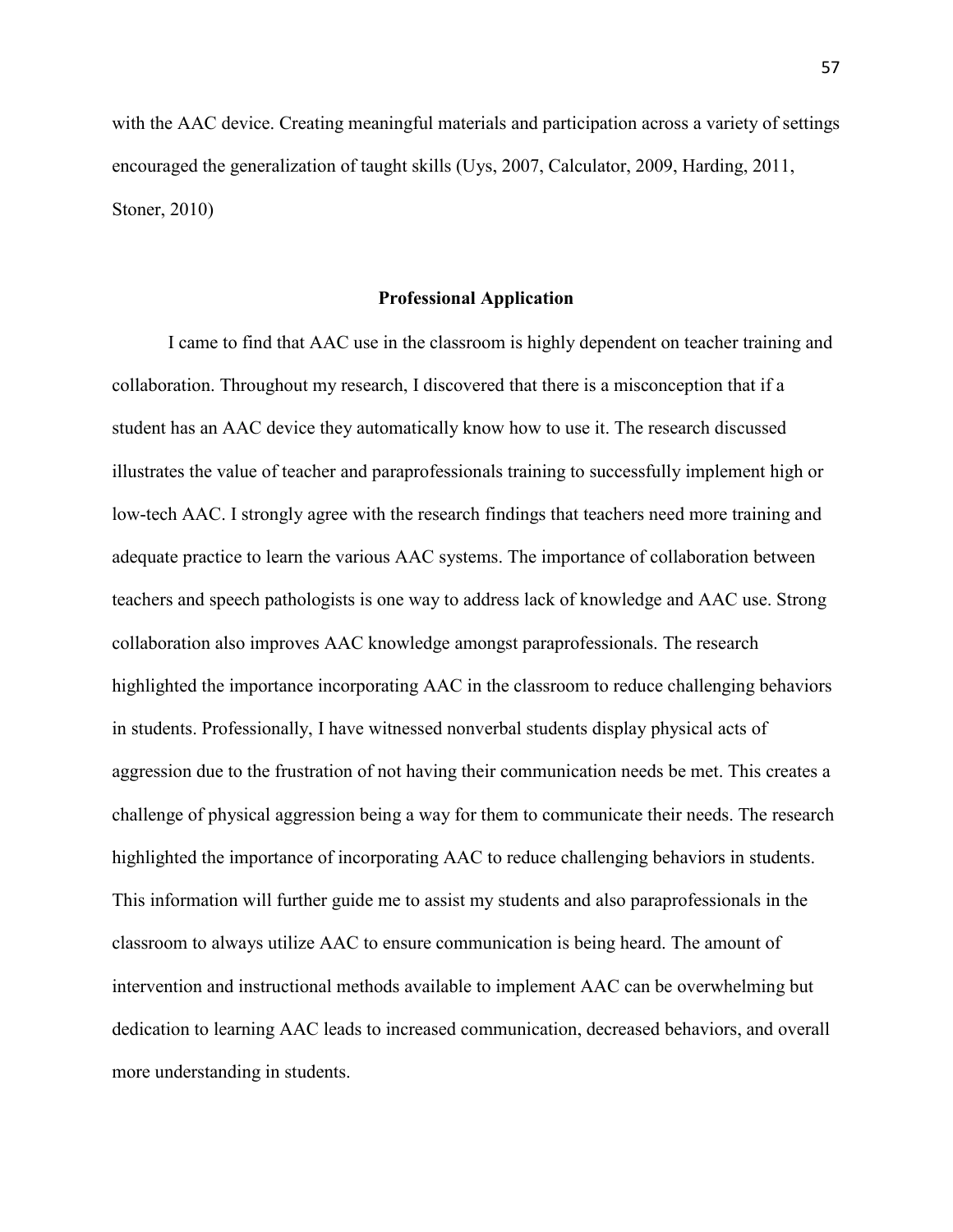### **Limitations of Research**

<span id="page-58-0"></span> A limitation of this research was lack of information provided from general education classrooms. Most of the research was taken from either special education classrooms or facilities which specialized in intellectual disabilities. Increased environment options would have been beneficial to providing more information on how schools and communities view AAC and implement. More research was needed in the general education setting across a range of classrooms, disabilities, and ages. Increased research in different academic subjects (math, language arts, gym) could provide more information on how to incorporate AAC throughout a range of activities (i.e. counting, reading, writing, physical activities). Few articles were gathered from different countries but lacked information on cultural backgrounds in the use of AAC. Cultural implications for individual students could be a factor in the implementation success of AAC. I believe that increasing the scope of research to different communication possibilities for students could provide more information and motivating ways to engage children and parents to implement AAC.

### **Implications for Future Research**

<span id="page-58-1"></span> Additional research about how people from diverse communities or cultures perceive AAC to discover what families believe regrading communication would assist the special education team in developing AAC that would generalize to many settings. Further research should be conducted to study AAC in different community settings. Expanding the research field to more students with diverse cultural backgrounds could provide researchers insight into how families view their child's disability and AAC use. Gathering this information could assist in creating ways to provide families and students with more resources to learn about AAC and to find success.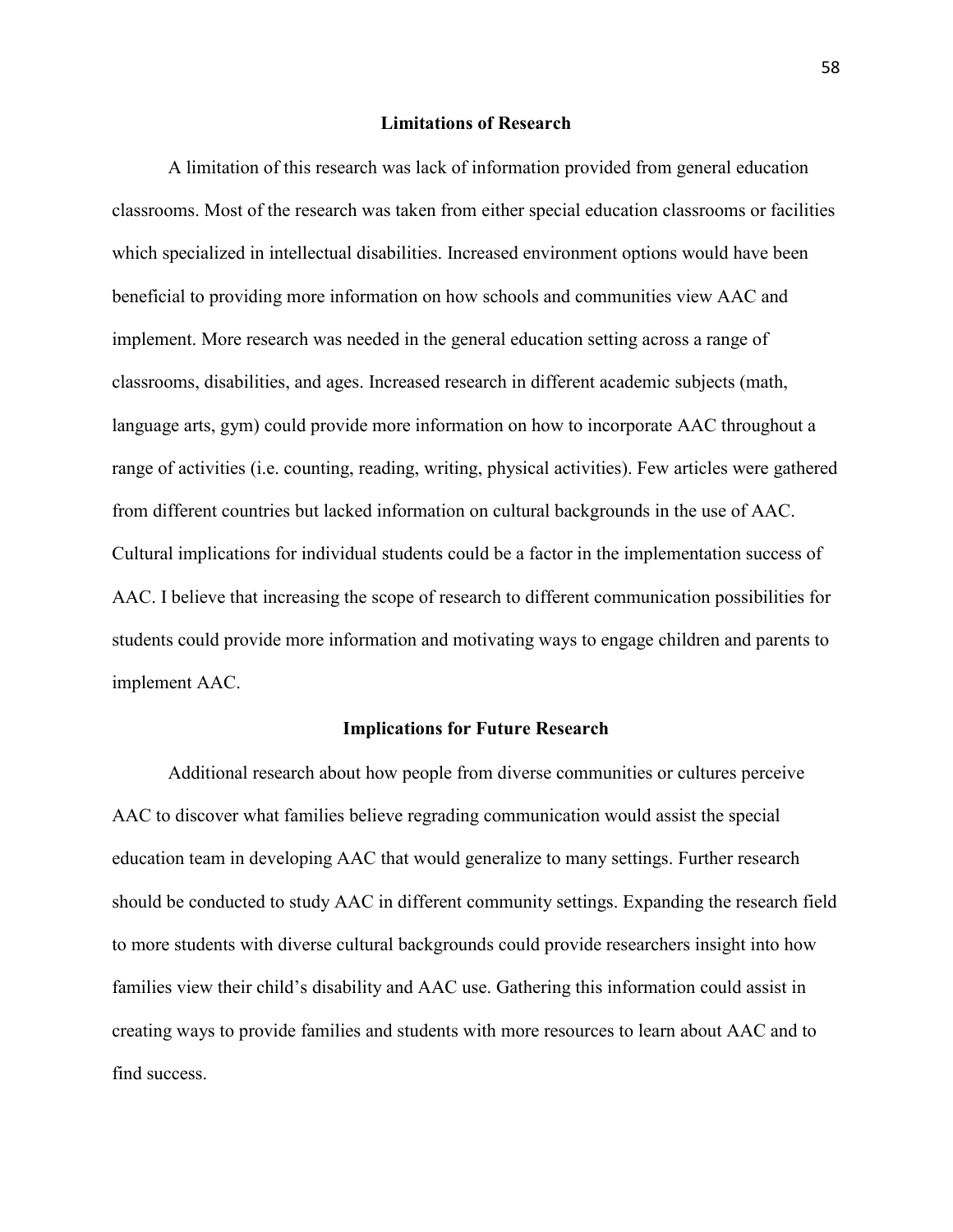### **Implications for Professional Application**

<span id="page-59-0"></span>I came to this topic because in my years of being a special education teacher there has been an increase in the use of AAC. I have experienced the positive impact AAC has on students with communication needs but I have also experienced the sense of overwhelming confusion when attempting to create meaningful lessons and opportunities for my students to increase their communication and also daily living skills. I approached this topic to gain information for myself on ways to fully incorporate AAC in my classroom. The information I have gathered has shown me that all students have the opportunity to learn and communicate when the right tools are provided for them. This research will also assist me while collaborating with general education teachers, specialists, and related service providers about ways they can implement student's AAC into their lessons and classroom activities.

 Throughout my years teaching and attending Bethel University I have seen the value of being a special education teacher. I have the unique opportunity to be a voice for my students while also helping them find theirs. As I stated previously, "to teach AAC, you have to speak AAC." Having a communication difference does not mean the student is un-teachable. As an educator, I am going to take the steps to learn, use, and understand how my student's best communicate. All students have the words but it takes time and patience to help them find their own voice, whatever output method that may be.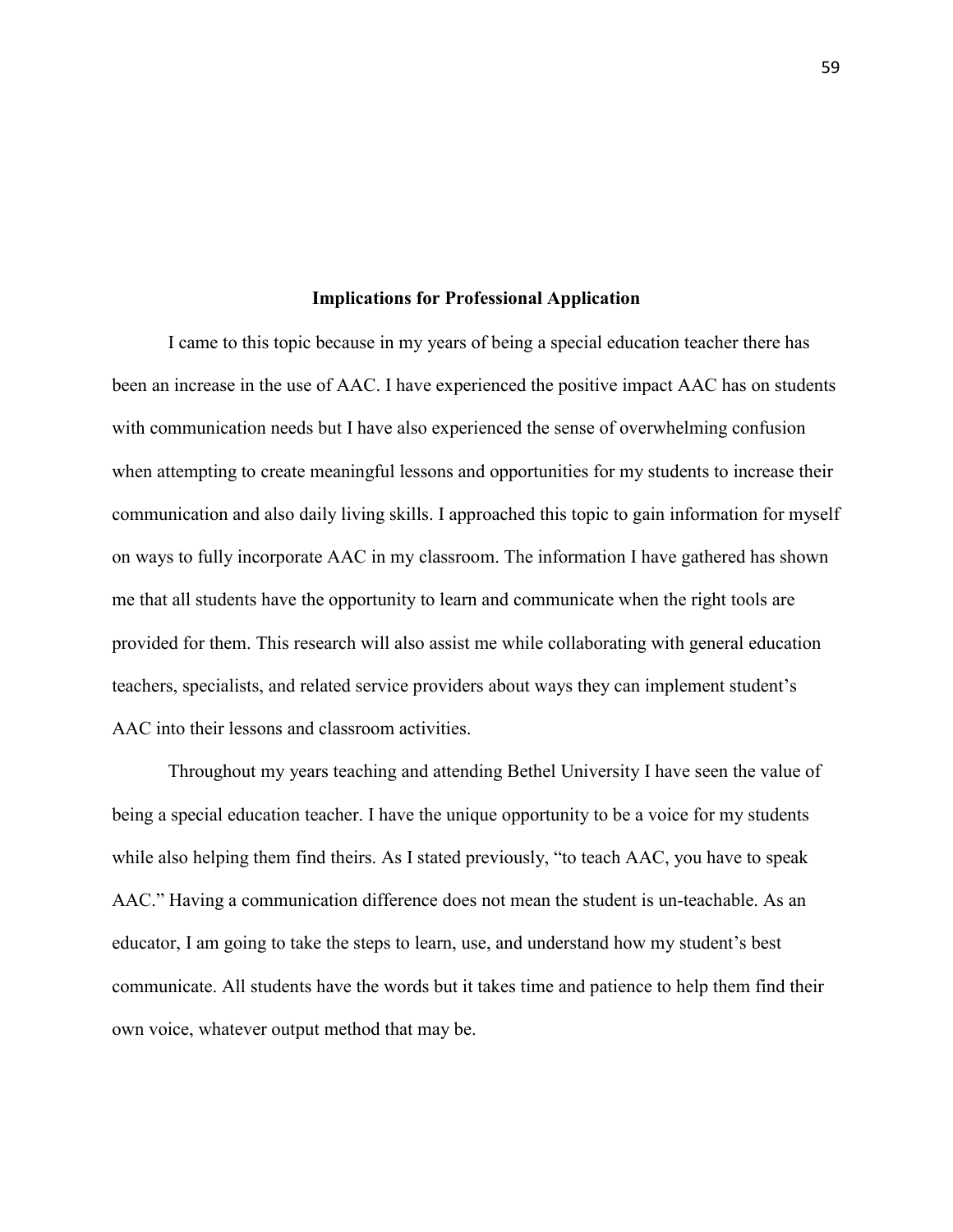### **References**

<span id="page-60-0"></span>Barker, M., Akaba, S., Brady, N., Thiemann, K. (2014) Support for AAC use in preschool, and growth in language skills, for young children with developmental disabilities. *NIH Public Access,* 29(4): 334–346. doi:10.3109/07434618.2013.848933.

Bailey, R., Stoner, J., Parette, H., Angell, M. (2006) AAC team perceptions: augmentative and alternative communication device use. *Special Education and Training in Developmental Disabilities,* 41 (2), 139-154. doi: [10.1044/0161-1461\(2006/006\)](https://doi.org/10.1044/0161-1461(2006/006))

Beck, A., Stoner, J., Dennis, M. (2009) *An investigation of aided language stimulation: does it increase AAC use with adults with developmental disabilities and complex communication needs?* Augmentative and Alternative Communication, 25 (1), 42-54. doi:

10.1080/1366825031000150955

Beck, A., Thompson, J., Clay, S., Hutchins, M., Vogt, P., Romaniak, B., Sokolowski, B. (2001) Preservice professionals' attitudes toward children who use augmentative/alternative communication. *Education and Training in Mental Retardation and Developmental Disabilities,*  36 (3), 255-271. doi:10.4025/actascieduc.v33i2.12266

Biggs, E., Carter, E., Gilson, C. (2019) A scoping review of the involvement of children's communication partners in aided augmentative and alternative communication modeling interventions. *American Journal of Speech-Language,* 28(2), 743-758.

doi:10.23641/asha.8038505.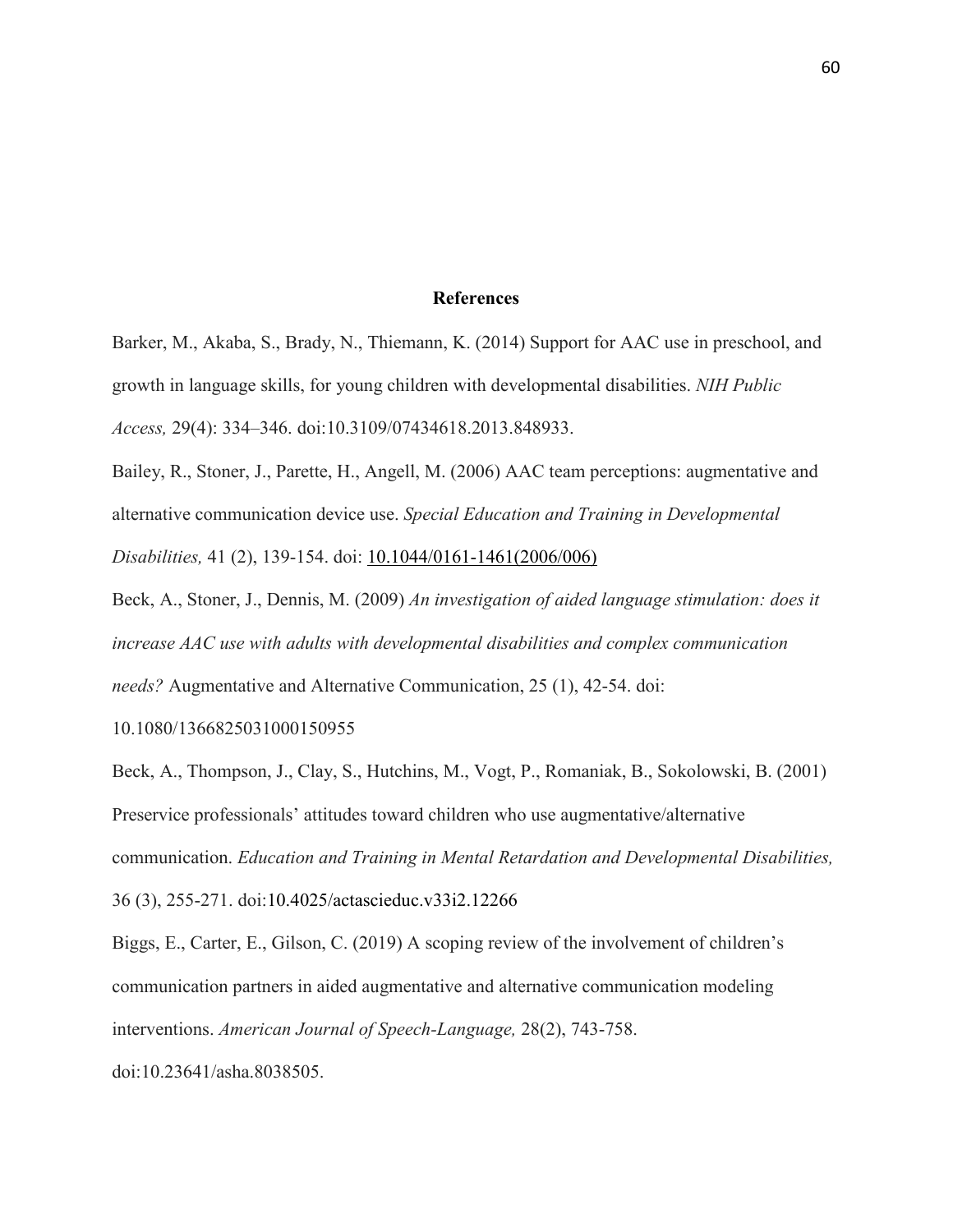Binger, C., Kent-Walsh, J. (2010) Teaching educational assistants to facilitate the multisymbol message productions of young students who require augmentative and alternative communication. *American Journal of Speech-Language Pathology,* 19, 108-120.

doi: 10.1044/1058-0360(2009/09-0015)

Binger, C., Light, J. (2007) The effect of aided AAC modeling on the expression of multisymbol messages by preschoolers who use AAC. *Augmentative and Alternative Communication,*  29 (2): 101-111. doi: 10.1055/s-2008-1079124

Bingham, M., Spooner, F., Browder, D. (2007) Training paraeducators to promote the use of augmentative and alternative communication by students with significant disabilities. *Education and Training in Developmental Disabilities,* 42 (3), 339-352. doi: 10.1055/s-1079124.

Brady, N., Herynk, J., Fleming, K. (2010). Communication input matters: lessons from prelinguistic children learning to use AAC in preschool environments. *National Institutes of Health,* 4(3), 141-154. doi:

<https://www.ncbi.nlm.nih.gov/pmc/articles/PMC3063120/#!po=1.47059>

Calculator, S., Black, T. (2009) Validation of an inventory of best practices in the provision of augmentative and alternative communication services to students with severe disabilities in general education classrooms. *American Journal of Speech-Language Pathology,* 18, 1-14. doi: 1058-0360/09/1804-0001.

Dada, S. Alant, E. (2002) A comparative study of the attitudes of teachers at special and educationally inclusive schools toward learners with little or no functional speech using communication devices. *South African Journal of Education,* 22(3), 213-218.

doi:10.4314/saje.v22i3.24873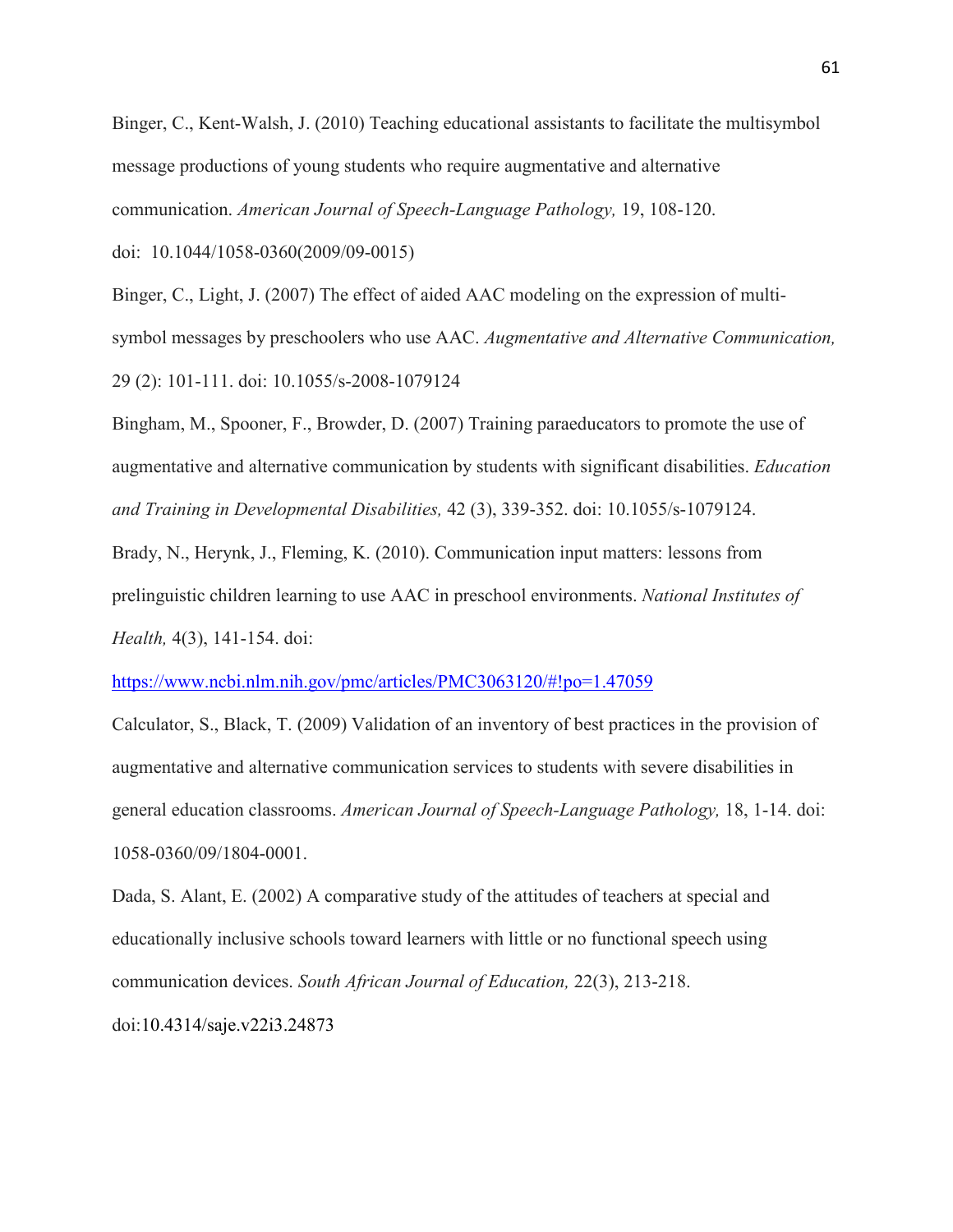Dada, S., Alant, E. (2009) The effect of aided language stimulation on vocabulary acquisition in children with little or no functional speech. *American Journal of Speech-Language Pathology,*  18, 50-64. doi: 1058-0360/09/1801-0050.

Dodd, J. L., Gorey, M. (2013). AAC intervention as an immersion model. *Communication Disorders Quarterly,* 35, 103-107. doi: 10.1177/1525740113504242.

Duggan, K., Walsh, E. (2019) Evaluating the impact of a 12 week training programme for teaching assistants in using aided language stimulation. *Communication Matters 2019 Conference,* 33 (2), 30-32. doi[:https://communicationmatters.org.uk/wp-](https://communicationmatters.org.uk/wp-content/uploads/2019/08/cmj_vol_33_no_2.pdf)

[content/uploads/2019/08/cmj\\_vol\\_33\\_no\\_2.pdf.](https://communicationmatters.org.uk/wp-content/uploads/2019/08/cmj_vol_33_no_2.pdf)

Ganz, J. (2013) Moderation of effects of AAC based on setting and types of aided AAC on outcome variables: an aggregate study of single-case research with individuals with ASD. *Augmentative and Alternative Communication.* 17 (3), 184-192.

doi:10.3109/07434618.2010.481092.

Harding, C., Lindsay, G., O'Brien, A., Dipper, L. & Wright, J. (2011). Implementing AAC with children with profound and multiple learning disabilities: a study in rationale underpinning intervention. *The Journal of Research in Special Educational Needs*, 11(2), 120-129. doi: 10.1111/j.1471-3802.2010.01184.

Harris, M., Reichle, J. (2004). The impact of aided language stimulation on symbol comprehension and production in children with moderate cognitive disabilities. *American Journal of Speech-Language Pathology.* 13, 155-167. doi: 1058-0360/04/1302-0155.

Hetzroni, O. (2003) *A positive behavior support: a preliminary evaluation of a school-wide plan for implementing AAC in a school for students with intellectual disabilities.* Journal of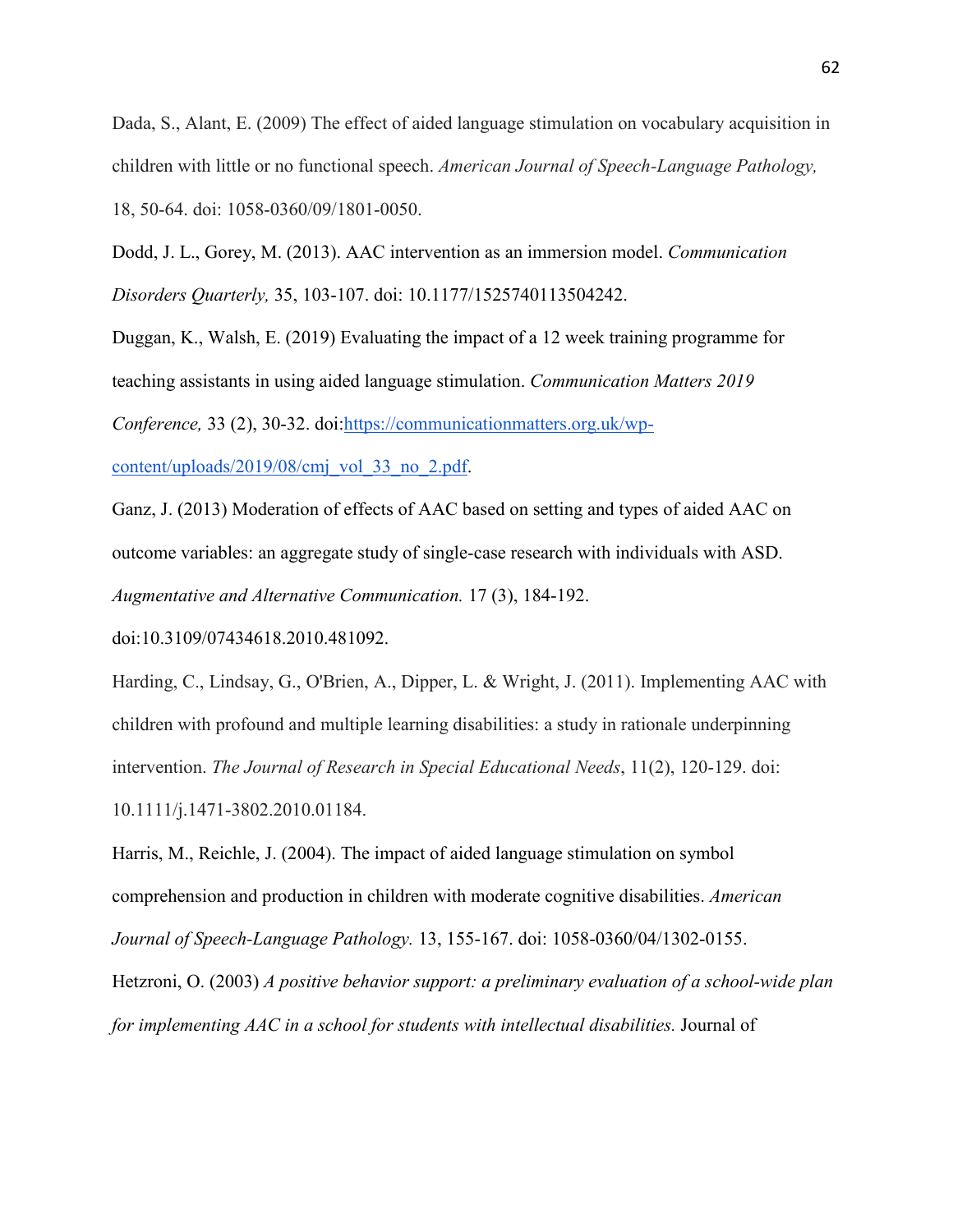Intellectual and Developmental Disability, 28 (3), 283-296. doi:

10.1080/1366825031000150955.

Hourcade, J. Pilotte, T., West, E. (2004) A history of augmentative and alternative communication for individuals with severe and profound disabilities. *Focus on Autism and Other Developmental Disabilities,* 19 (4), 235-244.

Kasari, C., Kaiser, A., Goods, K., Nietfeld, J., Mathy P., Landa, R.. Almirall, D. (2014). Communication interventions for minimally verbal children with ASD: A sequential multiple assignment randomized trial. *Journal of the American Academy of Child & Adolescent Psychiatry,* 53(6), 635-646. doi: 10.1016/j.jaac.2014.01.019.

Kent-Walsh, J., Murza, K. A., Malani, M. D., Binger, C. (2015). Effects of communication partner instruction on the communication of individuals using AAC: A meta-analysis. *Augmentative and Alternative Communications,* 31(4), 271-284. doi:

10.3109/07434618.2015.1052153

Light, J., McNaughton, D. (2012). The Changing Face of Augmentative and Alternative Communication: Past, Present, and Future Challenges. *Augmentative and Alternative Communication*, 28:4, 197-204, DOI: 10.3109/07434618.2012.737024.

McCarthy, J., Light, J. (2001). Instructional effectiveness of an integrated theater arts program for children using augmentative and alternative communication and their nondisabled peers: preliminary study. *AAC Augmentative and Alternative Communication,* 17, 88-98. doi: 0743- 4618/01/1702-0088.

Mechling, L., Langone, J. (2000) The effects of a computer-based instructional program with video anchors on the use of photographs for prompting augmentative communication. *Education*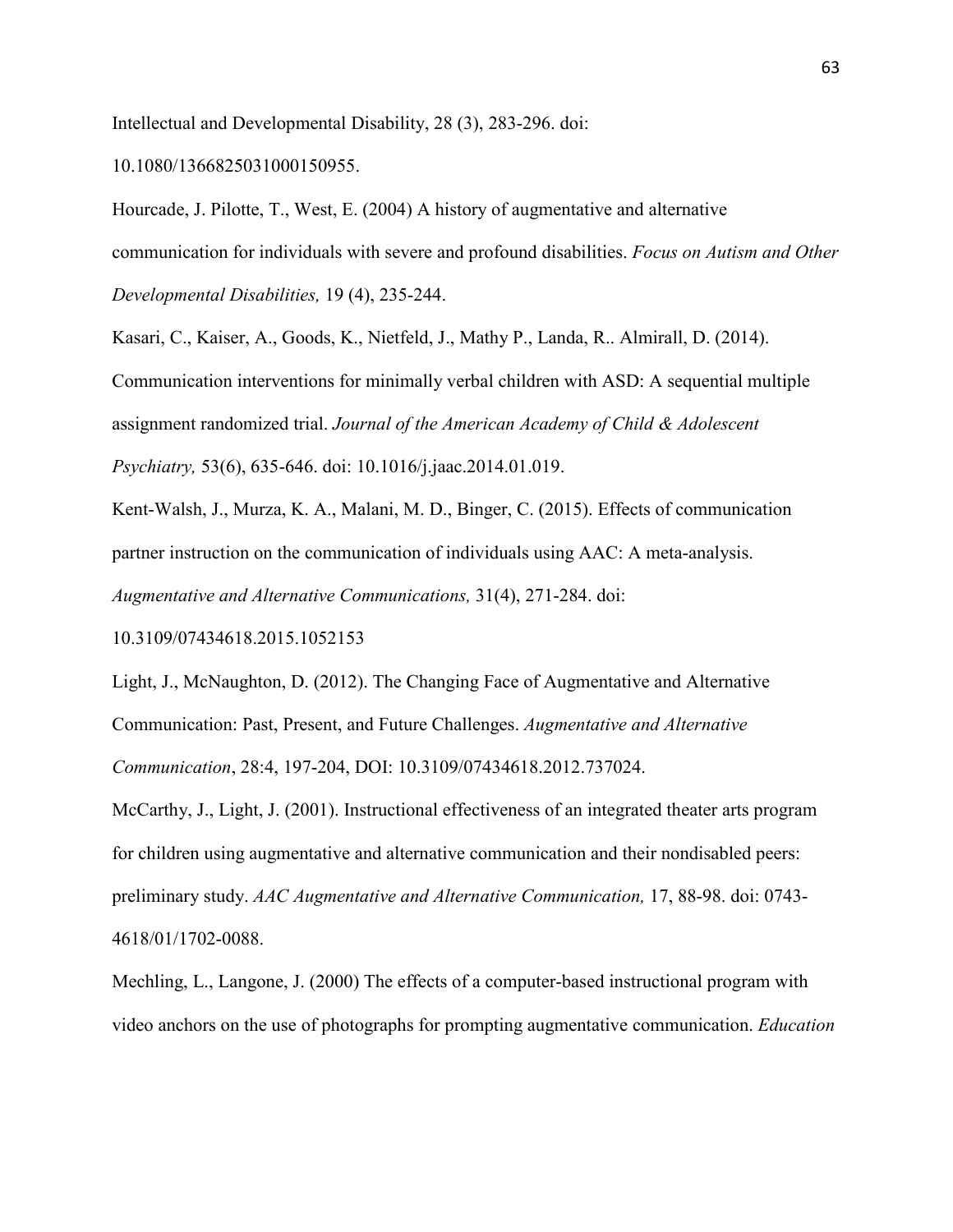*and Training in Mental Retardation and Developmental Disabilities,* 35 (1), 90-105. doi: [https://www.jstor.org/stable/23879710?seq=1.](https://www.jstor.org/stable/23879710?seq=1)

Midtlin, H., Naess, K. Taxt, T., Karlsen, A. (2014) What communication strategies do AAC users want their communication partner to use? A preliminary study. *Disability and Rehabilitation: An International, Multidisciplinary Journal,* 1-8. doi:

10.3109/09638288.2014.961659.

Mirenda, P. (1997) Supporting individuals with challenging behaviors through functional communication training and AAC: research review. *Augmentative and Alternative Communication,* 13 (4), 207-225. doi: 10.1080/07434619712331278048.

Mirenda, P. (2009) Supporting individuals with challenging behavior through functional communication training and AAC: research review. *Augmentative and Alternative* 

*Communication,* 13 (4), 207-225. doi: [10.1080/07434619712331278048](https://doi.org/10.1080/07434619712331278048)

Ogletree, B., Bartholomew, P., Kirksey, M., Guenlgsman, A. (2015) Communication training supporting an AAC user with severe intellectual disability: application of the communication partner instruction model. *Journal of Developmental and Physical Disability,* 28 (1). doi: 10.1007/s10882-015-9444-2.

O'Neil, T., Light, J., Pope, L. (2018) Effects of interventions that include aided augmentative and alternative communication input on the communication of individuals with complex communication needs: a meta-analysis. *Journal of Speech, Language, and Hearing Research,* 61, 1743-1765. doi: 10.23641/asha.6394364.

Stoner, J., Angell, M. Bailey, R. (2010) Implementing augmentative and alternative communication in inclusive educational settings: a case study. *Augmentative and Alternative Communication,* 26-2, 122-135. doi: [10.3109/07434618.2010.481092.](https://www.researchgate.net/deref/http%3A%2F%2Fdx.doi.org%2F10.3109%2F07434618.2010.481092)